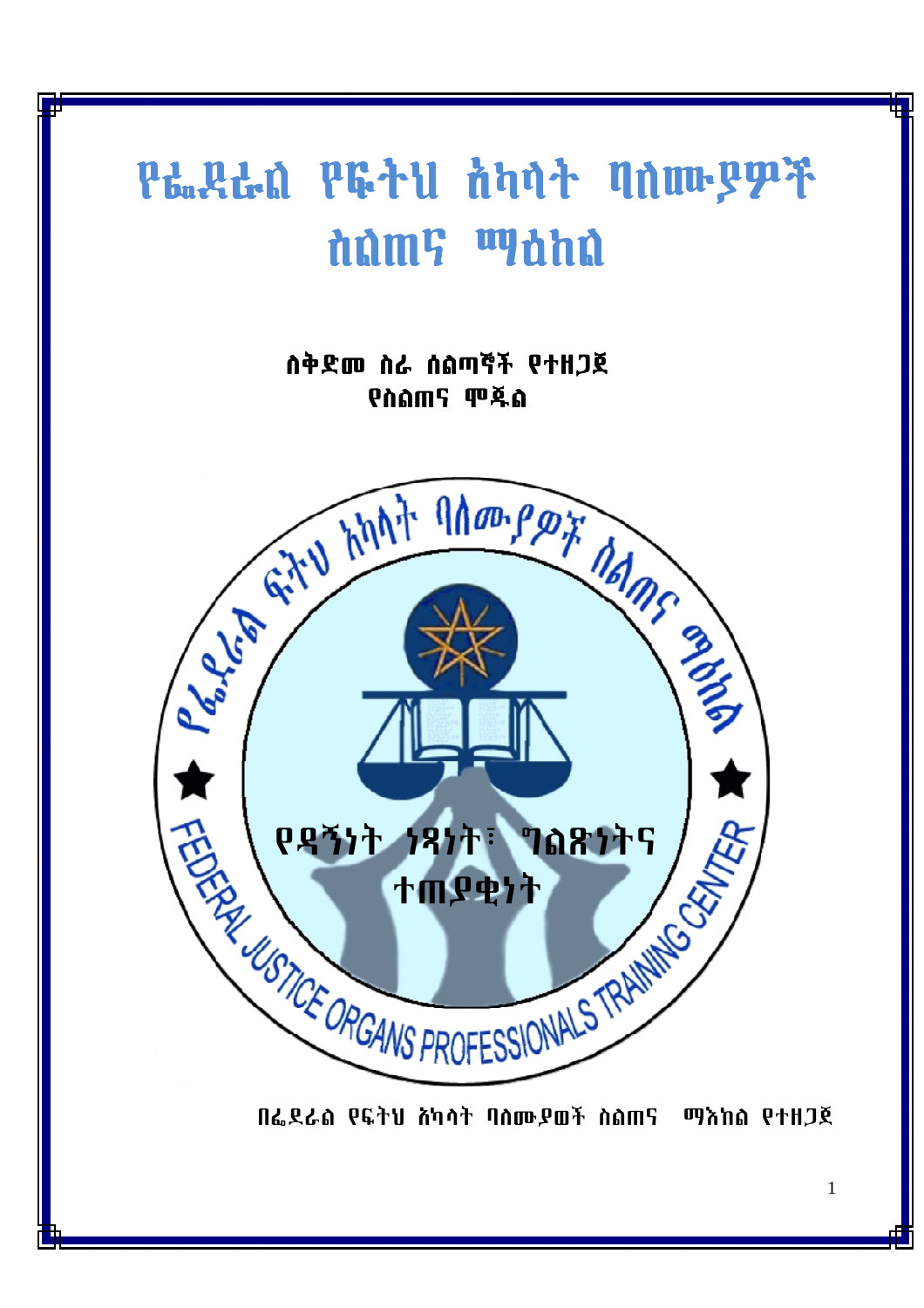# ማውጫ

|      |                          |                                                     | <u>Ið</u>               |
|------|--------------------------|-----------------------------------------------------|-------------------------|
|      | የጽሑፉ <i>መግ</i> ቢያ        |                                                     |                         |
|      |                          |                                                     | 1                       |
|      | $\sigma$ <sup>o</sup> ng |                                                     |                         |
|      |                          |                                                     | $\mathbf{1}$            |
| 1.2. |                          |                                                     | $\overline{\mathbf{4}}$ |
|      |                          |                                                     | $\overline{\mathbf{4}}$ |
|      |                          |                                                     | 7                       |
|      |                          |                                                     | 8                       |
| 1.3. |                          |                                                     | 10                      |
|      |                          |                                                     | 11                      |
| 1.4. |                          | የዳኝነት ነፃነት በኢ.ፌ.ድ.ሪ መንግሥት፡- ከአለም አቀፍ ዝቅተኛ           |                         |
|      |                          |                                                     |                         |
|      |                          |                                                     | 12                      |
|      |                          |                                                     | 14                      |
|      |                          |                                                     | 15                      |
|      |                          |                                                     | 16                      |
|      |                          | 1.4.3.1. ዳኞች አና ድ <i>ጋ</i> ፍ ሰጪ ሥራተኞችን የማስተደደር ነጻነት | 16                      |
|      |                          |                                                     | 18                      |
|      |                          |                                                     | 19                      |
|      |                          |                                                     | 20                      |
|      |                          |                                                     | 20                      |
|      |                          |                                                     | 23                      |
|      |                          |                                                     | 24                      |
|      |                          |                                                     | 26                      |
|      | 1.4.6.                   |                                                     | 26                      |
|      |                          |                                                     | 27                      |
|      | 1.4.7.                   |                                                     | 27                      |
|      |                          |                                                     | 28                      |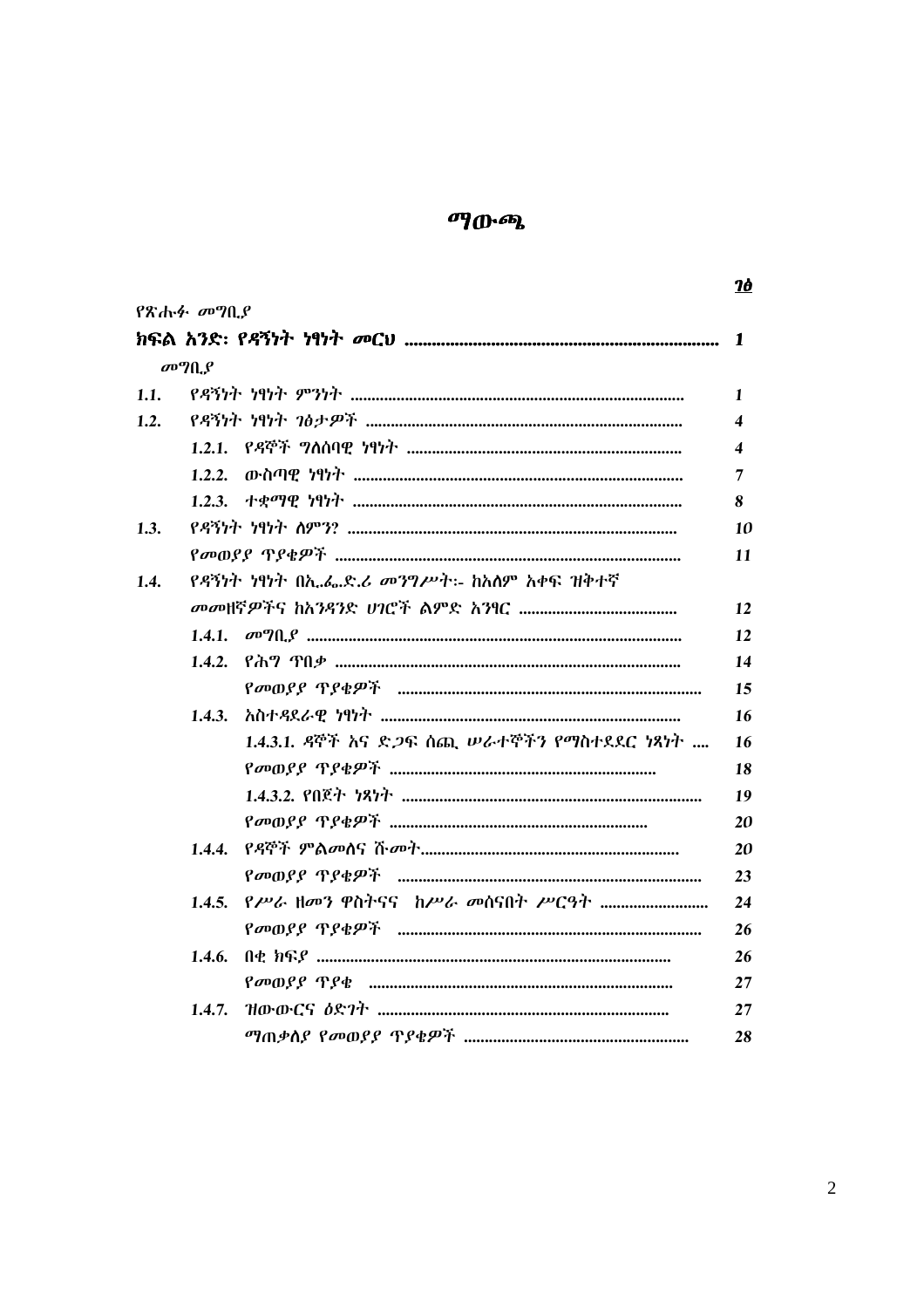|      |                                       |                                         | 30 |
|------|---------------------------------------|-----------------------------------------|----|
|      | $\sigma$ <sup>o</sup> $\eta$ $\theta$ |                                         |    |
| 2.1. |                                       |                                         |    |
|      |                                       |                                         | 31 |
|      |                                       |                                         | 33 |
|      |                                       | 2.1.3. የዳኝነት ተጠያቂነት ገፅታዎችና አይነቶች በጠቅሳሳው | 34 |
|      |                                       |                                         | 36 |
|      |                                       |                                         | 36 |
|      |                                       |                                         | 36 |
|      |                                       | 2.1.4.2. የፍ/ቤቶችና ዳኞች ስሕግ አውጪው አካል ያሰባቸው |    |
|      |                                       |                                         | 37 |
|      |                                       |                                         | 39 |
|      |                                       |                                         | 39 |
|      |                                       |                                         | 42 |
| 2.2. |                                       |                                         |    |
|      |                                       |                                         | 44 |

ዋቢ ጽሑፎች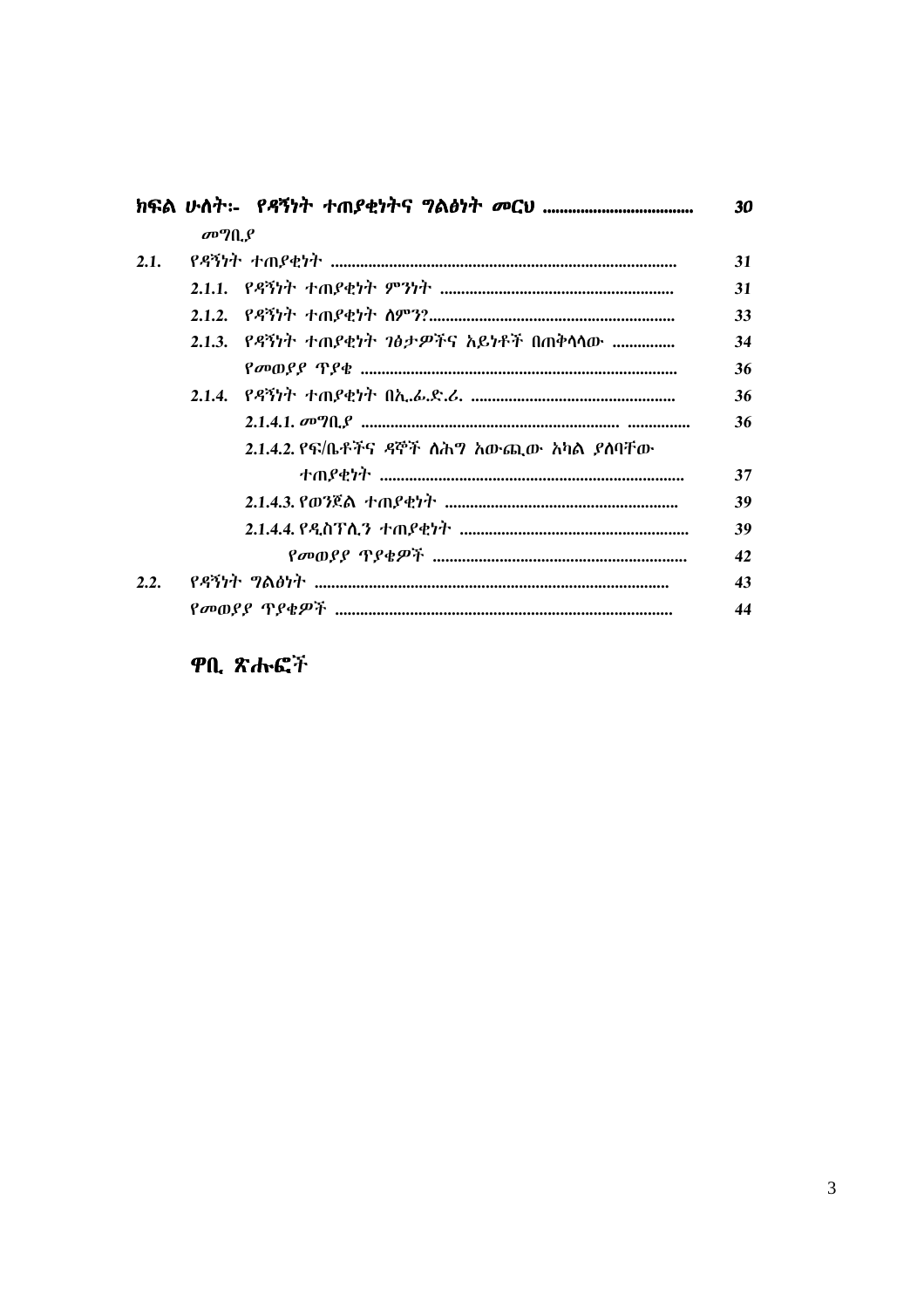# ክፍል አንድ

# የዳኝነት ነፃነት መርህ

# $\sigma$ <sup>o</sup> $\eta$   $\theta$

ፍ/ቤቶች ያሳባቸውን ሕ*ገመንግ*ስታዊ ተልእኮ ስመውጣት ሲመሩባቸው ከሚገባቸው መሰረታዊ መርሆች ውስጥ አንዱ የዳኝነት ነፃነት መርህ ነው፡፡ የዳኝነት ነፃነት መርህ ተግባራዊ ስማድረግ በቂ የህግ ማዕቀፍ(legal framework) መኖር አስመኖሩን፣ እንዲሁም ስለመርሁ ተግባራዊ አፌፃፀም በቂ ግንዛቤ ለመጨበጥ የመርሁ ምንነት፣ ገፅታዎችና የመርሁ <u>አስፌላጊነት በመጀመሪያ ግልፅ መደሪግ አለባቸው::- ከዚህም አንፃር የኢትዮጵያን ሥርዓት </u> ስመፌተሽ የዳኝነት ነፃነትን በተመሰከተ አስም አቀፍ ደረጃ የተቀመጡ ዝቅተኛ መመዘኛዎችንና የሴሎች ሐገሮችን ልምድ ማየቱ ጠቃሚ ነው። የዚህ የመጀመሪያ ክፍል አሳማም ይሔው ነው።

ሰልጣኞች ይህን ከፍል ሲያጠናቅቁ፡-

- የዳኝነት ነፃነት ምንነት ያስረዳሉ፡፡
- የዳኝነት ነፃነት ገፅታዎች ምን እንደሆኑ ይገልፃሉ፡፡
- የዳኝነት ነፃነት አስፌላጊነት(ግብና ዓላማ) ጠንቅቀው ይገነዘባሉ፡፡
- የዳኝነት ነፃነት አለም አቀፍ ዝቅተኛ መመዘኛዎች ምን እንደሆኑ አንድ በአንድ ይተነተናሱ።
- የዳኝነት ነፃነት ስማስፌንና ስማፈ*ጋገ*ጥ ሴሎች ሐ*ገ*ሮች የዘረ*ጉት ሥርዓት ምን* እንደሚመስል በቂ ግንዛቤ ይጨብጣሉ።
- በኢ.ፌ.ድ.ሪ. ሥርዓተ መንግሥት የዳኝነት ነፃነትን ስማስፌንና ስማረ*ጋገ*ዋ ያስውን የህግ ማስቀፍ ከሌሎች ሐገሮች ልምድ *ጋር ያነ*ፃፅራሱ፡፡
- የዳኝነት ነፃነት መርህ ተግባራዊ አፌፃፀም በተመለከተ በቂ ገንዛቤ ይኖራቸዋል፡፡
- የዴሞክራሲያዊ ሥርዓት ግንባታ ውስጥ ነፃ የሆነ የዳኝነት አካል የሚጫወተውን ወሣኝ ሚና ተረድተው በቁርጠኝነት ስተግባራዊነቱ ይነሳሳሱ፡፡ ይሰራሱ፡፡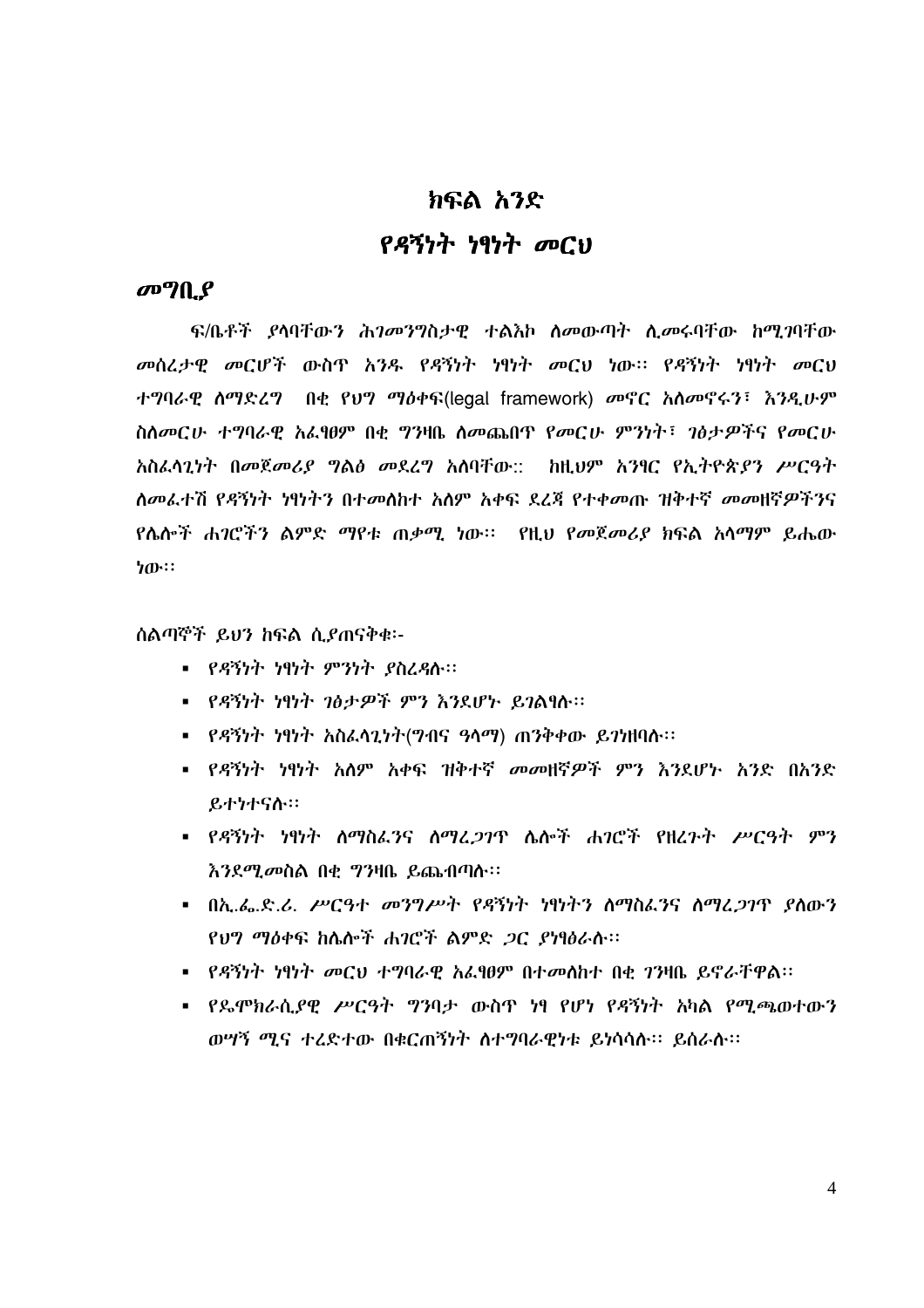# 1.1 *የዳ*ኝነት ነፃነት ምንነት

የዳኝነት ነፃነት መርህ በበርካታ ሲቃውንትና ዳኞች፣ ጠበቆች ከፍተኛ ትኩረት ተሰጥቶት የተነገረሰትና የተፃፌበት ጉዳይ ነው። በበርካታ ሐገሮችም ህገመንግስታዊ እውቅናና ጥበቃ የተደረገሰት መርህ ነው። ሆኖም ግን የዳኝነት ነፃነት ተሰዋዋጭ ፅንሰ ሐሳብ በመሆኑ ስለዳኝነት ነፃነት መርህ ምንነት ወዋ የሆነ ትርጉም የለም፡፡ ፀሐፊዎች የዳኝነትን ነፃነትን በተለያየ መንገድ ስመግስፅ ሞክረዋል። ሰምሳሴ እንደ **ኬ.ሮሲን** የዳኝነት ነፃነት ማስት፡

"The degree to which judges actually decided cases in accordance with their own determinations of the evidence, the law and justice, free from the coercion, blandishments, interference or threats from governmental authorities or private threats."

በተመሳሳይ መልኩ **ፒኒ ጄ ዋይት** የዳኝነት ነፃነትን እንደሚከተሰው *ገ*ልፆታል፡-

Judicial independence is the independence of judges in their judicial capacity from control by inappropriate external forces, pressures or threats. <u>የዳኝነት ነፃነት ማለት ዳኞች ካለምንም ውጪ ጣልቃ ንብነት፣ ተፅእኖና ግራት የቀረበሳቸውን</u> *ጉዳ*ይ ሕን፡ንና ማስረጃ ብቻ መሠረት በማድረግ ስመወሰን ያሳቸውን ነፃነት እንደሆነ ከላይ ከተጠቀሱት ሁለት ትርጉሞች መረዳት ይቻላል።

ሆኖም ግን ከላይ የተጠቀሱት ትርጉሞች ሙሉ አይደሱም፡፡ ትርጉሞቹ የሚያተኩሩት በውሳኔ አሰጣዋ ወይም በፍርድ አሰጣጡ ሒደት ዳኛ ያስው ነፃነት ላይ ነው። በዚህ መሰረት የዳኝነት ነባነት ባለቤት (subject of independence) ዳኞች መሆናችውን መሬዳት ይቻላል፡፡ ነገር *ግን* በዘመናዊ የዳኝነት ነፃነት ፅንስ ሐሳብ መሰረት የዳኝነት ነፃነት ባለቤት ዳኞች ብቻ ሳይሆኑ ፍ/ቤቶችን እንደ ተቋም የሚያጠቃልል ነው። ከዚህ አንፃር **ክርስቶፌር ሳርኪን** የተባሰ ፀሐ*ሌ* የዳኝነትን ነፃነት ሲገልጽ፡-

"Judicial independence refers to the existence of judges who are not manipulated for political gain, who are impartial toward the parties of a dispute and who form a political branch which has the power as an institution to regulate the legality of government behavior, enact neutral justice..."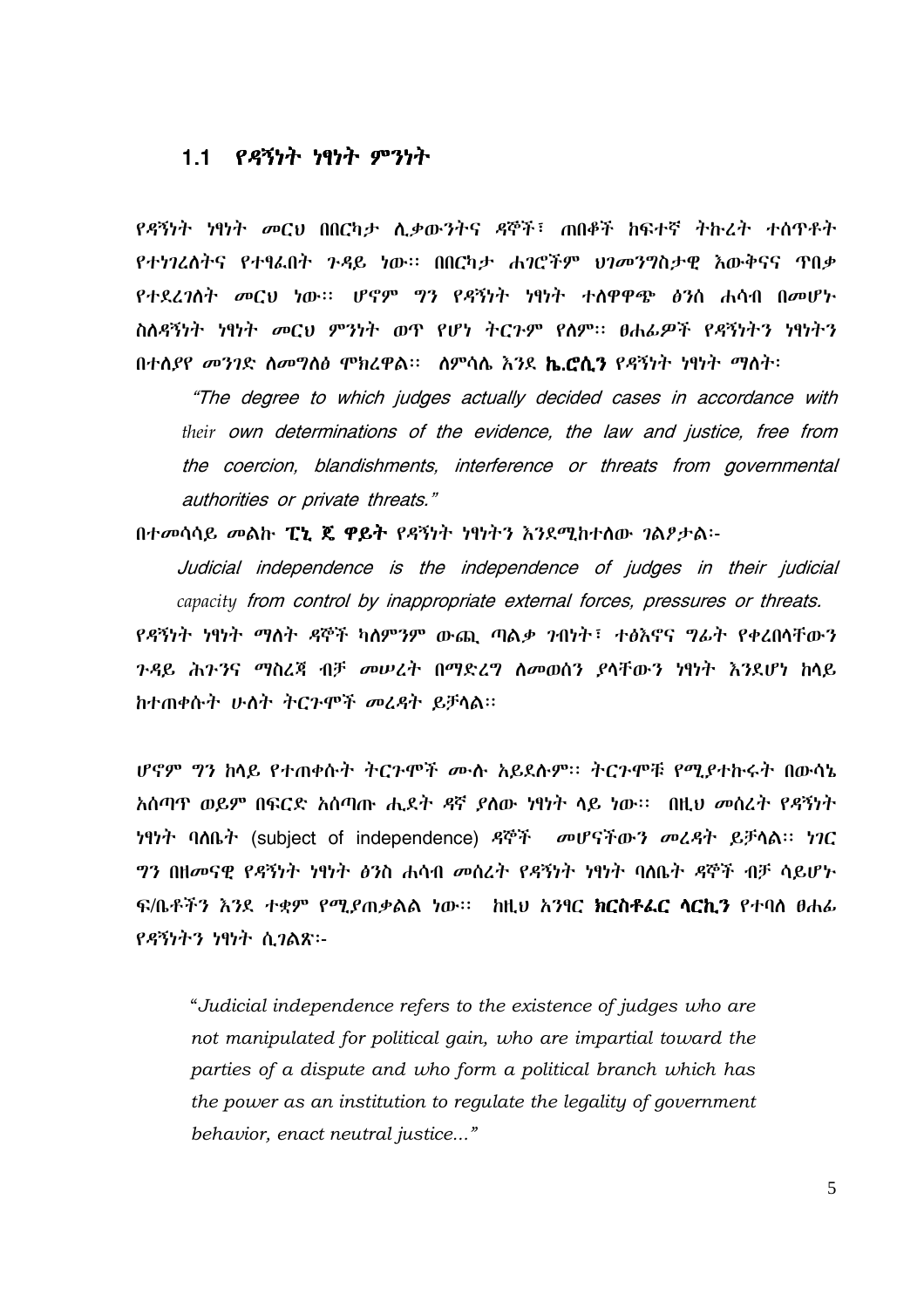ከዚህ መረዳት እንደማቻለው የዳኝነት ነፃነት ባለቤት ዳኞችና ፍ/ቤቶች መሆናቸውን ነው፡፡ ከዚህ አኳደ ሲታይ ይህ በሳርኪን የተሰጠው ትርጉም ሁሉ አቀፍ ይዘት ደስው በመሆኑ ቀደም ሲል ከተጠቀሱት ትርጉሞች የበለጠ ተቀባይነት ያለው ነው ለማለት  $P, \overline{P} \cap \mathbb{A}$  : :

ሌላው መታየት ያለበት ነዋብ ዳኛ የቀረበለትን ጉዳይ ሲወስን ነጻ መሆን ያለበት ከማነው <u>የሚለው ነው፡፡ ከላይ በኬ ሮሲንና ከፒኒ ጄ ዋይት ከተሰጡት የዳኝነት ነፃነት ትርጉሞች</u> መገንዘብ እንደሚቻለው ዳኛ የቀረበለትን ጉዳይ ሲወስን ነፃ መሆን ያለበት ከውጨ ማለትም ከመንግስትና ከግለሰቦች አለአግባብ ጣልቃ ንብነት፣ ተጽእኖና ግፊት ነው፡፡ ከዚህ አንጻርም ዘመናዊ የዳኝነት ነፃነት ጽንስ ሐሳብ ዳኛ የቀረበለትን ጉዳይ ሲወስን ከእነዚህ አካላት ነፃ መሆንን ብቻ የሚያጠቃልል ሳይሆን ከሕዝብ፣ ከሚዲያና ከፖለቲካ ድርጅት ነፃ መሆንን የሚያጠቃልል ነው፡፡

በተጨማሪም የዳኝነት ነፃነት ፅንስ ሐሳብ ዘመናዊ አስተሳሰብ ዳኛ የቀረበለትን ጉዳይ ሲወስን ከውጪ ከየትም አቅጣጫ ከሚመጣ አለአግባብ ጣልቃ ገብነት፣ ተፅእኖና ግራት *ነዓ መሆን ብቻ ማለት ሳይሆን ከ*ውስዋም ማለትም ከበላይ አለቆች፣ በላይኛው ፍ/ቤቶች እርከን ከሚገኙ ዳኞችና ከዳኛው ጋር አብረውት ከሚሠሩ ዳኞች ሊደርስበት ከሚችል አለአማባብ ጣልቃ ኀብነት፣ ተጽእኖና ግሬት ነጻ መሆንን የማጨምር ነው፡፡

በአጠቃላይ የዳኝነት ነፃነት ቀደም ሲል ይሰጠው የነበረው ትርጉምና በአሁኑ ዘመን ያለው ትርጉም አንድ አይደለም፡፡ ሐገሮችም ከሚከተሉት የሀግ ሥርዓትና ሊያሳኩት ካሰቡት *ግ*ብ አኳ*ያ ለዳኝነት ነፃነት የተለያዩ ትርጉ*ሞች ሊሰጡት ይችላሉ፡፡ በአንድ ሐ*ገ*ርም በተለያዩ ጊዜያት የተለያየ ትርጉም ሊኖረው ይችላል፡፡ ለምሳሌ፡- አሜሪካን መዋቀስ ይቻላል፡፡ የዳኝነት ነጻነትም ይዘትም በየጊዜው አዳዲስ ሐሳቦች እየተጨመሩበት ሰፊ ትርጉም እየያዘ የመጣ ፅንስ ሐሳብ ነው፡፡  $\mathsf{U}^{\mathsf{c}}\mathsf{F}^{\mathsf{p}}\mathsf{P}^{\mathsf{p}}$  መሰረታዊ ይዘቱ (essence) **እንደያዘ ቆይቷል::**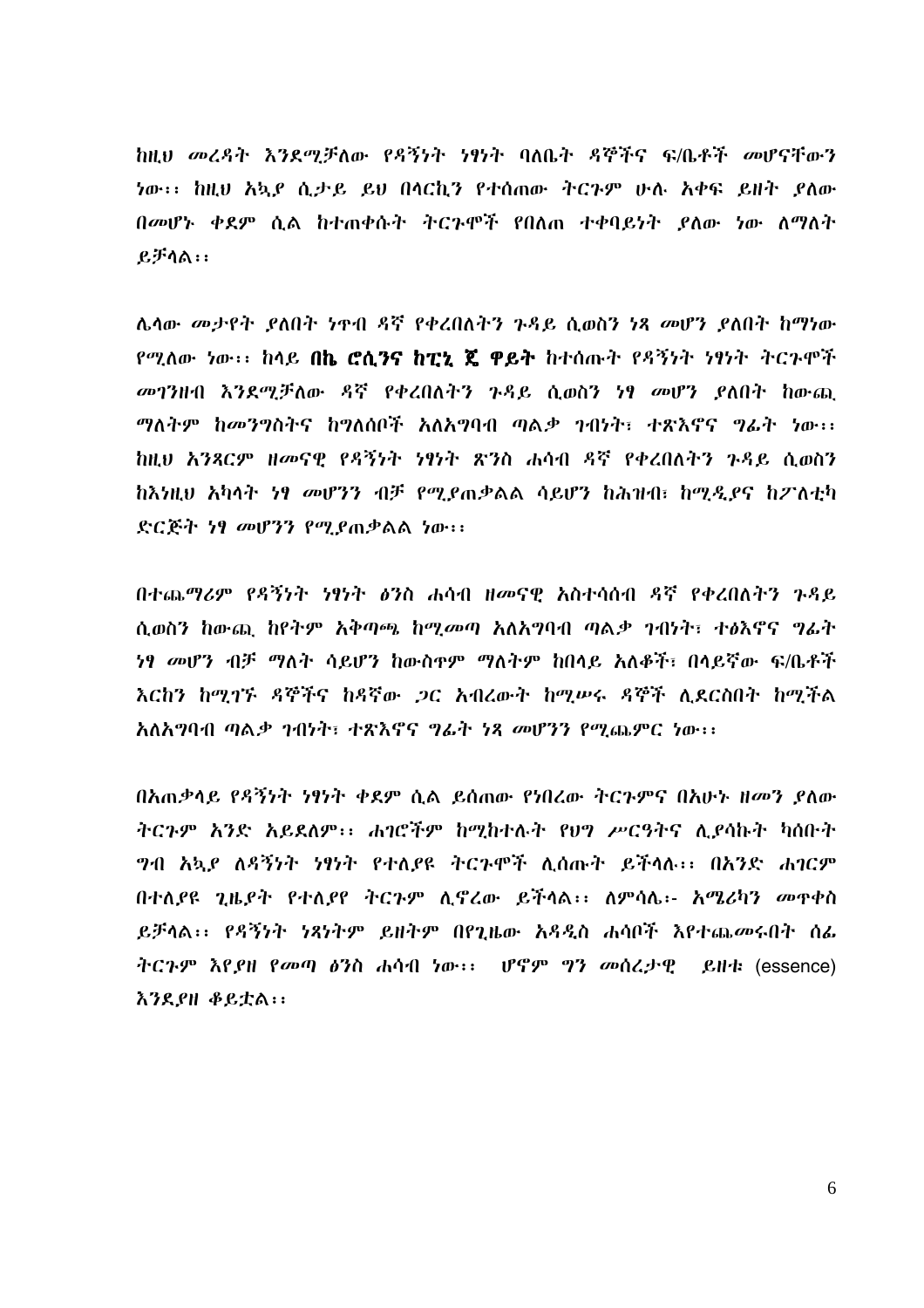#### 1.2. የዳኝነት ነፃነት ገፅታዎች

የዳኝነት ነፃነት የተለያዩ ገፅታዎች (aspects) እንዳሉት ከላይ የዳኝነት ነፃነት ምንነት አስመልክቶ ከተሰጠው ማብራርያ መረዳት ይቻላል፡፡ ብዙ ፀሐፌዎች የዳኝነት ነፃነትን ገፅታ በሁለት ይከፍሉታል፡፡ እነሱም፡-

1. የዳኞች ግለሰባዊ ነፃነት

2. ተቋማዊ ነፃነት ናቸው፡፡

አንዳንድ ጸሐፊዎች ደግሞ የዳኝነት ነፃነትን ገጽታ በሦስት ይከፍሉታል፡፡ ለምሳሌ ፕሮፌሰር ሼሞን ሼትሪትን መዋቀስ ይችላል፡፡ እንደ ፕሮፌሰር ሼሞን ሼትሪት የዳኝነት ነፃነት ገፅታዎች፡-

1. PS . 2010 9 7977 (Independence of Individual Judges)

2. *D*·n<sup>*n*</sup>, <sup>*191*<sup>*h*</sup> (Internal Independence)</sup>

3. ተቋማዊ ነፃነት ናቸው፡፡

በዚህ ጽሁፍ የፕሮፌሰር ሼሞን ሼትሪትን አመዳደብ የምንከተል ይሆናል፡፡

# 1.2.1. የዳኞች ግለሰባዊ ነፃነት

እንደ ፕሮፌሰር ሼሞን ሼትሪት የዳኞች ግለሰባዊ ነፃነት ሁለት ንዑስ ገጽታዎች /ክፍሎች/ አለት፡፡ እነሱም ውሳኔያዊ ነፃነት /decisional/ substantive/ /functional independence/  $\lambda$   $\zeta$   $\eta$  $\eta$   $\eta$   $\zeta$   $\eta$   $\zeta$   $\eta$   $\zeta$   $\eta$   $\zeta$   $\eta$   $\zeta$   $\eta$   $\zeta$   $\eta$   $\zeta$   $\eta$   $\zeta$   $\eta$   $\zeta$   $\eta$   $\zeta$   $\eta$   $\zeta$   $\eta$   $\zeta$   $\eta$   $\zeta$   $\eta$   $\zeta$   $\eta$   $\zeta$   $\eta$   $\zeta$   $\eta$   $\zeta$  ዳኞች የዳኝነት ተግባራቸውን ሲያከናውኑ ያላቸውን ነፃነት የሚመለከት ነው፡፡ እንደ ሼቲሪት ውሳኔያዊ ነፃነት ማለት፡

> "Decisional independence means that in the making of judicial decisions and exercising other official duties, individual judges are subject to no other authority but the  $law$ .

ዳኛ በአንድ ጉዳይ ላይ ውሳኔ ለመስጠት ከተከራካሪ ወገኖች በኩል ከሚቀርብ ክርክር፣ ፍሬ ነገር ማስረጃና ለጉዳዩ አግባብነት ካለው ሕግ በስተቀር ሌሎች ነገሮች ተፅእኖ ሲያሳድሩበት አይገባም፡፡ በዚሁ መሰረት ውሳኔያዊ ነፃነት ውሳኔ አሰጣጡም ሆነ የውሳኔ አሰጣዋ ሂደት ከማንኛውም መንግስት አካል፣ ባለሥልጣንና ግለሰብ አለአግባብ ጣልቃ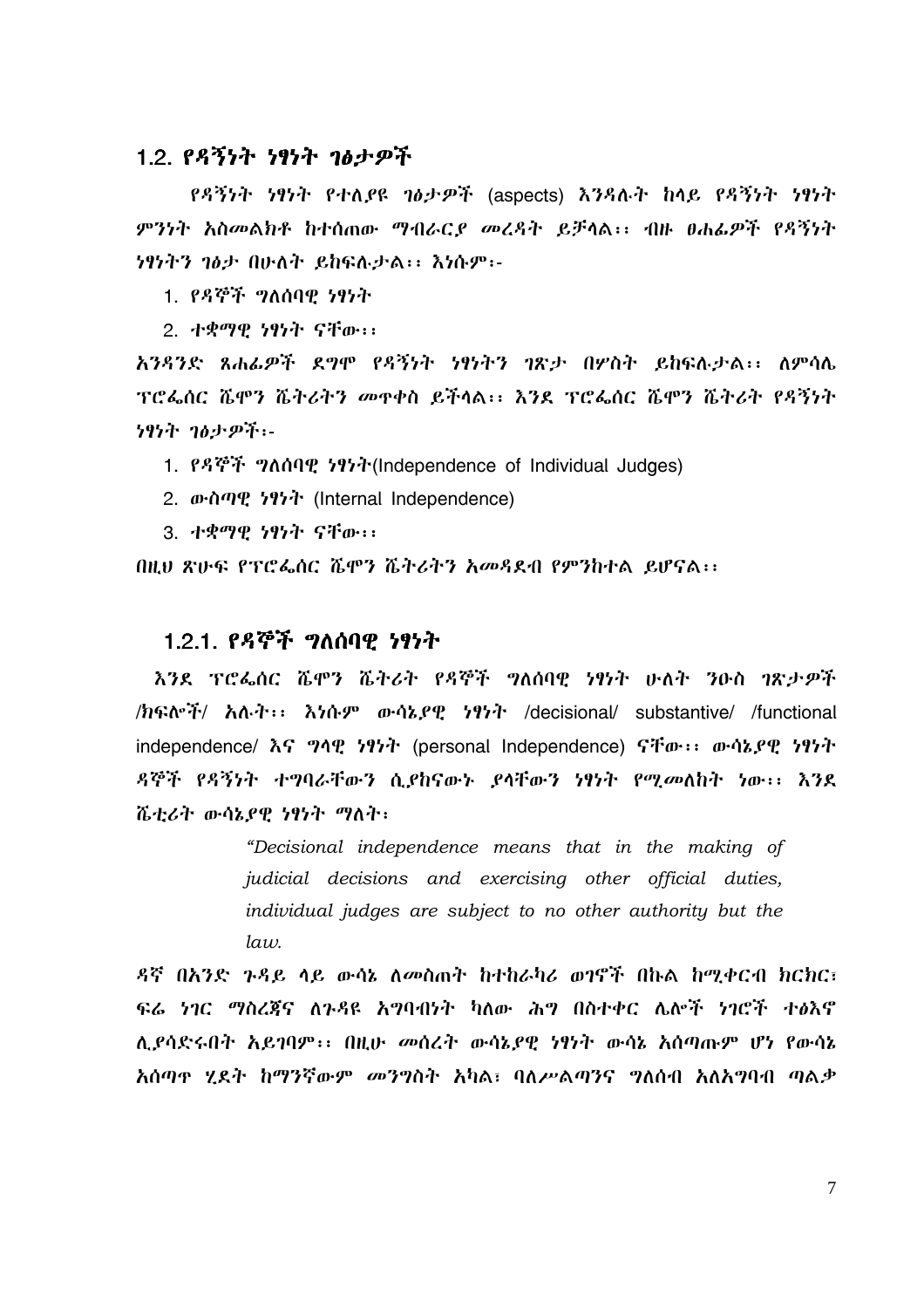ንብነት፣ ተጽእኖና ግፊት ነፃ መሆንን የማጠየቅ ነው፡፡ ዳኛ የቀረበለትን ጉዳይ ሲወስን ከእነዚህ አካላት ትዕዛዝ ወይም መመሪያ መቀበል የለበትም፡፡

በተጨማሪም ውሳኔያዊ ነጻነት ከዳኛው የግል ፍላጎት፣ ስሜትና አድሎ ነፃ መሆንን የሚጠይቅ ነው፡፡ ዳኛ በሚቀርብለት ጉዳይ ላይ ምንም ፍላጎት የሌለው ገለልተኛ ውሳኔ ሰጪ መሆን አለበት፡፡ ሕዝቡ በፍ/ቤቶችና በዳኞች ላይ እምነት እንዲኖረው ዳኛ በሚወስነው ንዳይና በፍርድ ሒደቱ ላይ ገለልተኛ ሆኖ መገኘት ብቻ ሳይሆን ገለልተኛ ሆኖ መታየትም አለበት፡፡ ዳኛ ገለልተኝነቱን ዋያቄ ውስዋ ሊያስገቡ ከሚችሉ ተግባራትና ምግባር ሁሉ መቆጠብ ወይም ራሱን ማግለል ይጠበቅበታል፡፡

ውሳኔደዊ ነፃነት አስፌላንነት የበለጠ የሚጎላው ከተከራካሪ ወገኖች ውስዋ አንድ የመንግስት አካል ወይም ጉዳይ የመንግስትን ዋቅም የሚነካ ወይም ከፖለቲካ ጋር ተያያዥነት ያለው ሲሆን ነው፡፡ ዳኛ ተከራካሪ ወገን ማን ይሁን ማን በጉዳይ ላይ የሚሰጠው ትዕዛዝ ወይም ውሳኔ የመንግስትን ዋቅም የሚጎዳ ይሁን አይሁን የፍ/ቤትን ገለልተኝነት የመጠበቅ ግዴታ አለበት፡፡ ዳኝ በዳኝነት ሥራ ሂደት ውስዋ የእኩልነት መርህን ተግባራዊ በማድረግ የሕግ የበላይነትን የማረጋገዋ ግዴታ አለበት፡፡ ይህ ማንኛውም ዳኛ የዳኝነቱን ሥራ ሲያከናውን ሲመራበት የሚገባውና ሲተግብረው የሚገባ መርህ ነው፡፡ በተጨማሪም ዳኛ አንድን ጉዳይ ሲወስን የሚፌራው ነገር መኖር የለበትም:: የሕግ የበላይነትን ከማረጋገዋና ከማስፈን ውጪ ሌላ የተለየ ዋቅም ለማራመድ የቆመ መሆን የለበትም፡፡ አንድ ፀሐፌ ይሔን በተመለከተ እንደሚከተለው በዋሩ ሁኔታ አስቀምጦታል፡፡

> "The judge should decide cases solely based on the law and the facts that are applicable without regard to political or popular pressure,... fear of intimidation or special interests."

በሌላ በኩል *ግ*ላዊ *ነፃነት ከዳኞች ሥራ ዘመን* ዋስትና፣ ምልመላ፣ ሹመት፣ እድገት፣ ዝውውር፣ የዲሲፕሊን እርምጃ፣ ከሥራ ማሰናበት እና ከክፍያ ጋር የተያያዘ ነው፡፡ ፕሮፌሰር ሺሞን ሼትሪት ግላዊ ነጻነት እንደከማከተለው ገልጸታል፡-

 $\overline{8}$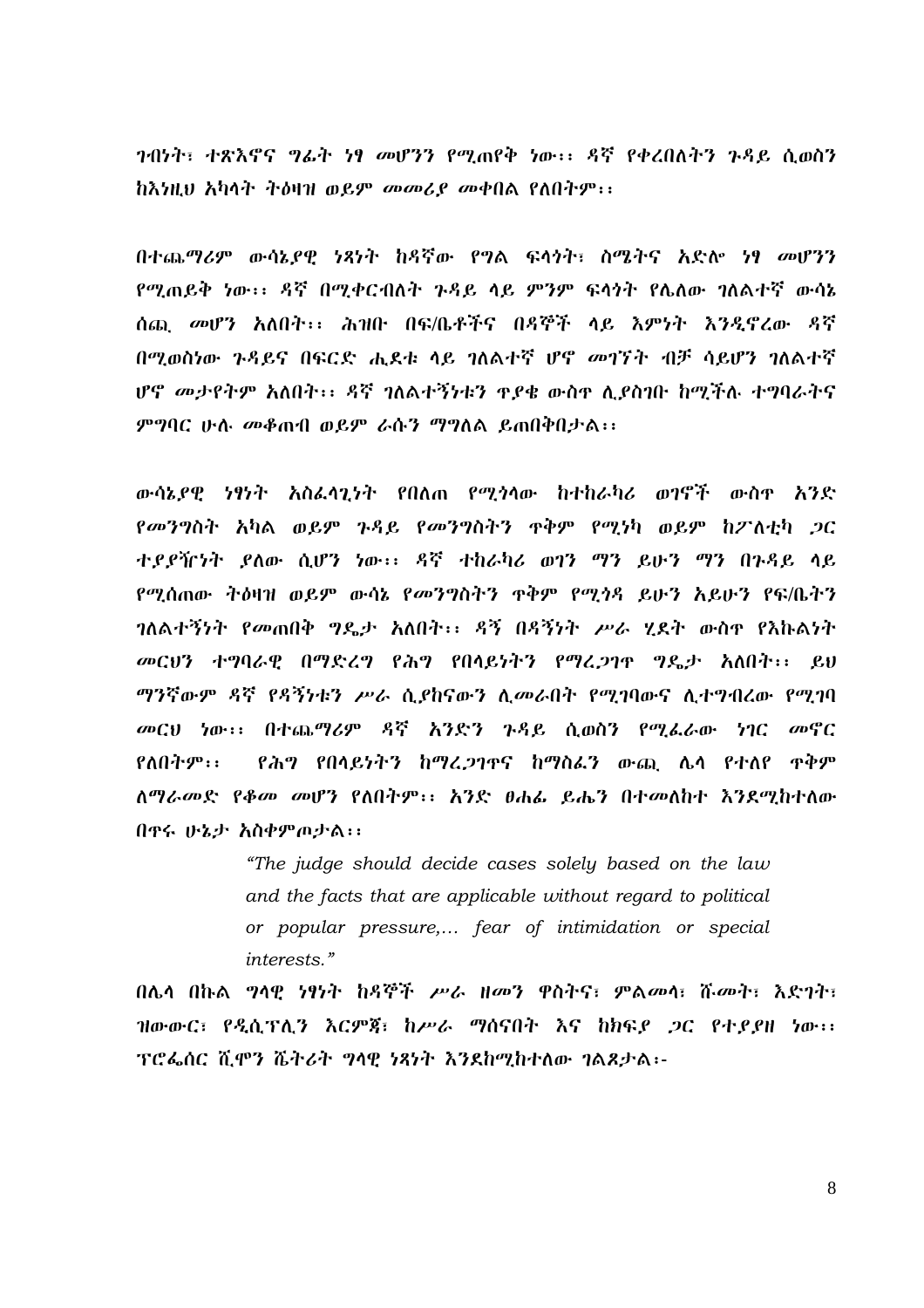By personal independence of judges is to mean the enjoyment by individual judges of judicial terms of office and tenure free from the undue or improper influence and control of the political branches.

የዳኞችን የሥራ ዘመን ከሕግ አስፌጻሚው ወይም ሕግ አውጪው ፍላጎት ላይ እንዲመሰረት ማድረግ ከዳኝነት ነጻነት መርህ ጋር የሚጋጭ ነው፡፡ ዳኛ የቀረበለትን ንዳይ በፍሬ ነገር፣ ማስረጀና አግባብነት ካለው ህግ ላይ ብቻ ተመስርቶ እንዲወስን ሁኔታዎች ሁሉ መመቻቸት አለባቸው፡፡ ከዚህ ውስዋ የዳኞች ግላዊ ነፃነት ዋስትና እንዲኖረው ማድረግ አንዱ ነው፡፡ ግላዊ ነጻነት የዳኞች የሥራ ዘመን ከሌሎች የመንግስት አካላት አለአግባብ ተጽእኖና ቁዋዋር ነፃ እንዲሆን የሚጠይቅ ነው፡፡

የዳኞች ምልመሳ፣ ሹመት፣ ዕድገት፣ ዝውውር፣ የሥራ ዘመን፣ ዲሲፕሊን፣ ከሥራ ማሰናበት ሥርዓት እና ሌሎች ሁሉ የሕግ ዋበቃ ሲደረግሳቸው እንደሚገባ የዳኝነት ነፃነት መርህ ደጠይቃል፡፡ አንድ ዕጩ ዳኛ እንዴት እንደሚመለመልና ለሹመት ሲያበቁ የሚችሉ መስፌርቶች ምን እንደሆኑ፣ ሻሚው አካል ማን እንደሆነ፣ የሹመቱ ዘመን ለምን ያህል ጊዜ እንደሆነ፣ ዳኛው ከተሾመ በኋላ ዕድገቱና ዝውውሩ በምን መስፌርት እንደሚከናወን የዲሲፕሊን እርምጃ ሥርዓት፣ ከሥራ ሲያሰናብቱ የሚችሉ ምክንያቶችንና ሌሎች ነዋቦችን የሚደነግግ ግልጽ ሕግ መኖር አለበት፡፡

## 1.2.2. ውስጣዊ *ነ*ፃነት

ውስጣዊ ነጻነት በቅርብ ጊዜ ወዲህ ትኩረት እያገኘ የመጣ የዳኝነት ነጻነት ሴሳው *ገ*ጽታ ነው። ውስጣዊ ነጻነት ዳኛ የቀረበለትን ጉዳይ ሲወስን ከበላይ አለቃ፣ ከበላይ ፍ/ቤቶች <u>እርከን ከማ*ገኙ ዳ*ኞችና አብረው ከሚሰሩት *የሥራ* ባልደረቦቹ አለአማባብ ተጽእኖና *ግ*ፊት ነጻ</u>  $\omega$ <sub>1</sub>  $P$ <sup>3</sup>  $P$ <sup> $q$ </sup> $q$  $q$  $p$  $h$  $h$ <sup>1</sup> $h$  $h$ <sup>1</sup>

ውሳኔያዊ ነጻነትን እውን ስማድረግ ውስጣዊ ነጻነት መረ*ጋገ*ጥ አስበት፡፡ ችሎትን በአግባቡ ለመምራት፣ ፍሬ ነገሮችን እና አግባብነት ያለውን ህግ ለይቶ ተገቢውን ውሳኔ እንዲሰጥ ዳኛው ከበላይ አለቆቹ፤ አብረውት ከሚሠሩ ዳኞች አለአማባብ ተፅእኖና ግፊት ነጻ መሆን አለበት፡፡ የነፃነቱ ሥፋት ግን የተለያየ ሊሆን ይችላል፡፡ አንድ ዳኛ ብቻ በሚሰየምበት ችሎት የዳኝነት ተግባሩ በችሎቱ ስተሰየመው ዳኛ የተተወ ነው፡፡ በተመሳሳይ እርከን ላይ የሚገኝ ማንኛውም ዳኛ ወይም የበሳይ አለቃ ዳኛው የያዘውን ንዳይ አስመልክቶ መመሪያ ወይም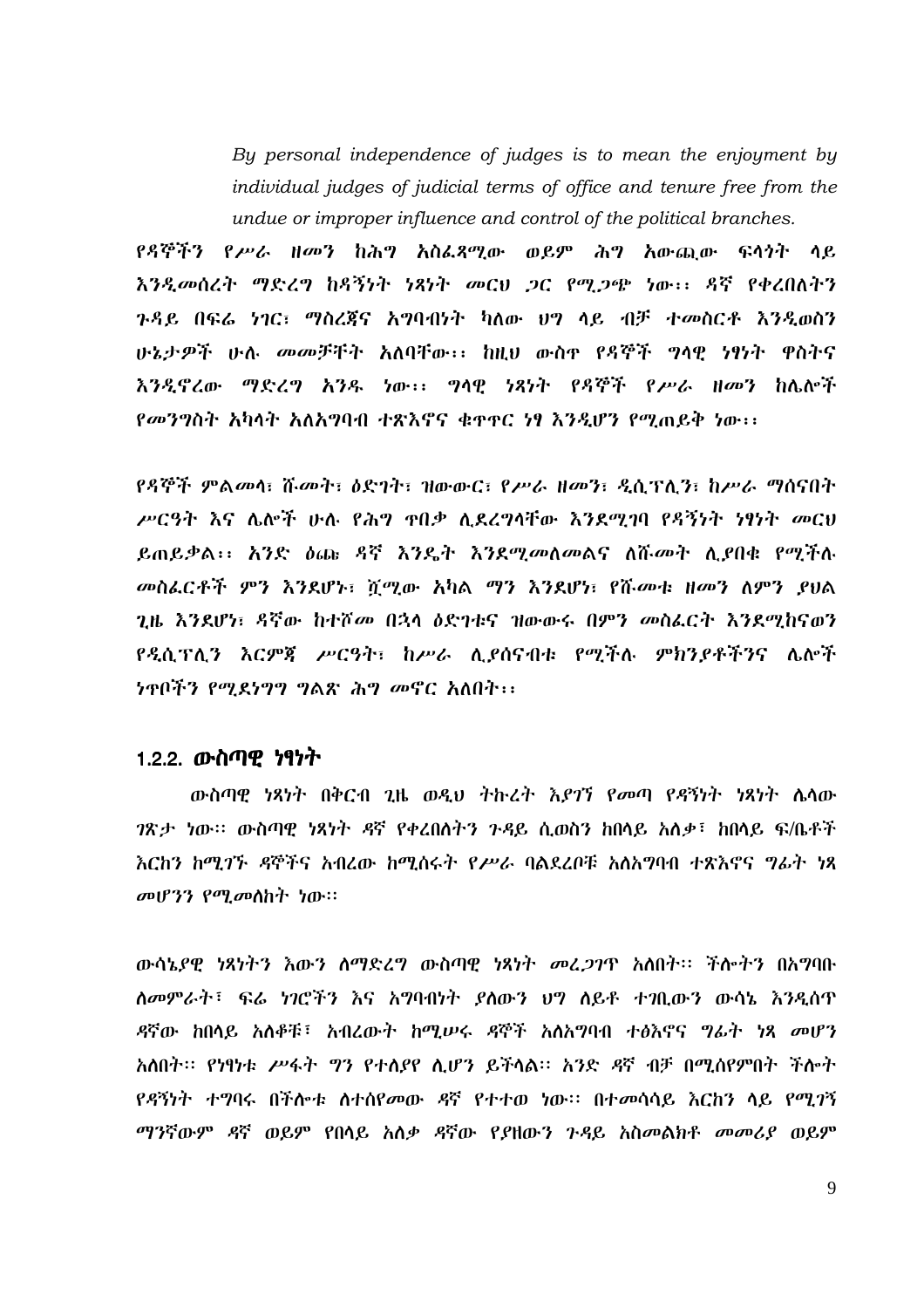ተጽኖ እንዲያሳድር መፍቀድ የሰበትም። የዳኛው የሥራ ባልደረቦችና የበሳይ አለቃ ዳኛው በተወሰነ መንገድ ጉዳይ እንዲወስን ማግባባት የለባቸውም፡፡ በስነ ስርዓት ጉዳዮች ላይ የሚሰጡ ብይኖች ወይም ትእዛዞች ወይም ውሳኔዎች በችሎቱ የተሰየመው ዳኛ መሆን አለባቸው።

ከአንድ ዳኛ በላይ በሚሰየመበት ችሎት እያንዳንዱ ዳኛ ሰብሳቢም ይሁን የግራ ወይም የቀኝ ዳኛ በሚቀርበው ጉዳይ የራሱን አቋም የማራመድ ነፃነት አሰው፡፡ በውይይት ጊዜም ሆነ በውሳኔ አሰጣጡ ሂደት እያንዳንዱ ዳኛ ፍሬ ነገሮችን አግባብነት ያስውን ሕግ በተረዳው *መንገ*ድ *ያ*ስውን ሐሳብ የማንፀባረቅና በአብሳጫው ውሳኔ ሐሳብም ካልተስማማ የሐሳብ ልዩነቱነ የማስፌር ነጻነት ሲኖረው ይገባል፡፡

በተጨማሪም አንድ ወይም ከአንድ በላይ የሆኑ ዳኞች የሚሰየምበት ችሎት ዳኞች ክአለቆቻቸውና ክበላዮቻቸው አለአማባብ ተጽእኖ እና ቁጥጥር ነጻ መሆን አለባቸው። የፍ/ቤቶች Tፌዚዳንቶች፣ ስብሳቢ ዳኞችና በሳይኛው ፍ/ቤት እርከን የሚ*ገ*ኙ ዳኞች ሌሎች ዳኞች አንድን *ጉዳ*ይ ራሳቸው በሚፌስንት *መንገ*ድ እንዲወስኑ ተጽእኖ ማድረግ የሰባቸውም።

በመጨረሻም በዳኞች ላይ የሚደረግ አስተዳደራዊ ቁጥጥር፣ የጉዳዮች አያያዝ የሚመለከቱ አስተዳደራዊ መመሪያዎች ውስጣዊ የዳኝነት ነፃነት ጋር የማይጋጩ መሆናቸውን ልብ ማስት ያስፌል ጋል።

#### 1.2.3. ተቋ*ማዊ ነ*ፃነት

የመንግስት ሥልጣንን በሦስት ማስትም ሕግ አውጪ፣ ህግ አስፌጻሚና ህግ ተርጓሚ ብሎ መከፋፌል የተሰመደ ነው። ፍ/ቤቶች ህግ ተርጓሚ አካል ናቸው። የፍ/ቤቶች ተቋማዊ ነፃነትም ከዚሁ የመንግስት ሥልጣን ክፍፍል *ጋ*ር የተያያዘ ነው። ከዚህ አንፃር አንድ ሙሑር ተቋማዊ ነፃነትን እንደሚከተሰው በጥሩ ሁኔታ ገልጾታል፡-

> Institutional independence of the judiciary means that the judiciary is not subject to pressure from either the executive or legislature and is not subordinate to either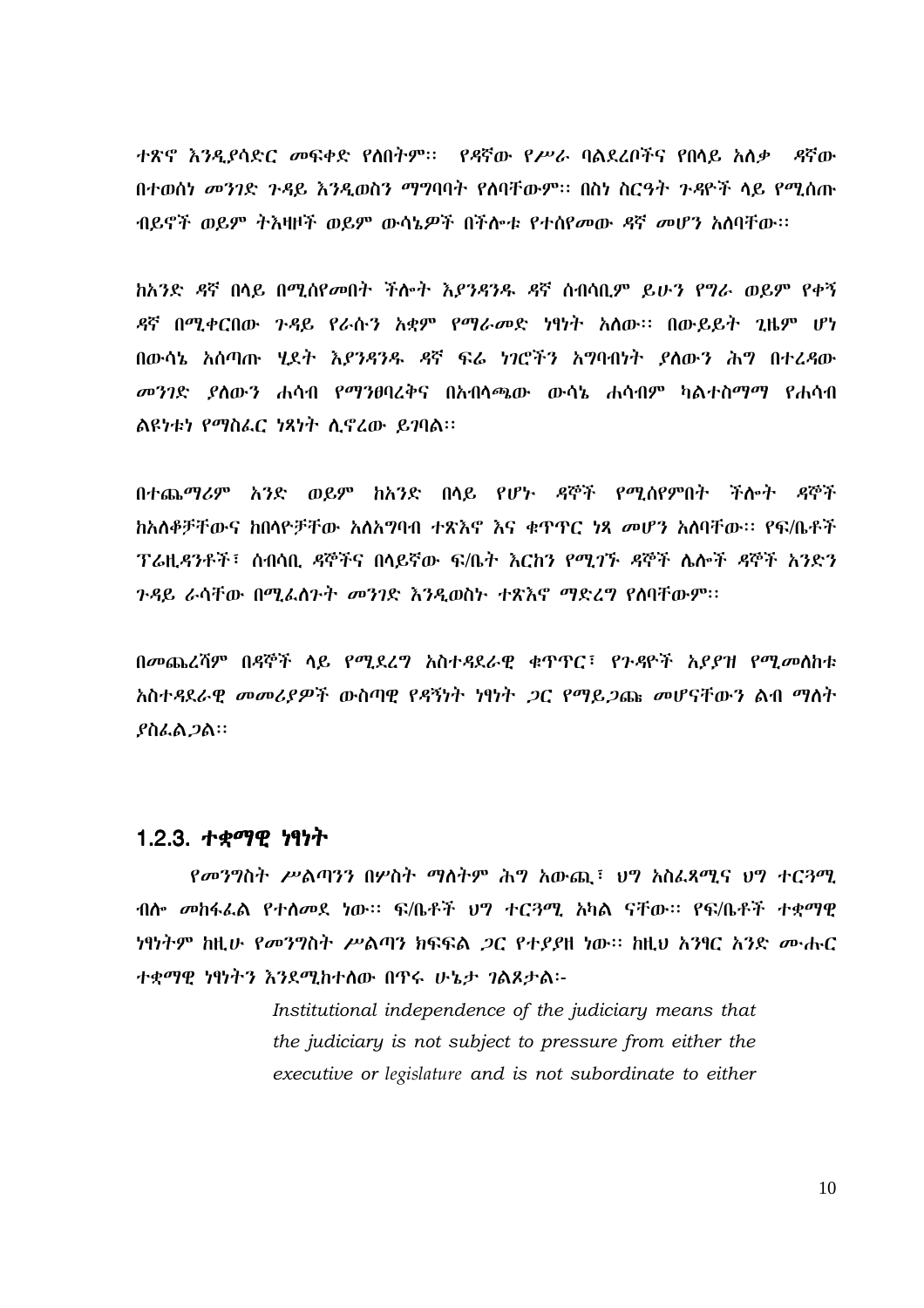of them particularly in the area of administration of courts.

ከዚህ አገሳለፅ እንደምንረዳው ተቋማዊ ነፃነት ፍ/ቤትን እንደ ሦስተኛ የመንግስት አካል መቋቋምና መኖርን ብቻ የሚመለከት ሳይሆን ከሕግ አውጪና ከሕግ አስፌጻሚው ተፅእኖ በተለይም ፍ/ቤትን ማስተዳደር በተመለከተ ነፃ መሆኑን የሚጠይቅ ነው። በሴሳ አነ*ጋገ*ር ተቋማዊ <u>ነፃነት ፍ/ቤት እንደ ተቋም ከሕግ አውጪውና ከሕግ አስፈጻሚው አካል ተፅእኖ ነፃ ሆኖ የራሱን</u> የውስጥ ጉዳይ ስመወሰን ያስውን ነፃነት የሚመስከት ነው።

የፍ/ቤት የማስተዳደር ነፃነትም ሁሉት አብይ ክፍሎች አሉት፡፡ እነሱም ዳኞችና ድ*ጋ*ፍ ሰጪ ሰራተኞን የማስተዳደር ነፃነትና፣ የፋይናንስ ወይም የበጀት ነፃነት ናቸው፡፡ ዳኞችን የማስተዳደር ነፃነት የዳኞች ምልመሳ፤ ሹመት፤ ዝውውር፤ እድንት፤ ዲሲፕሊን፤ ከሥራ ማሰናበት፤ ደሞዝና ሌሎች ጥቅማ ጥቅሞችና እንዲሁም ድ*ጋ*ፍ ሰጪ ሰራተኞችን መቅጠርና ማሰናበት በተመ**ለ**ከተ ፍ/ቤት አንድ ተቋም ሲኖረው የሚችለውን ነፃነት የሚመለከት ነው። የፋይናንስ ወይም በጀት አስተዳደር ነፃነት ደግሞ ፍ/ቤቶች የሚያስፌል*ጋ*ቸውን በጀት መጠን ግምት አዘ*ጋ*ጅተው ሰሚመሰከተው አካል እንዲፀድቅ ማቅረብና በጀቱም ከፀደቀ በኋሳ ከሥራ አስፌጻሚው አካል ጣልቃ ንብነት ውጪ በጀቱን የማስተዳደር ነፃነትን የሚያጠቃልል ነው።

ከፍ/ቤቶች ተቋማዊ ነፃነት *ጋ*ር የሚነሳው ጥያቂ ፍ/ቤቶችን ማን ያስተዳድር የሚለው ነው። የፍ/ቤቶች የማስተዳደር ኃላፊነትን በተመለከተ የተለያዩ ሞዴሎች አሉ። እንደ ፕሮፌሰር ሼሞን ሼታሪት አራት አይነት የፍ/ቤት አስተዳደር ምዴሎች አሉ።

 $\hbar$ ? $\hbar$ ? $\hbar$  the exclusive judicial responsibility model  $\hbar$ ? $\hbar$  and  $\hbar$  and  $\hbar$  and  $\hbar$ ፍ/ቤትን የማስተዳደር ኃሳፊነት ሙለ በሙለ ለፍ/ቤት የተተው ነው፡፡ ይህ ሞዴል ሁለት ንዑስ ሞዴሎች አሉት፡፡ አንደኛው individual ሞዴል ሲሆን በዚህ ንዑስ ሞዴል ፍ/ቤትን የማስተዳደር ኃላፊነት ለአንድ ዳኛ የተተወ ነው፡፡ ለምሳሌ ነዮርክ ስቱት፡፡ ሁለተኛው collective ሞዴል ሲሆን በዚህ ንዑስ ሞዴል ፍ/ቤት የማስተዳደር ኃላፊነት ከፍ/ቤት ተውጣቶ ለተቋቋመ አካል የሚሰዋ ነው፡፡ ለምሳሌ የአሜሪካን ፌደራል ፍ/ቤት፣ 2'ርቱ.2ልን መዋቀስ  $P, \overline{P} \cap \mathbb{A}$  : :

 $11$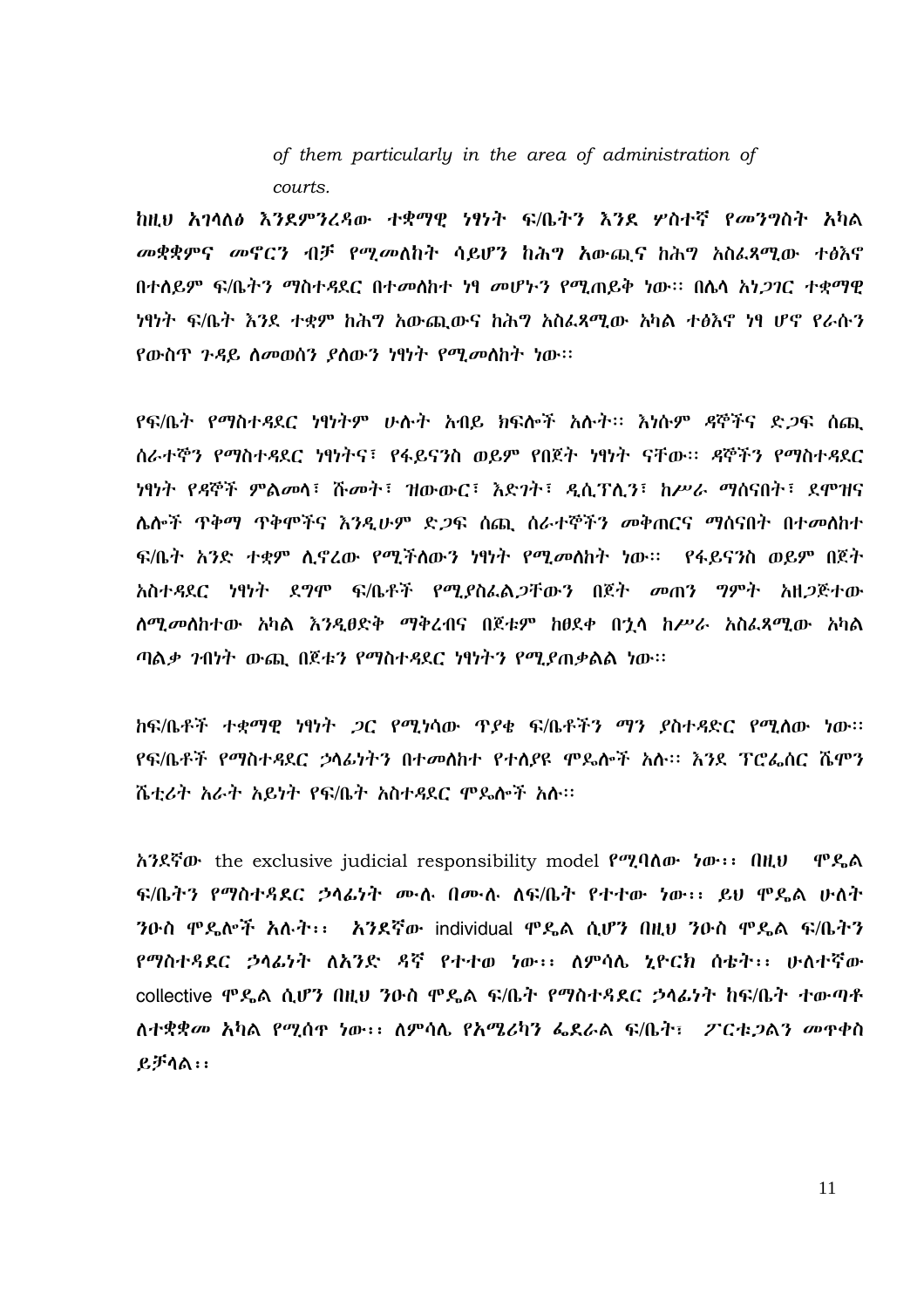$\nu \Delta t$  which the exclusive executive responsibility model  $\ell^{\alpha}$ ? ( $\lambda \omega$  is  $\ell \nu$   $\ell^{\beta}$ )  $\ell^{\beta}$ የአንደኛው ተቃራኒ ነው፡፡ በዚህ ሁለተኛው ሞዴል ፍ/ቤትን የማስተዳደር ኃላፊነት ለሕግ አስፌጻሚው አካል ነው፡፡ ለምሳሌ ኖርዋይና አስትሪያን መዋቀስ ይቻላል፡፡

ሦስተኛው ሞዴል a shared executive iudicial model የሚባለው ነው፡፡ በዚህ ሞዴል መሰረት ፍ/ቤትን የማስተዳደር ኃላፊነት በሕግ አስፌጻሚውና በፍ/ቤት የተከፋፌስ ነው፡፡ በዚህ ሞዴል መሰረት የማስተዳደሩ ኃላፊነት ክፍፍል በነንዮሽ ሲሆን ይችላል፡፡ ለምሳሌ-ጀርመንና ካናዳ የላይኛዎቹን ፍ/ቤት የማስተዳደር ኃላፊነት የፍ/ቤቶች ሲሆን የበታችኞቹን ፍ/ቤቶች የማስተዳደር ኃላፊነት ደግሞ የሕግ አስፌጻሚው ነው፡፡

አራተኛው ሞዴል a multi-branch responsibility model የሚባሰው ሲሆን በዚህ ሞጼል መሰረት ፍ/ቤትን የማስተዳደር ኃላፊነት ከፍ/ቤትና ከሌሎች ከሦስቱም የመንግስት አካላት ማስትም ከሕግ አውጪ ወይም/እና ሕግ አስፌጻሚና እንዲሁም ከሴሳ አካል ሰምሳሴ ከጠበቆች *ማህበር ወይም ከሌሎች ሕብረተስብ ክፍ*ል የተወከሉ ሰ*ዎች ስተ*ውጣጣ አካል የተሰጠ ነው። ይህ አካል ቦርድ፣ኮሚሽን፣ ኮንፍረንስ፣ የዳኞች ንባኤ ተብሎ በተሰያየ ስም ይጠራል። ስምሳሴ፡- ከሳቲን አሜሪካ ሀገሮች አርጀንቲና፣ ብራዚል፣ ከምዕራብ አውሮፓ ደግሞ ስፔንና ጣሊያንን መጥቀስ ይቻሳል፡፡ በምዕራብ አውሮፓ ሐገሮች የዳኞች ንባኤ ሕግ አስፌጻሚው በፍ/ቤቶች ላይ ያሰውን ሥልጣን ስመገደብ የተቋቋመ ነው። በዚሁ መሰረት የዳኞች ሹመት፣ ዕድገትን ሥልጣን ከሕግ አስፌጻሚው ውጪ በማድረግ ራሱን ስቻስ ተቋም እንዲሰጥ ተደርጓል፡፡

ሐገሮች የራሳቸው ልዩ ሁኔታ ያሳቸውን የሕግ ስርዓትና ታሪክ ላይ በመመስረት ከላይ የተጠቀሱትን አንዱን ወይም ሁስቱን በማጣመር ወይም ሴሎች ተመሳሳይነት ያሳቸው ሞዴሎችን ሲመርጡ ይችሳሱ። ሆኖም ግን የሞጼሎቹ ምርጫ ፍ/ቤቶች ሲኖራቸው በሚችሰው ነጻነት ሳይ የራሱን አሱታዊ ወይም አውንታዊ ተጽኖ ሲኖረው ይችሳል።

በተጨማሪም የዳኝነት ተቋማዊ ነፃነትን ስመጠበቅ ሴሎች ሲተገበሩ የሚገባቸው መሰረታዊ መርሆች አሉ፡፡ ከእነዚህ ውስጥ ከመደበኛ ፍ/ቤት ውጪ ጊዜያዊ ፍ/ቤቶችን ማቋቋምን የሚከለከል መርህ (the principle against ad hoc courts) እና ከውሳኔ በኋላ ያለ የዳኝነት ነፃነት መርህ (the principle of post-decisional independence)  $\Lambda$  m<sup>3</sup>th Point Time: hords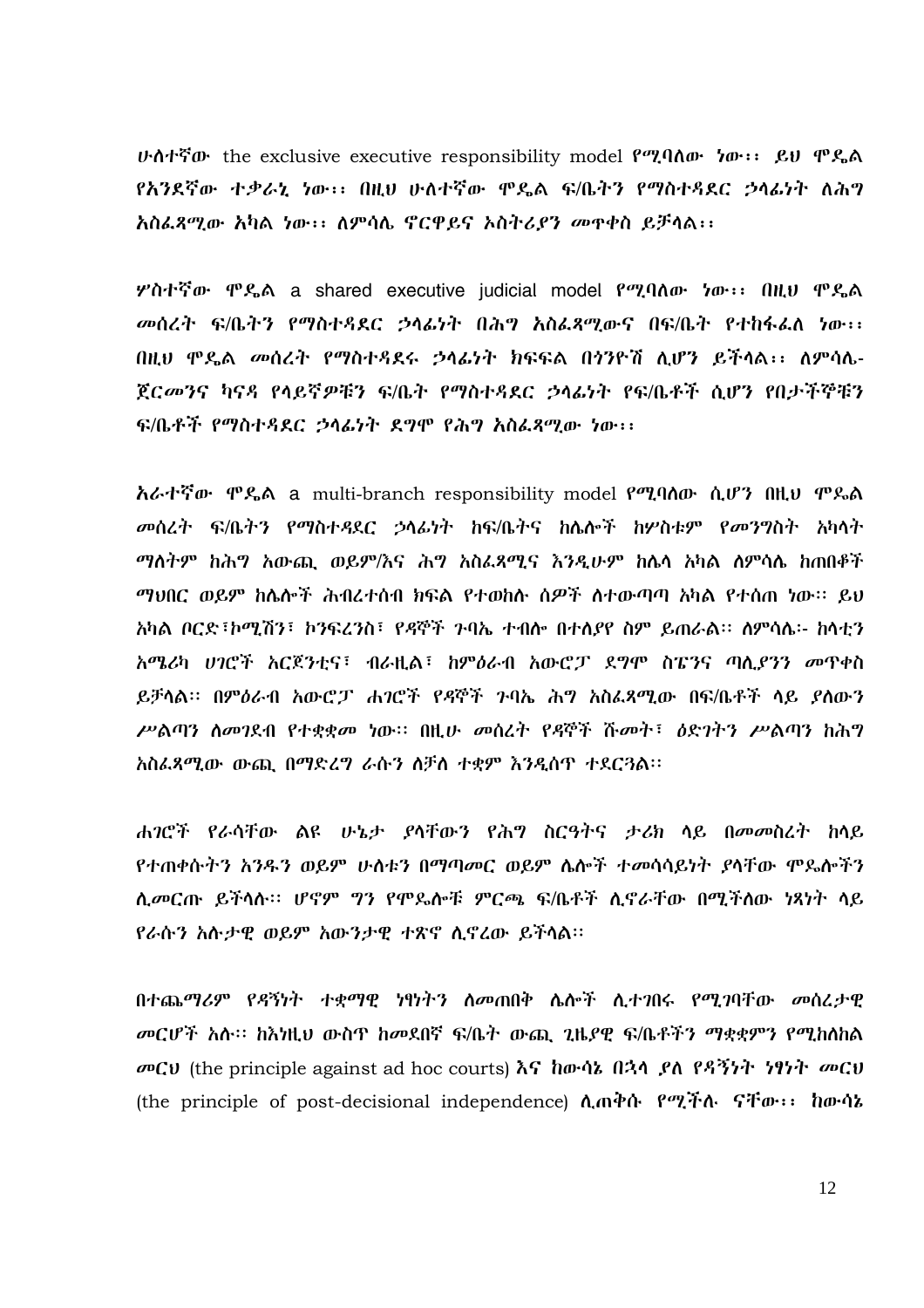በኋላ ደለ የዳኝነት ነፃነት መርህ በሶስቱም የመንግስት አካላት መካከል ደለ የሥልጣን ክፍፍልን መሰረት በማድረግ የሕግ አስፌፃሚ አካል የፍርድ ቤት ውሳኔን የመፌፀም ግዴታና በፍርድ አፌፃፀም ሒደት ላይ ምንም አይነት መሰናክል እንዳይፌዋር ግዴታ የሚዋል መርህ  $b$   $b$   $\cdots$ 

#### 1.3. *የዳኝነት ነ*ፃነት ስምን?

ነጻ የሆነ ፍ/ቤት የሕግ የበላይነት መሰረታዊ ገፅታና ለዲሞክራሲያዊ ሥርዓት መኖር ቅድመ ሁኔታ ነው። የዲሞክራሳያዊ ሥርዓት ዋነኛው ባሕሪ ደግሞ የሰብአዊ መብቶች መከበርና *መሪ ጋገ*ጥ ነው። *መ*ሰረ*ታዊ መብቶች*ና ነፃነቶች በሕን-መንግስት ወይም በሴሳ ሕግ መደንገጋቸው ብቻ በራሱ ስመብቶች መረጋገጥ ዋስትና ሲሆን አይችልም፡፡ እነዚህ መብቶች ዕውን ይሆኑ ዘንድ ነፃ ፍ/ቤት መኖር አስበት። ነፃነት የሌለው ፍ/ቤት የሰዎችን መሰረታዊ ሰብአዊ መብቶች እንዲረ*ጋገ*ጥ ሲያደርግ አይችልም፡፡

በዜጎችና በመንግስት እንዲሁም በሰዎች መካከል ባሉ ግንኙነት ሳቢያ የሚነሱ የፍትሐብሔር ወይም ወንጀል ክርክሮችን ገለልተኛና ነፃ ሆኖ እልባት ሲሰጥ የሚችል \_ ፍ/ቤት በሌለበት <u>የሕግ በሳይነት ሲፈ*ጋገ*ጥ አይችልም፡፡ የሕግ በሳይነት ባልተፈ*ጋገ*ጠበት ሁኔታ ደግሞ</u> ዲሞክራሲያዊ ሥርዓት ግንባታ እና መልካም አስተዳደር እውን ሲሆኑ አይችሉም፡፡ ሰሳምና ዘስቄታዊነት ያስው ልማትም ዋስትና አይኖረውም። ይሔን ስቴፌን ጂ. ብሌየር፡

> Judicial independence is a means toward a strong judicial institution. Strong judicial institution is a means toward securing the basic goals of people: human liberty and a reasonable level of prosperity.

በማለት በትክክል አስቀምጦታል፡፡

*የዳኝነት ነፃነት ለኢን*ቨስትመንትና ለኢኮኖሚ እድገት መሰረት ነው፡፡ ሕዝቡና ባለሐብቱ በፍ/ቤቶችና በዳኞች ላይ እምነት እንዲኖረው በአንድ ሀገር ውስዋ የዳኝነት ነፃነት መስፈንና መረጋገዋ ወሳኝ ነው፡፡ ስለዚህ ሰለዳኝነት ነፃነት አስፈላጊነት ላይ ምንም ክርክር የለም፡፡ ዋያቄው ያለው የዳኝነት ነፃነት ስፋትና (extent) እና ተግባራዊ አፌጻጸሙ ላይ ነው፡፡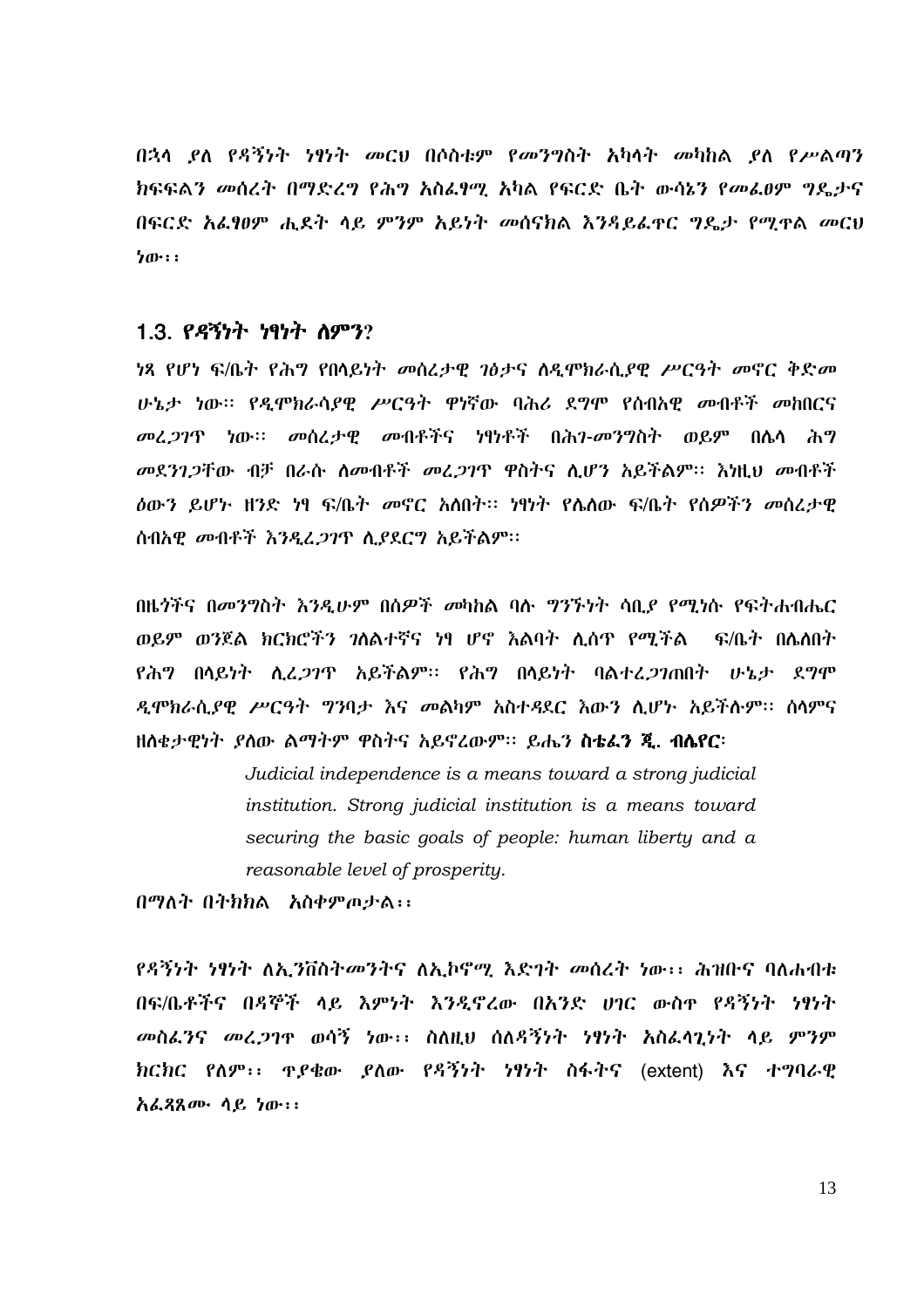#### የመወያያ ጥያቄዎች

- 1. የዳኝነት ነፃነት መሰረታዊ ዓላማ ምንድነው?
- 2. በውሳኔያዊ ነጻነትና ግላዊ ነፃነት መካከል ያለው ግንኙነት ምንድነው?
- 3. የዳኞችን የሥራ ዘመን እንዴት ዋስትና እንዲኖረው ማድረግ ይቻላል?
- 4. በውሳኔደዋ ነፃነትና ውስጣዋ ነፃነት መካከል ደለው ተመሳሳይነትና ልዩነት ምንድንነው?
- 5. የተቋማዋ ነፃነት ዋና አለማው ምንድንነው?
- 6. በተቋማዊ ነፃነትና በሌሎች የዳኝነት ነፃነት ግፅታዎች መካከል ያስው ግንኙነት እንዴት  $P, 7$  $\Lambda$  $9$  $\Lambda$  $?$
- 7. ፍ/ቤትን የማስተዳደር ኃሳፊነት በተመሰከተ የተሰያዩ ሞዴሎች እንዳሉ ከሳይ ተመልክተል፡፡ የእንያንዳንዱ ሞጼል ጠንካራን ደካማ ጎኖች ምንድን ናቸው? አንድ በአንድ ውይይት ይደረግበት።

# 1.4. የዳኝነት ነፃነት መርህ በኢ.ፌ.ድ.ሪ መንግስት፡- ከአለም አቀፍ ዝቅተኛ መመዘኛዎች ከአንዳንድ ሐባሮች ልምድ አንጸር

#### 1.4.1  $\omega$  of  $\theta$ .

ቀደም ሲል እንደተጠቀሰው የዳኝነት ነጻነት በአለም አቀፍ ደረጀ ከፍተኛ ተቀባይነትና ትኩረት ያገኛ መርህ ነው፡፡ ስለአስፌላጊነቱ አለም አቀፍ መግባባት (global consensus) መኖሩን የተለደዩ አለም አቀፍ፣ ሆኑራዊና ብሔራዊ የሕግ ሰነዶችን ማየቱ በቂ ነው፡፡

በሌላ በኩል በሀገሮች መካከል ባለው የ2ንለቲካ፣ የሕግና የኢኮኖሚ ልዩነቶች የመርሁ ይዘትና ተግባራዊ አፌጻጸም ደረጃ ይለደደል፡፡ የፍ/ቤቶች ነፃነት ደረጃና ስፋት ከሀገር ሀገር ይለያያል፡፡ የዳኝነት ነፃነትን ለማረጋገዋ ሀገሮች የሚከተሉት ስልት እንዲሁ የተለያየ ነው፡፡ ይህ ማለት ግን በአለም አቀፍ ደረጃ ይብዛም ይነስም የጋራ መግባባት የተደረሰባቸው የዳኝነት ነፃነት መሰረታዊ መርሆችና መመዘኛ*ዎች* የሉም ማለት አይደለም:: የተባበሩት መንግስታት የፍ/ቤት ነፃነት መርሆች ረቂቅ (The United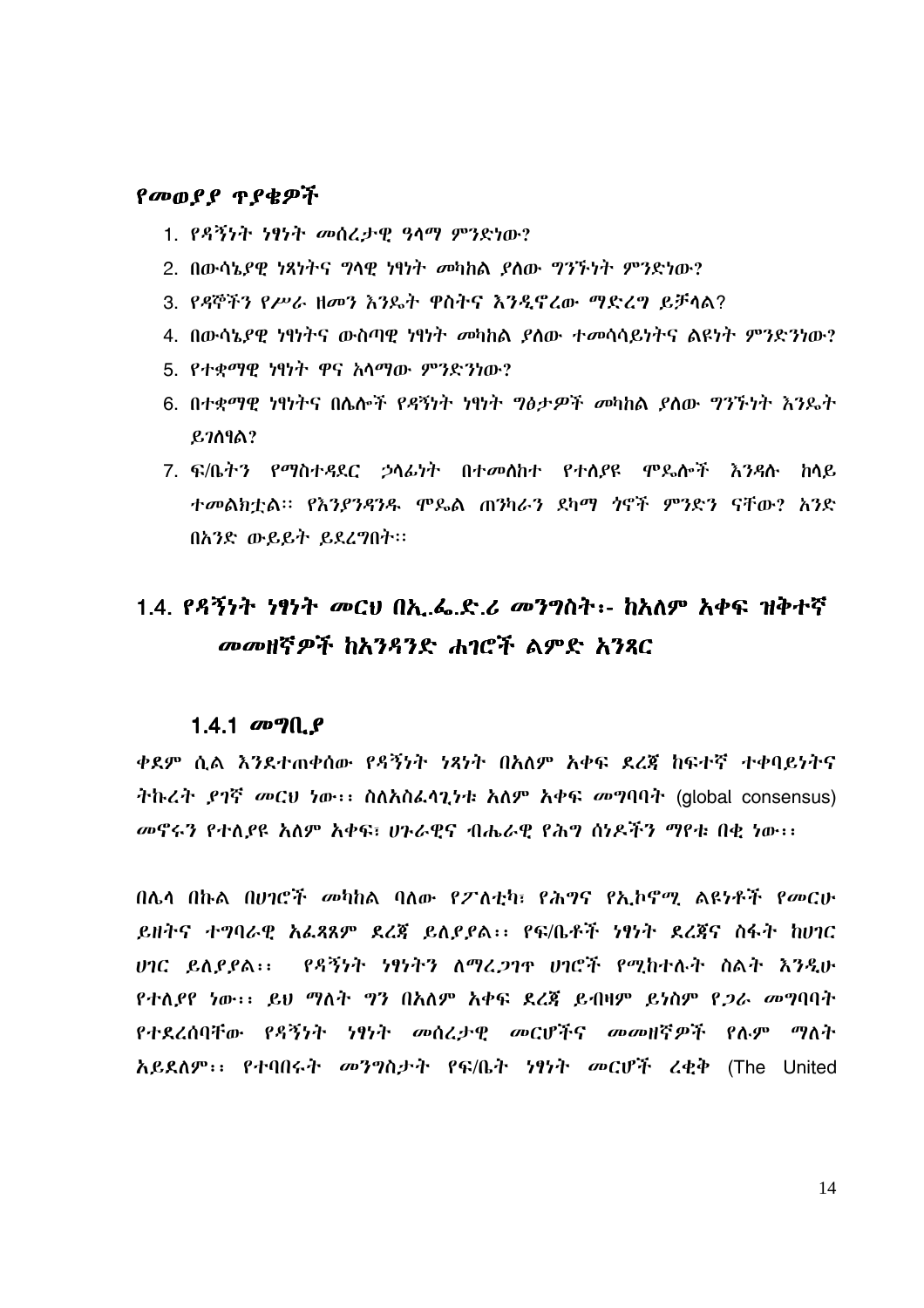Nation's Draft Principles on the Independence of the Judiciary (1981) በመግቢያው ውስዋ ይሂን ፡-

> "Notwithstanding the diversities of political systems and legal mechanism in different countries there is a basic and substantial consensus on the principles and minimum standards relating to the independence of justice in the constitutions and legal systems of the  $world$ ".  $1^{\prime\prime\prime}$  $1^{\prime\prime}$   $1^{\prime}$  $2^{\prime}$  $3^{\prime}$  $1^{\prime\prime}$ :

በዚህ አገላለጽ መሰረት በሀገሮች መካከል የፖለቲካና የሕግ ሥርዓት ልዩነቶች እንደተጠበቁ ሆነው ስለ ዳኝነት ነፃነት መርህና ዝቅተኛ መመዘኛዎች መሰረታዊ የሆነ መግባባት አለ፡፡ እነዚህ የዳኝነት ነጻነት መሰረታዊ መርሆችና መመዘኛዎች በሚከተሉት አለም አቀፋዊ ይዘት ባላቸው ሰነዶች ውስዋ ተካተው ይገኛሉ፡፡

- 1. የተባበሩት መንግስታት የፍ/ቤት ነጻነት መርሆች ረቂቅ (The United Nations Draft Principles on the Independence of the Judiciary (1981)
- 2. የእለም አቀፍ ጠበቆች ማህበር የዳኝነት ነፃነት ዝቅተኛ መመዘኛዎች (The International Bar Association and Minimum Standards of Judicial Independence) (1982) ("New Delhi Standards")
- 3. የሞንቴሪያል ጀስቲስ ነፃነት ሁለ አቀፍ መግለጫ (The Montreal Universal Declaration on the Independence of Justice) (1983) ("Universal Declaration")
- 4. የተባበሩት መንግስታት የፍ/ቤት ነፃነት መሰረታዊ መርሆች (The United Nations Basic Principles on the Independence of the Judiciary)
- 5. የፍ/ቤት ነፃነትና ገለልተኝነት ሁሉ አቀፍ መግለጫ ረቂቅ (Draft Universal Declaration on the Independence and Impartiality of the Judiciary) (1989) የዳኝነት ነፃነት መስፌኑን ስማረ,ንገዋ የሚረዱ መስፌርቶች በእነዚህ ሰነዶች ውስዋ ተካተው ይገኛሉ፡፡ እነዚህ ሰነዶች የአስገዳጅነት ባሀሪ ባይኖራቸውም የዳኝነት ነፃነትን

ለማስፈን ሊወስዱ የማኅባቸውን እርምጀዎች ወይም ሀገሮች ሊከተሉት የማኅባቸው

ሥልቶችን የማጠቁሙ በመሆናቸው ጠቀሚታቸው የጎሳ ነው፡፡ - በተጨማሪም የፍ/ቤቶች

15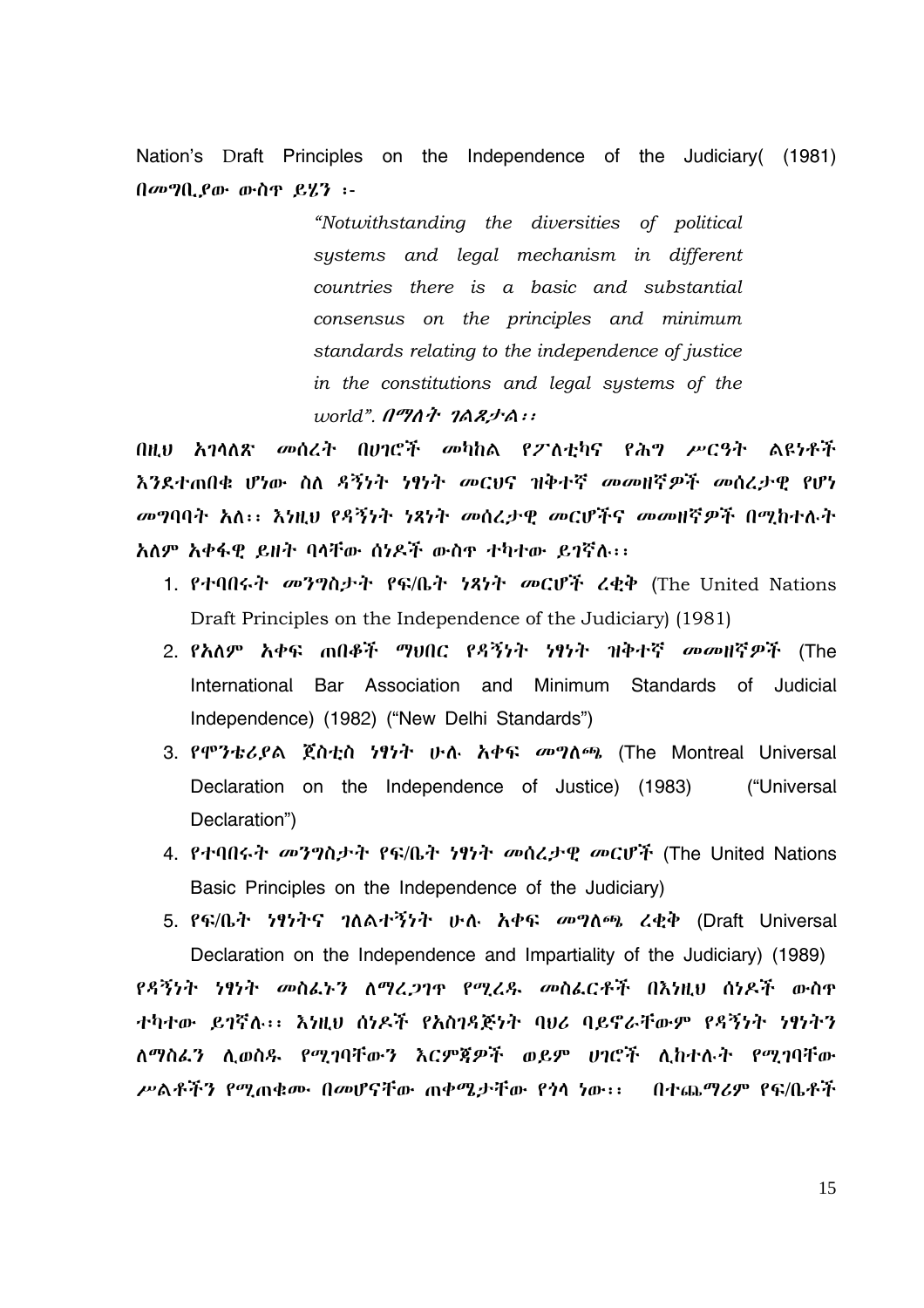ማሻሻያ ፕሮግራም እየተገበሩ ያሉ ሀገሮች የማሻሻያ ፕሮግራማቸውን ውጤታማነት ለመመዘን በመስፈርትነት እየተጠቀሙበት ይገኛሉ፡፡

በዚህ ጽሁፍም በኢ.ፌ.ድ.ሪ ሥርዓተ መንግስት የዳኝነት ነጻነት መርህ ተግባራዊ ለማድረግ የተወሰዱት ወደም እየተወሰዱ ያሉት እርምጀዎች ምን እንደማመስሉ みわわんぞሙろ *ግን*ዛቤ ለመጨበዋ ከላይ በተጠቀሱት ሰነዶች ውስዋ የተቀመጡ መስፌርቶች ላይ የምንመሰረት ይሆናል፡፡

በእነዚህ ሰነዶች ውስዋ የተካተቱት አለም አቀፍ የዳኝነት ነፃነት ዝቅተኛ መመዘኛዎች የሥራ ዋስትና፣ በቂ ክፍደ እና ሕገመንግስታዊ ዋበቃ፣ የፍትሐብሔር ኢሙኒቲ፣ የውሳኔ አሰጣዋና ሂደት ከበላይ አለቆች ጣልቃ ኀብነት ነፃ መሆን፣ የፍርድ ቤትን ውሳኔ በማስፌፀም በኩል የሕግ አስፌጻሚ እንዛ፣ ወደኋላ ተመልሶ የሚሰራ ሕግ አለመኖር፣ ግልጽ የሆነ የሥነ ምግባር ደንብ፣ አስተዳደራዊ ነጻነት፣ ዝውውር፣ ግልጽና ተጨባጭ የእድገት መመዘኛዎች እና ሌሎችም ይገኙበታል፡፡ ሆኖም ግን ሁሉንም መመዘኛዎች በዚህ ጽሑፍ ማቅረብ ስለማይቻል በሀገራችን የዳኝነት ነፃነትን ከማስፌን አኳደ የበለጠ አግባብነት ሊኖራቸው የሚችሉትን የሕግ ዋስትና፣ አስተዳደራዊ ነፃነት፣ የዳኞች ምልመሳና አሿሿም፣ የሥራ ዘመን ዋስትና፣ በቂ ክፍደ፣ የዲሲፕሊንና ከስራ ማሰናበት ሥርዓት ብቻ የምንመለከት ይሆናል::

## 1.4.2. የሕግ ዋስትና

የዳኝነት ነፃነት ለማስፌን በመጀመሪያ መወሰድ ያለበት እርምጃ ለዳኝነት ነጻነት *የሕግ ጥበቃ ማድረግ ነ*ው፡፡ *የ*ተባበሩት መንግስታት የፍ/ቤት ነጻነት መሰረታዊ መርሆች ወገሮች የዳኝነት ነፃነትን ለማስፌን ለዳኝነት ነጻነት ሕጋዊ ተበቃ ማድረግ እንዳለባቸው ይደነግጋል፡፡ ይህም በሰነዱ አንቀጽ 1 ሥር እንደሚከተለው ተቀምጧል፡

The independence of the judiciary should be quaranteed by state and enshrined in the Constitution and the law of the country.

በዚህ አገሳለጽ መሰረት የዳኝነት ነፃነት በመንግስት ዋስትና ሊኖረው ይገባል፡፡ የዳኝነት *ነፃነት መርህም በሀገሪቱ ሕገመንግ*ስት ወይም በሀገሪቱ ሕግ ውስዋም ሊካተት ይገባል፡፡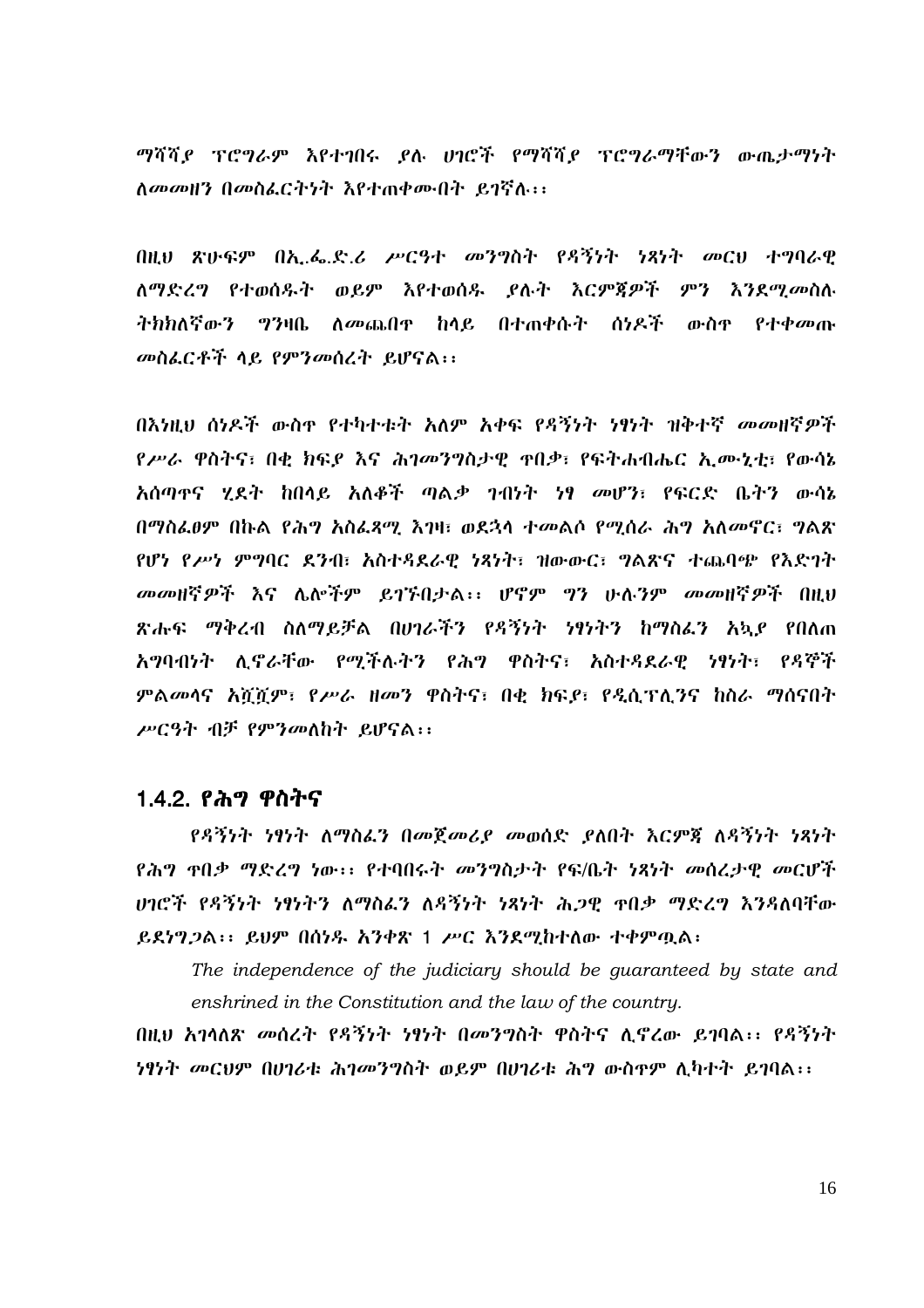ብዙዎቹ ሀገሮች ለዳኝነት ነፃነት መርህ ሕገመንግስታዊ እውቅናና ዋበቃ አድርገዋል፡፡ በዚሁ መሰረት የዳኞች የሥራ ዘመን ዋስትና፣ ሹመት፣ ከሥራ መሰናበት፣ ደሞዝና ሌሎች ንዳዮች በሕገ መንግስታቸው ውስዋ እንዲካተቱ አድረገዋል፡፡ ለዚህም የአውስትራሊያ፣ ብራዚል፣ ዩ*ጋንዳ*፣ ፌረንሳይ፣ ጀመርንና የቤልጀም ሕገ-መንግስት ለምሳሌ መዋቀስ ይቻላል፡፡ እንዳንድ ሐገሮች ደግሞ ወደ ዝርዝር ሳይገቡ የዳኝነት ነፃነት መከበሩን ብቻ ይገልጻሉ፡፡ ይህ አይነት ዋበቃ በሌላ ሕግ መደገፍን ይጠይቃል፡፡

በአጠቃላይ የዳኝነት ነጻነትን ለማስፈን የዳኝነት ነጻነት ገፅታዎች ሕጋዊ ዋበቃ ሊደረግላቸው ይገባል፡፡ እነዚህ የዳኝነት ነጻነት ገፅታዎች ቀደም ሲል በተጠቀሱ አለም አቀፍ ሰነዶች እውቅና ተሰቷቸዋል፡፡ ለምሳሌ ውሳኔደዊ ነፃነትን በተመለከተ የተባበሩት መንግስታት የፍ/ቤት ነፃነት መሰረታዊ መርሆች እንደሚከተለው አስቀምጦታል፡፡

> The Judiciary shall decide matters before them impartially on the basis of facts and in accordance with the law, with out any restrictions, improper influences, inducements, pressures, threats of interferences, direct or indirect form any quarter or for any reason...

ከዚህ መረዳት እንደሚቻለው ዳኞች የቀረበሳቸውን ጉዳይ ሲወስኑ ገለልተኛ በመሆን ካለምንም ውስንነት፣ አለአግባብ ተፅእኖ፣ ማስፌራራት፣ ጫናና ጣልቃ ንብነት በቀረበላቸው ፍሬ ነገርና ማስረጀ ብቻ ውሳኔ መስጠት እንዳለባቸው የዳኝነት ነፃነት መርህ አዋብቆ ይጠይቃል፡፡ በዳኝነት ነፃነት መርህ ውስዋ ውሳኔያዊ ነፃነት ቁልፍ ቦታ አለው፡፡ Decisional independence is sine qua of the judicial function. hno ht  $f$ ? ht  $f$ ? ht  $f$ ? ht  $f$ መርህ ትርጉም አልባ ነው፡፡

## የመወያያ ጥያቄዎች

1. በኢ. ፌ.ድ.ሪ ሕገ-መንግስታዊ ሥርዓት ለዳኝነት ነጻነት ሁሉም ገጽታዎች ሕጋዊ ዋበቃ ተደርጓል? ተደርጓል የሚባል ከሆነ እያንዳንዱን የዳኝነት ነፃነት *ำጽታዎችን ለማ*ሐናከር በሕ*ገመንግ*ስቱ የተወሰዱ እርምጀዎች ምን ምን እንደሆኑ አንድ በአንድ ውይይት ይደረግበት::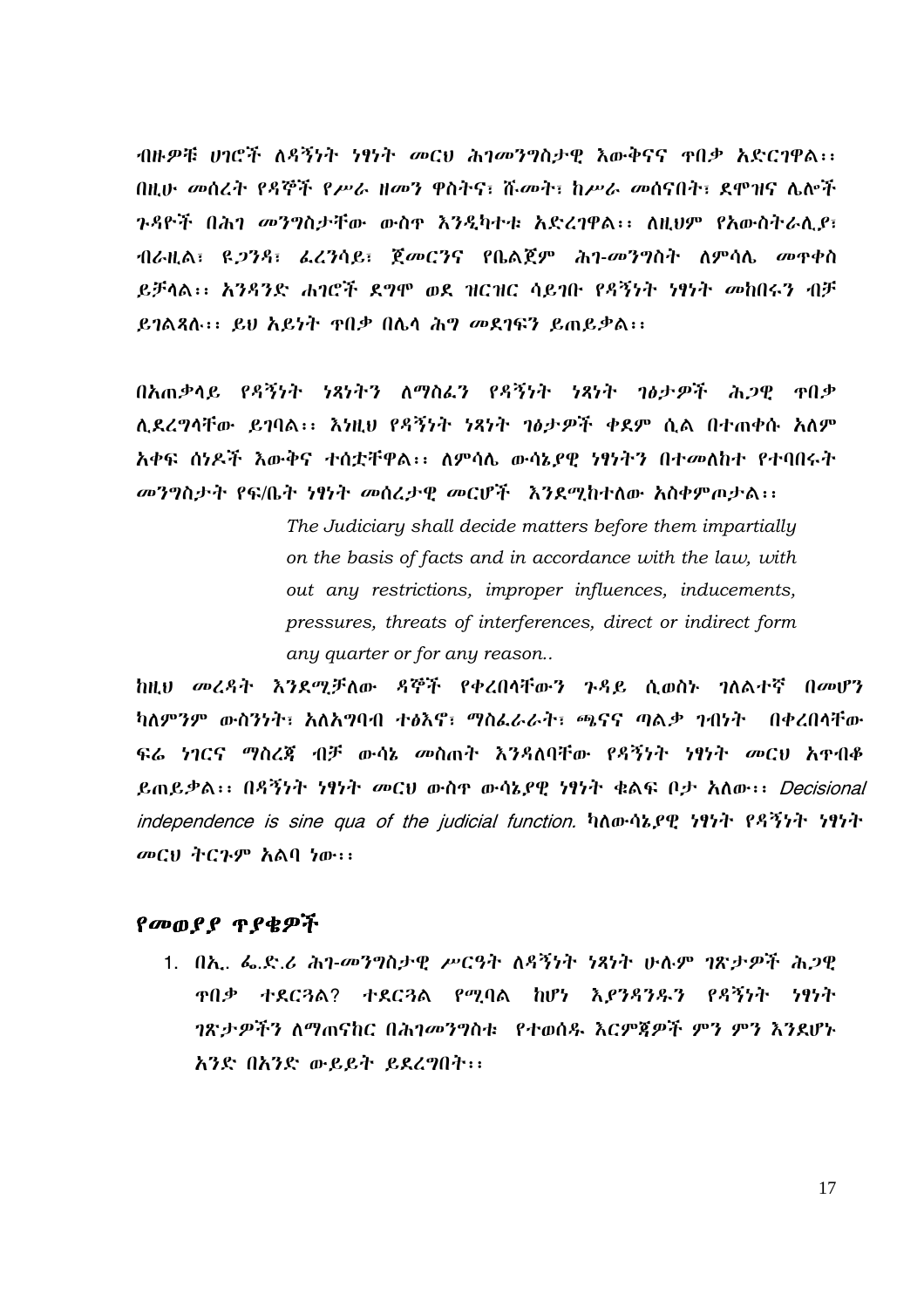- 2. የዳኝነት ነፃነትን ሕጋዊ ተበቃ በማድረግ አኳደ በኢ.ፊ.ድ.ሪ ህገ መንግሥትና ከክልል መንግስታት ህገመንግስት መካከል ያለው ግንኙነት እንዴት ይገለጻል?
- 3. የዳኝነትን ነጻነት መርህ ማክበርና ማስከበር የማን ኃላፊነት ነው?

#### <u>1.4.3. አስተዳደራዊ ነጻነት</u>

አስተዳደራዊ ነጻነት ፍ/ቤት እንደ ተቋም ዳኞችና ድ,ጋፍ ሰጪ ሰራተኞችን እንዲሁም በጀትን በማስተዳደር ረገድ ያለውን ነጻነት በዋነኝነት እንደሚመለከተ ቀደም ሲል *ተመ*ልክቷል፡፡

# 1.4.3.1. ዳኞችና ድጋፍ ሰጪ ሰራተኞችን የማስተዳደር ነጻነት

እንደ አለም አቀፍ የዳኝነት ነጻነት ዝቅተኛ መመዘኛዎች ፍ/ቤት የማስተዳደር ዋናው ኃላፊነት ድጋፍ ሰጪ ሰራተኞችን ጨምሮ ለፍ/ቤት ወይም ከፍ/ቤትና ከሌሎች አካላቶች ለተውጣጣ አካል መስጠት አለበት፡፡ በዚህ አካል ውስዋ ከፍ/ቤት የማመከለ ሰዎች አብላጫውን ቁዋር መደዝ አለባቸው፡፡ በዚህ መመዘኛ መሰረት የዳኞች ምልመሳ፣ ሹመት፣ ዝውውር፣ እድገት፣ ዲሲፕሊን፣ ከሥራ ማሰናበት እንዲሁም ድጋፍ ሰጪ ሰራተኞችን መቅጠርና ከሥራ መሰናበት ከሕግ አስፌጻሚው አካል ውጪ መሆን አለበት፡፡

በሌላ በኩል የቆየ የዲሞክራሲ ታሪክና ልምድ ባላቸው ሐገሮች የዳኞች ሹመትና ዕድገት ከፍ/ቤት ውጪ በሆነ አካል እንዲከናወን መሆኑ ከዳኝነት ነፃነት መርህ ጋር እንደማይጋጭ በአለም አቀፍ ጠበቆች ማህበር ዝቅተኛ የዳኝነት ነፃነት መመዘኛ ውስዋ ተመልክቷል፡፡ ይሀ ማለት ግን የዲሞክራሲ ባሀል ባልዳበረባቸው ሐገሮች ሌሎች የመንግስት አካላቶች በፍትህ አስተዳደር ውስዋ አይሳተፍም ማለት አይደለም፡፡ በፍትህ አስተዳደር ውስዋ የመንግስት አካላትን ተሳትፎ ማስወገድ አይቻልም፡፡ ሆኖም ግን የዳኝነት ነፃነትን ስመጠበቅ የፍ/ቤትን የውስዋ ንዳይ በተመለከተ የሕግ አስፌጻሚው ወይም የሕግ አውጪው አካል ተሳትፎ የመንግስት ስርዓቱ የግድ በሚሳቸው ጉዳዮች ላይ ብቻ የተገደበ መሆን አለበት፡፡ ለዚህም የዳኞችን ሹመትና ከሥራ ማሰናበት እንዲሁም በጀትን ማፅደቅ እንደምሳሌ መዋቀስ ይቻሳል፡፡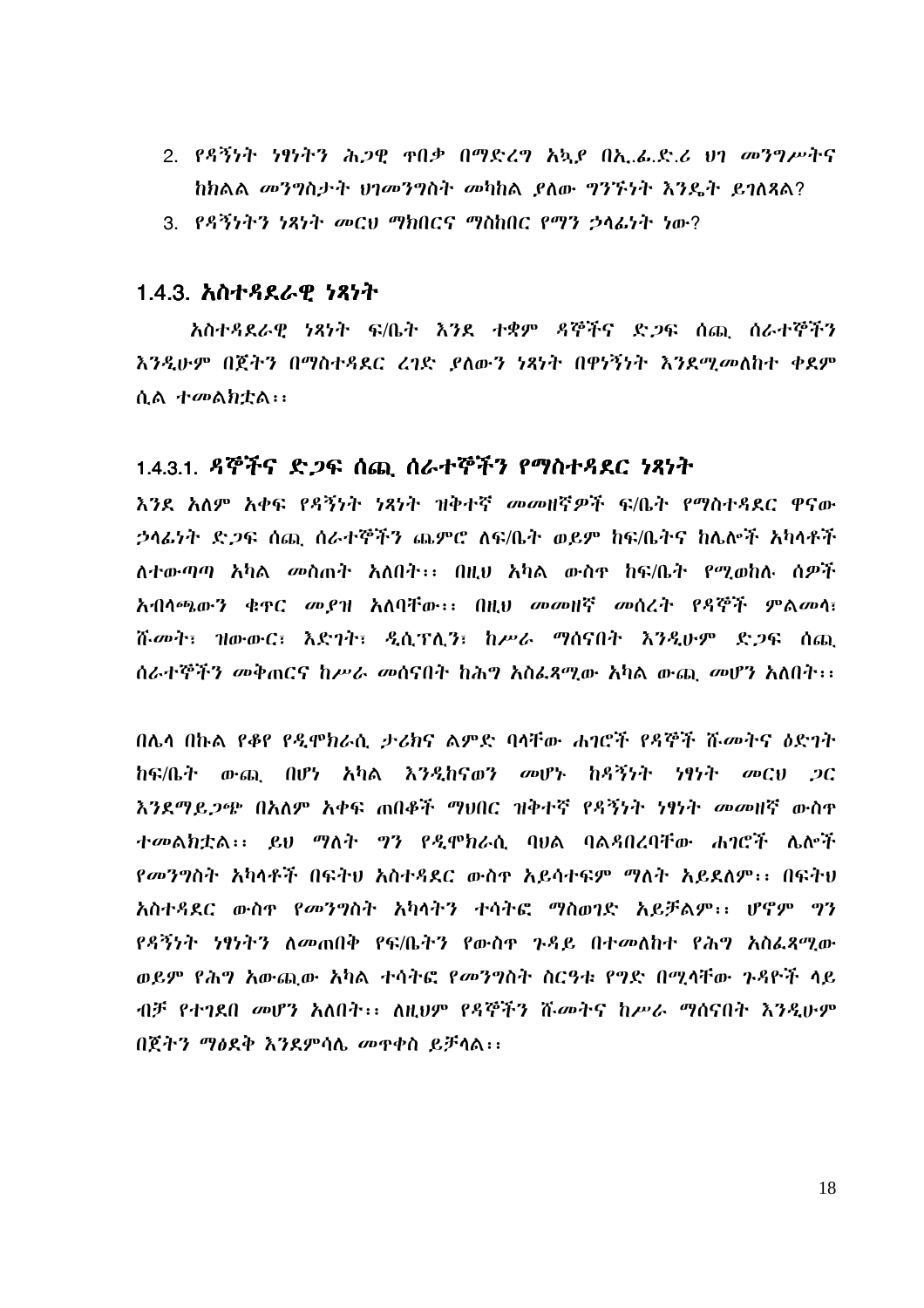ፍ/ቤትን የማስተዳደር ኃላፊነት በተመለከተ የተለያዩ ሞዴሎች እንዳሉና የሐገሮችም ልምድ የተለ*ያየ መ*ሆኑን ቀደም ሲል ተገልጿል። ከተገለጹት ሞዴሎች ውስዋ a multibranch responsibility ሞዴል ተብሎ የሚጠራው በብዙ ሐገሮች ተቀባይነት እያገኘ የመጣና በአለም አቀፍ የዳኝነት ነፃነት ዝቅተኛ መመዘኛ ሰነዶችም የተገለፀ ነው፡፡

ቀደም ሲል እንደተጠቀሰው a multi-branch responsibility model ፍ/ቤት የማስተዳደር ኃላፊነት ለፍ/ቤት ብቻ ወይም ለሕግ አስፌጻሚው ብቻ የተሰጠ ሳይሆን ከፍ/ቤትና ከመንግስት አካላት እንዲሁም እንደ ሁኔታው ከሌላ የሕብረተሰብ ክፍሎች የተውጣጡ ሰዎች በተቋቋመ አካል የተሰጠ ነው፡፡ እንደአለም አቀፍ ዝቅተኛ መስፌርት መሰረት በዚህ አካል ውስዋ ከፍ/ቤት የማወከሉ ሰዎች አብላጫውን ቁዋር መያዝ አለባቸው፡፡

የኢ.ፌ.ድ.ሪ ሕገመንግሥት የፍ/ቤቶችን ተቋማዊ ነፃነትን እውን ስማድረግ ፍ/ቤቶች የውስዋ ጉዳደቸውን በመወሰን ረገድ ደሳቸውን ነጻነት ስማረጋገዋ በተለይም የዳኞችን ምልመሳ፣ ዝውውር፣ የዲሲፕሊን እርምጃን በተመለከተ የዳኞች አስተዳደር ጉባኤ ኃላፊነት መሆኑን በግልጽ አስቀምጧል፡፡

የሀገ-መንግስቱን ድንጋጌ ተግባራዊ ለማድረግ በፌዴራልና በክልሎች የዳኞች አስተዳደር ንባኤ ተቋቁመዋል፡፡ ከፌዴራልና ከክልል የዳኞች አስተዳደር ንባኤ ማቋቋሚያ አዋጆች መረዳት እንደሚቻለው የንባኤው አባሎች ቁዋር የተለያየ ነው፡፡ ለምሳሌ በፌዴራል ዘጠኝ፣ በትግራይ 17፣ በኦሮሚያ 9፣ በደቡብ ብሔር ብሔረሰቦችና ሕዝቦች ክልል 11፣ በ.ጋምቤሳ 16፣ በአማራ(የክልል ጉባኤ) 12 ናቸው፡፡ የጉባኤው አባሎች ሰብዋርም እንዲሁ ይለያያል፡፡ በፌዴራል የንባኤው አባሎች ከፍ/ቤትና ከተወካዮች ምክር ቤት፣ በትግራይ ከፍ/ቤት፣ ከሴቶች ማህበር፣ ከኅበሬ ማህበር፣ ከፍትህ ቢሮ፣ ከጠበቆች ማህበር እና ከአስተዳደርና ፍትና ዘርፍ፣ ኦሮሚያ የክልል ጉባኤን በተመለከተ ከፍ/ቤትና ከምክር ቤት፣ ደቡብ ከፍ/ቤትና ከክልል ምክር ቤት ናቸው፡፡

የፌዴራልና የክልል ዳኞች አስተዳደር ጉባኤም የዳኞች ምልመሳ፣ ደመወዝ፣ ዲስፒሊን፣ ዕድገት፣ ዝውውር ፣ አበልና ህክምና የመወሰን ሥልጣን አሏቸው፡፡ በሌላ በኩል ዳኞች የመደልደል ድጋፍ ሰጪ ሰራተኞችን መቅጠርና ማስተዳደር እና ሌሎች አስተዳደራዊ

19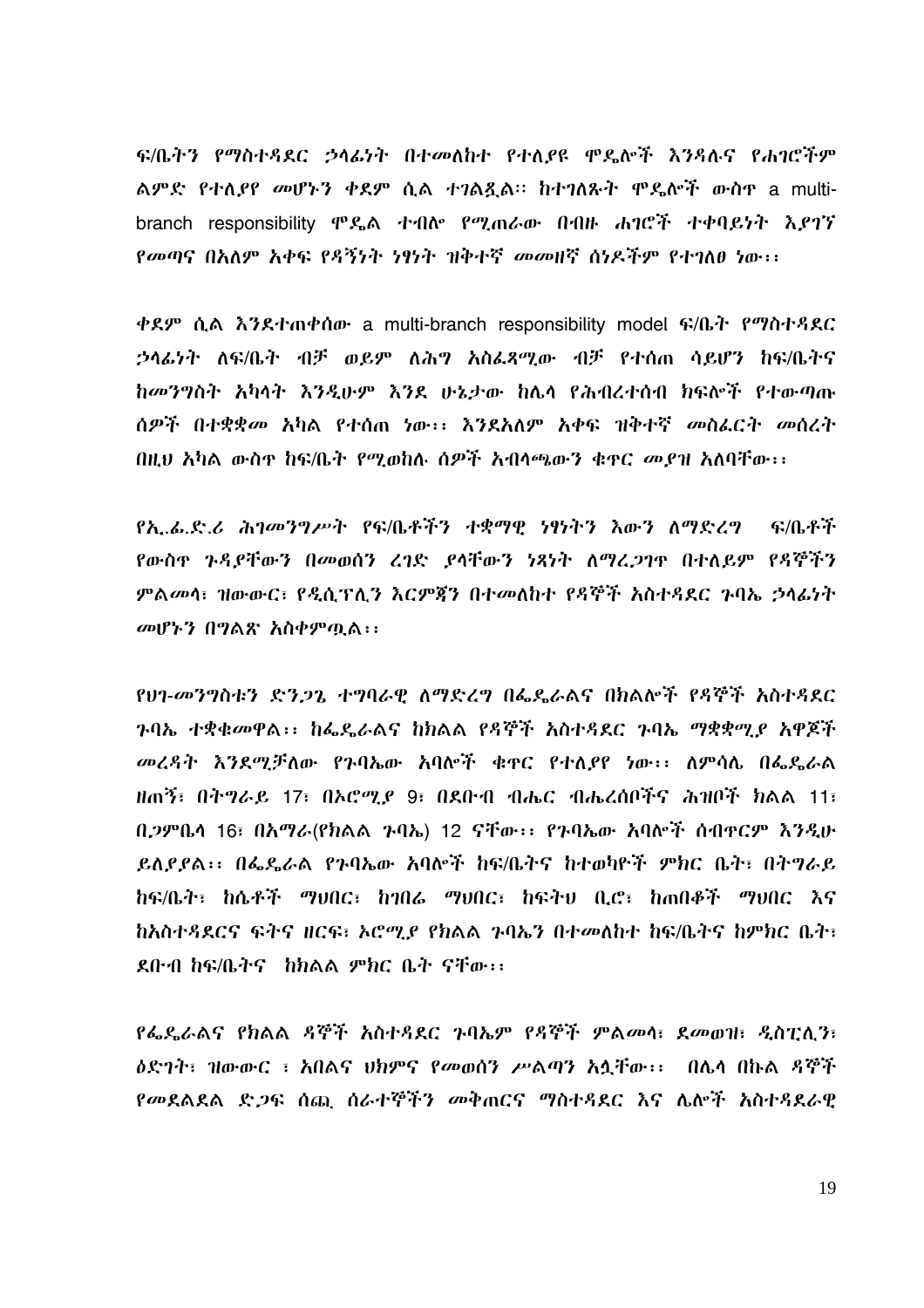ሥራዎች የጠቅሳይ ፍ/ቤቶች ፕሬዚዳንቶች ሐሳፊነት ነው፡፡ በየደረጀው በማገኙ የፍ/ቤቶች ሐሳፊዎች ይሔን ሥልጣን በውክልና ሊያከናውኑ ይችሳሉ፡፡

በአጠቃሳይ በፌደራልና በክልሎች ዳኞች የማስተዳደር ሐሳፊነት a multi-branch responsibility ሞዴል የተባለውን አስራር የተከተለ ነው ለማለት ይቻላል፡፡ የፌዴራልና የክልሎች አስተዳደር ጉባኤ አባሎች ሲታይ ዳኞች በጉባኤው ውስዋ አብላጫውን ቁዋር አላቸው፡፡ የዳኝነት ነፃነትን ለማረጋገዋ በጉባኤው ውስዋ ዳኞች አብላጫውን ቁዋር መያዛቸው ብቻ በቂ አይደለም፡፡ ዋናው ቁም ነገር የፌዴራልም ሆነ የክልል የዳኞች አስተዳደር ጉባኤዎች ምን ያህል በተግባር ሐሳፊነታቸውን በግልፅነትና ተጠያቂነት ባለው ሁኔታ እያከናወኑ ነው የሚለው ነው፡፡

## የመወያያ ጥያቄዎች

- የፌደራል ፍ/ቤቶችና በክልል ፍ/ቤቶች የዳኞች አስተዳደር ጉባኤ ማቋቋሚያ  $1<sup>1</sup>$ አዋጀች መሰረት የንባኤው ሰብሳቢ የጠቅላይ ፍ/ቤት ፕሬዜዳንቶች ሰገየን ምክትል ፕሬዜያንቶች ደግሞ የኁባኤው አባል ናቸው፡፡ በተጨማሪም ከፍ/ቤት የማመከለ ዳኞች እንዴትና በማን እንደማሰየሙ በአዋጀቹ ተመልክቷል፡፡ ለምሳሌ በፌዴራልና በጋምቤሳ ክልል በንባኤው ውስዋ አባል የማሆኑ ዳኞች አሰያየም አገልግሎት ዘመንን መሰረት የደረገ ነው፡፡ በትግራይና በአማራ ደግሞ ተመካዮቹ በዳኞች የሚመረጡ ናቸው፡፡ በኦሮሚያና በደቡብ ደግሞ በክልሉ ጠቅላይ ፍ/ቤት ፕሬዜዳንቶች የሚሰየሙ ናቸው፡፡ የዳኝነት ነፃነትን ከማረጋገዋ አኳያ የትኛው አማራጭ የተሻለ ነው? ለምን?
- በዳኞች አስተዳደር ንባኤ ውስዋ ከፍ/ቤትና ከመንግስት አካላት ውጪ ሌሎች  $2.$ የሕብረተሰቡ ክፍሎች እንዲሳተፉ ማድረግ ጠቀሜታው ምንድን ነው?
- ድ.ጋፍ ሰጪ ሰራተኞን በማስተዳደር በኩል ፍ/ቤቶች ምን ያሀል ከአስፌፃሚው አካል  $3.$ ተፅእኖ ውጪ ናቸው? ደለው ልምድ ከሕጉ ጋር ይጣጣማል? በተግባር ደለው ችግር ምንድነው?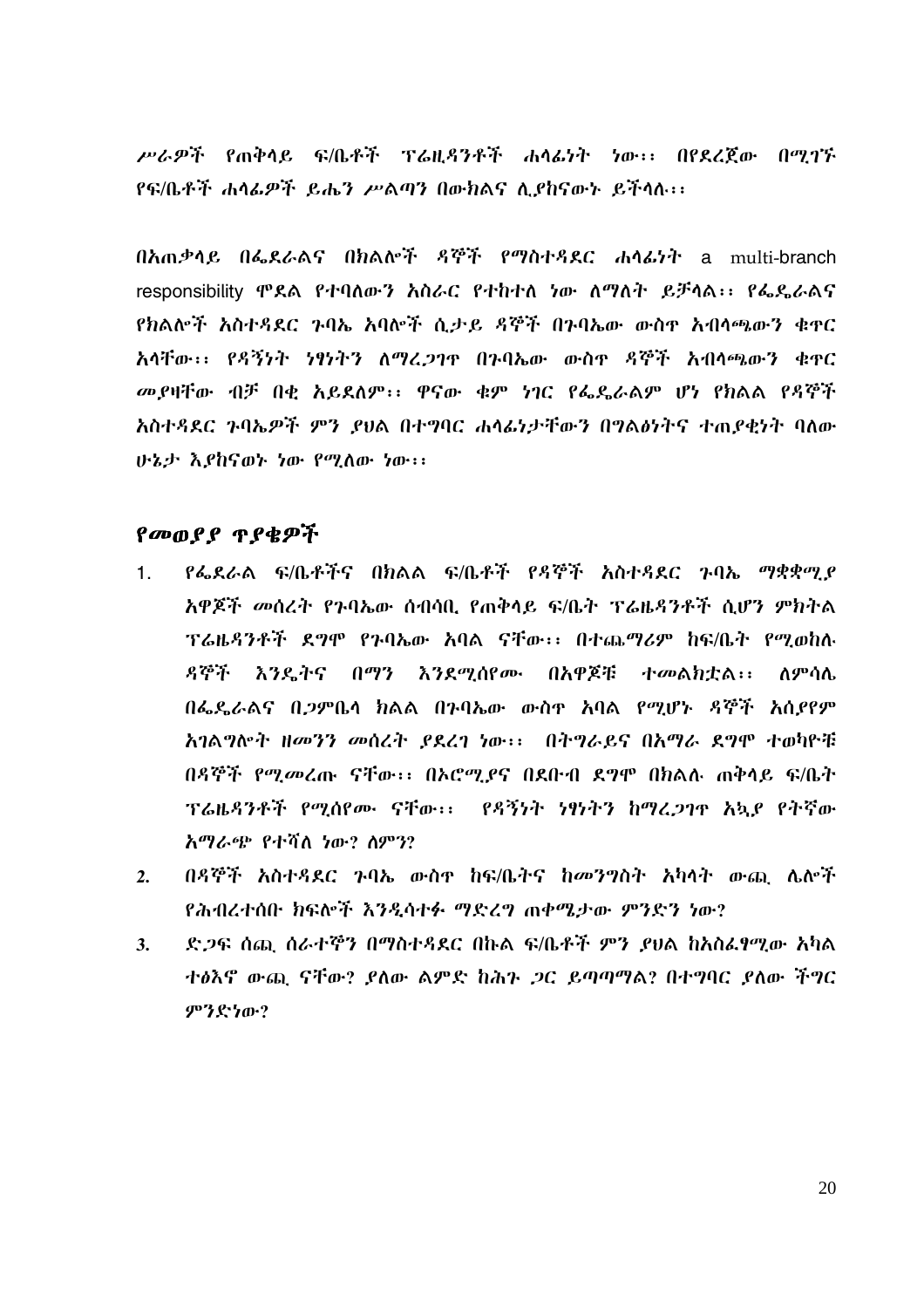#### 1.4.3.2. የበጀት ነፃነት

አንድ አሰም አቀፍ የዳኝነት ነፃነት ዝቅተኛ መመዘኛ ፍ/ቤቶችን በፍትህ አስተዳደር ውስጥ የሚጠበቅባቸውን ሚና እንዲጫወቱ በቂ በጀት ሊመደብሳቸው ይገባል፡፡ የፍ/ቤቶች በጀት አግባብነት ካስው አካል *ጋ*ር በመቀናጀት ሲዘ*ጋ*ጅ ይገባል፡፡ በዚህ ውስጥ ፍ/ቤቶች ተገቢውን ተሳትፎ ማድረግና በጀቱም ሲራቀድ የማስተዳደር ስልጣን ሲኖራቸው ይገባል፡፡

የበጀት ነፃነትን በተመለከተ የሐገሮች ልምድ የተለያየ ነው። ስምሳሴ፡- አሜሪካ፣ ሕንድና ጃፓንን ብንወስድ ፍ/ቤቶቹ የራሳቸውን በጀት ግምት አዘጋጅተው ለሕግ አውጪው በቀዋታ ያቀርባሉ። ሲፈቀድም የተፈቀደላቸውን በጀት ካስ አስፈጻሚ አካል ጣልቃ ንብነት የማስተዳደር *ነ*ዋነት አሳቸው፡፡ በአሜሪካ የፍ/ቤቱን ባጀት ካለአስፌፃሚ አካል ጣል*ቃ ገ*ብነት አዘ*ጋ*ጅቶ ማቅረብ የተቋማዊ ነፃነት መሰረታዊ ገፅታና ሕገመንግስቱ ካስቀመጠው የስልጣን ክፍፍል የሚመነጭ ነው። ይሄን አንድ አሜሪካዊ ዳኛ፡-

> ".... It is in conflict with the division of power which the constitution contemplates to allow the executive department to formulate the budget for the judiciary"  $\theta$ *<sup>Th</sup>*  $\theta$ <sup>+</sup>  $\theta$ <sup>+</sup>  $\theta$ <sup>+</sup> $\theta$ <sup>+</sup> $\theta$ <sup>+</sup> $\theta$ <sup>+</sup> $\theta$ <sup>+</sup> $\theta$ <sup>+</sup> $\theta$ <sup>+</sup> $\theta$ <sup>+</sup> $\theta$ <sup>+</sup> $\theta$

የጀርመን፣ ፌረንሳይ፣ እንግሊዝ፣ ኒዘርሳንድ፣ ብራዚል፣ ደቡብ አፍሪካና የካናዳ ልምድ ደግሞ ክአሜሪካ፣ ሕንድና ጃፓን ተቃራኒ ነው። በእነዚህ ሐንሮች ፍ/ቤቶች የራሳቸውን በጀት ቀዋታ ለሕግ አውጪው አካል አቅርበው የማጸደቅ ስልጣን የሳቸውም፡፡ የፍ/ቤቶች በጀት ስህግ አውጪው የሚቀርበው በሕግ አስፌጻሚ በኩል ነው። በእነዚህ ሐንሮች የፀደቀውን በጀት በማስተዳደር በኩል አስፌጻሚ አካል ከፍተኛ ሚና አለው፡፡

የበጀት ነፃነትን በተመሰከተ የኢ.ፌ.ድ.ሪ. ሕገ-መንግስት ግልጽ አቋም ወስዷል፡፡ የፌዶራል ጠቅሳይ ፍ/ቤት የፌጼራሱን መንግሥት የዳኝነት አካል የሚያስተዳድርበትን በጀት ስሕዝብ ተወካዮች ምክር ቤት አቅርቦ ያስወስናል፡፡ ሲፌቀድም በጀቱን ያስተዳድራል፡፡ የክልል ፍ/ቤቶች በጀትም በየክልሱ ምክር ቤቶች እንደሚመደብ በሕገመንግስቱ አንቀጽ 79(6) እና (7) ሥር ተደንግጓል፡፡ የክልል መንግስታት ሕን-መንግስትም ተመሳሳይ ድን*ጋጌ*ዎችን ይዘዋል፡፡ በእነዚህ ድን*ጋጌዎች መ*ሰረት የፌደራልና የክልል ጠቅሳይ ፍ/ቤቶች የፍ/ቤቶችን በጀት በማዘ*ጋ*ጀት ለሕግ አውጪው ማቅረብና ሲፀድቅም የማስተዳደር ነጻነት አሳቸው፡፡ ስስዚህ

21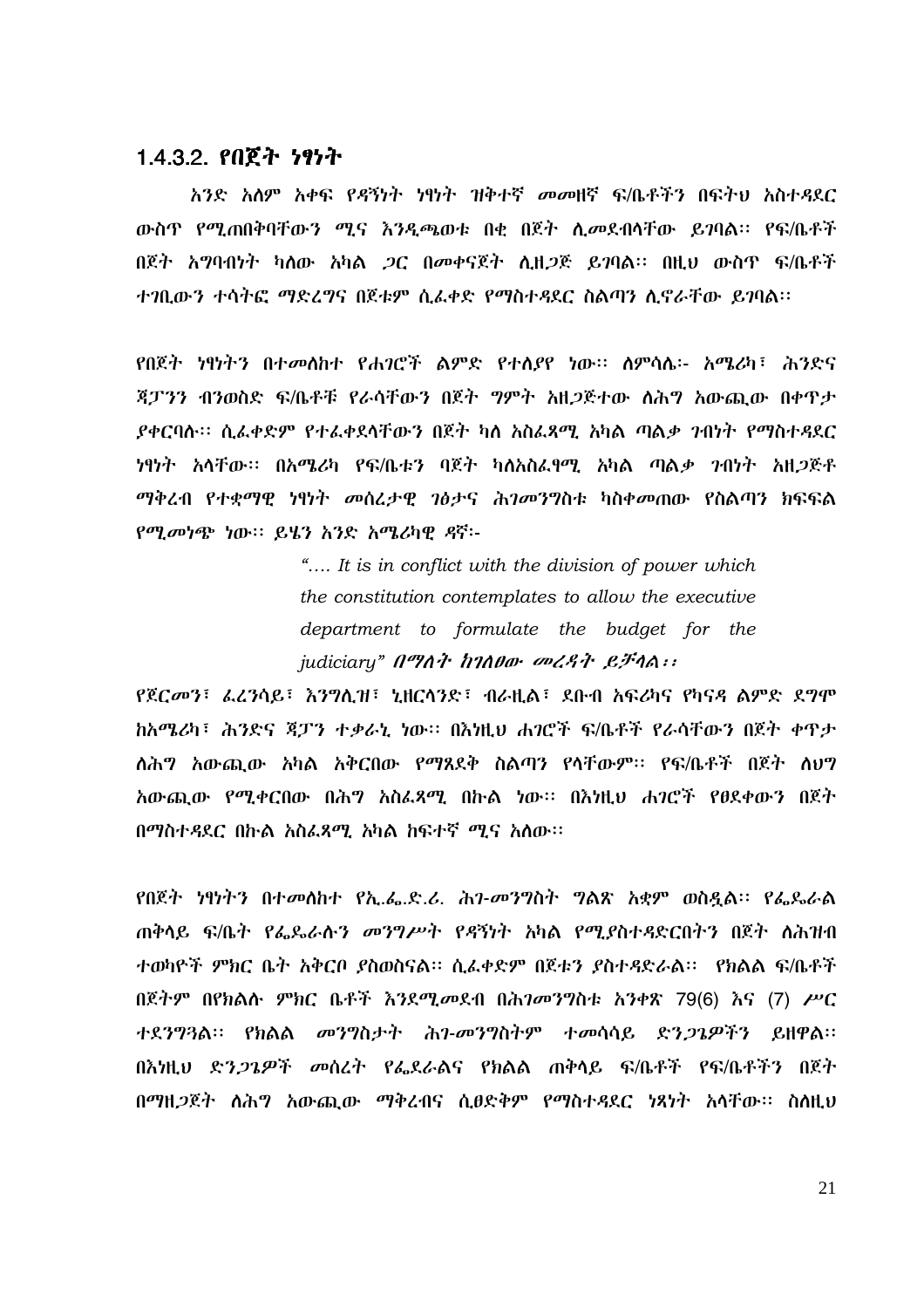የፍ/ቤቶችን በጀት *ማ*ዘ*ጋ*ጀትም ሆነ ማስተዳደር ከአስፌጻሚው አካል ጣል*ቃ ገ*ብነት ውጪ ነው። በጀታዊ ነፃነት ሙሉ በሙሉ ሕገመንግስታዊ እውቅና ተሰዋቶታል።

#### የመወያያ ጥያቂዎች

- 1. በሕገመንግስቱ ዋበቃ የተደረገሰትን የበጀት ነፃነት ተግባራዊ አፌጻጸም ምን ይመስሳል?
- 2. በአንዳንድ ክልሎች (ስምሳሴ ኦሮሚያና አማራ) ከሕገመንግስቱ በኋሳ በወጡ አዋጆችና ደንቦች የሁሉም የመንግስት መስሪደ ቤቶች በጀት ፍ/ቤትንም ጨምሮ የሚቀርበው በንንዘብና የኢኮኖሚ ልማት ቢሮ በኩል ነው፡፡- የበጀት አስተዳደርን በተመለከተ ይህ ቢሮ ሰፊ ሥልጣን አስው። እነዚህ ሕጎችና ደንቦች እንዲሁም ያስው አሰራር ከሕገመንግስቱ አኳ*ያ እን*ጼት ይታያሉ? በሕገመንግስቱ ጥበቃ የተደረገስትን የበጀት ነጻነት ተግባራዊ ስማድረግ ምን መደረግ አስበት?

#### 1.4.4. ምልመሳና ሹመት

*የአን*ድ ሐ*ገ*ር የፍትሕ ጥራት በዳኝነት ሥራ ተመድበው በሚሰሩ ሰዎች ጥራት ላይ የተመሠረተ ነው፡፡ ስዚህ ደግሞ የምልመሳው ሒደት ወሳኝ ነው፡፡ አንድ አሜሪካዊ የሕግ ሲቅ ይሄን በማጠናከር እንዲህ ብለዋል:-

> In the long run, there is no guarantee of justice except the personality of the judges. In turn, most discussion of the quality of the judiciary center on how judges are chosen.

ዳኞች ቀጥተኛም ሆነ ቀጥተኛ ካልሆነ ገደብ፣ ተፅእኖ፣ ማግባባት፣ ግፊት፣ ማስፌራራት ወይም ጣልቃ *ገ*ብነት ነፃ መሆን አለባቸው ስስተባስ ብቻ የዳኝነት ነፃነት ሲኖርም ሲ*ሬጋገ*ጥም አይችልም፡፡ የእነዚህ ሁኔታዎች መኖር ወይም አስመኖር በእያንዳንዱ ዳኛ የስብእና ድክመት ወይም ጥንካሬ የሚወሰን ነው፡፡ አንድ ዳኛ ተንዥነቱን ለሕግ ብቻ ከሳደረገና ሕግን ብቻ መሠረት አድርሎ የዳኝነት ሥራ ተግባሩን በመፌጸሙ ምክንያት ሲያጋዋመው የሚችስውን ፌተና ስመቋቋም የሙያና የመንፌስ ብርታት ከሴስው ከላይ ስተጠቀሱት አሱታዊ ሁኔታዎች የአንዱ ወይም የሁሱም ባርያ ከመሆን አያልፍም፡፡ የዚህ አይነት ዳኛ የዳኝነት ነፃነት መርህ የግድ የሚላቸው የንለልተኝነት፣ የነፃነት፣ የአመዛዛኝነት እና የደፋርነት ባህራ ሊኖረው አይችልም።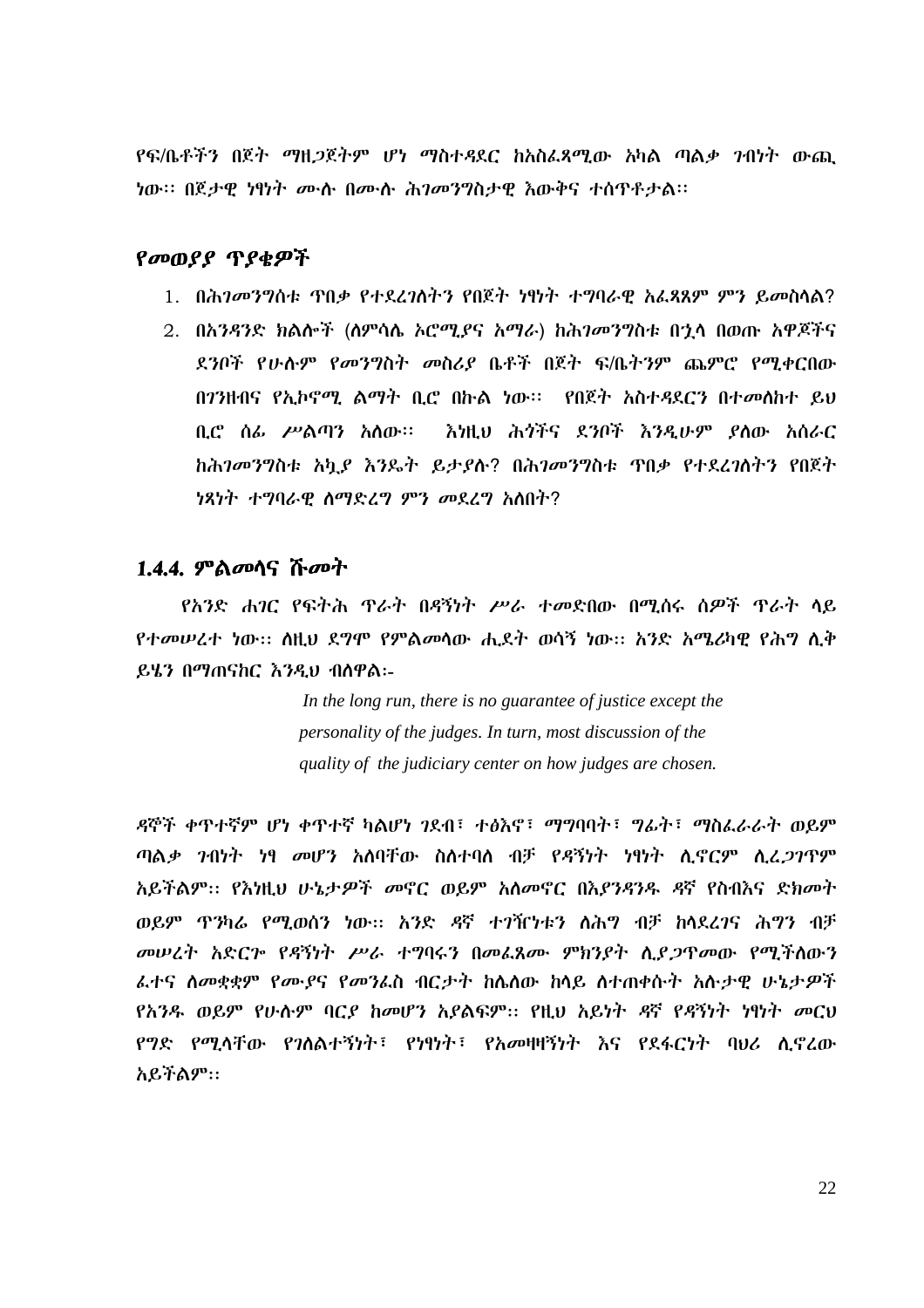በቂ የሕግ እውቀት ያላቸው፣ በፀባያቸው የተመስንኑ፣ ደፋር፣ ስብአዋነት የሚሰማቸው ስዎች በፍርድ ሥራ ሒደት ገለልተኛ በመሆን የሕግ የበላይነትን ያከብራሉ፡፡ ያስከብራሉም፡፡ የፍርድ ቤትን ነፃነት አሳልፌው አይሰጡም፡፡ የፍርድ ቤትን ክብር የማስጠበቅ ብቃት ይኖራቸዋል፡፡ ሕዝብና መንግስት በፍ/ቤት ላይ እምነት እንዲኖራቸው ያደር*ጋ*ሱ፡፡ የምልመላ ሂደትም የዚህ አይነት ብቃት ሲኖራቸው የሚችል ሰዎችን ስሹመት የሚያበቃ መሆን አስበት፡፡ ስዚህም የእጨ ዳኞች ምልመሳ እንዴት ይካሄድ የሚለውና የምልመሳው መስፌረቶች ምን መሆን አለባቸው የሚለው በዓለም አቀፍ ደረጃ ከፍተኛ ትኩረት ያገኘ ጉዳይ ነው፡፡

እንደ የተባበሩት መንግስታት የፍ/ቤት ነፃነት መሠረታዊ መርሆች ስዳኝነት ሥራ የሚመስመስ ሰዎች የተሚላ ስብእና፣ ችሎታና የሕግ ሙያ ወይም ተገቢ የሕግ ስልጠና ያላቸው መሆን አለባቸው። እንደ ዓለም አቀፍ የዳኝነት ነፃነት ዝቅተኛ መመዘኛ የእጩ ዳኛች የምልመሳ ሂደት *ገ*ለልተኛና ምልመላውም ተጨባጭ መስፌርቶች ሳይ የተመሠረተ መሆን አለበት፡፡ በምልመላው ሂደት የተመልማዩ የፖለቲከ አመለካከት ወይም ስንዥው ፖርቲ ያለው ታማኝነት ከግምት ውስጥ መግባት የስበትም፡፡

ምልመሳን በተመስከተ ወጥ የሆነ አሠራር የስም፡፡ የምልመሳው ሂደት ከሃገር ሃገር ይስያያል፡፡ አንዳንድ ሃገሮች ስዳኝነት ሹ*መት የሚያ*በቁ መስፌርቶችን በግልጽ ያስቀምጣሉ፡፡ ስዚህም የኮመን ሎው ስርዓት ተከታይ ከሆኑት አንሮች ውስዋ ከናዳ ፡ እንግሊዝ እና ደቡብ አፍሪካን መግለጽ ይቻሳል፡፡ ለዳኝነት ሹመት የሚያበቁ መስፌርቶችን ከማስቀመጥ በተጨማሪ ከእጩነት የሚደግዱ መስፌርቶችን በዝርዝር የሚደስቀምጡ ሃገሮችም አሱ፡፡ ስምሣሴ በከናዳ የአልኮል ሱስ ወይም የፍትሕ ብሄር ወይም የወንጀል ክስ ያለበት ወይም የወሲብ ጥቃት አቤቱታ ወይም የዲሲኘሲን አቤቱታ ያስበት ሰው በእጩነት ሲቀርብ አይችልም፡፡

በሴሳ በኩል አንዳንድ ሐ*ገ*ሮች ለዳኝነት የሚያበቁ መስፌርቶችን አያስቀምጡም፡፡ ሰምሳሴ ፌረንሳይን ብንወስድ አዲስ የሕግ ምሩቃን ከሕግ ትምህርት ቤቶች በፌተና ከተመሰመሱ በኋላ ወደ ሥልጠና እንዲገቡ ይደረ*ጋ*ል። ስልጠናውም ስሰሳሳ አንድ ወራቶች የሚቆይ ሲሆን ሥልጠናውን በሚገባ ያጠናቀቁ ሰልጣኞች በንባኤ ወይም በፍትህ ሚኒስቴር አቅራቢነት በሐገሪቱ ፐሬዜዳንት ይሾማሱ፡፡ ይህ የፌረንሳይ የምልመሳ ሒደት የገለልተኝነትን መስፌርት *የሚያማ*ሳ ነው ብስው በምሳሌነት የሚጠቅሱ ፀሐፊ*ዎች* አሱ፡፡

በአሜሪካ የፌዶራል ፍ/ቤት ዳኞች በኘሬዜዳንቱ አቅራቢነት በሴኔት ይሾማሱ፡፡ ዕጩዎችን አጣርቶ ሰፓሬዜ*ዳንቱ የሚያቀር*በው የሴኔት አባሎች ያሉበት ኮሚቴ ነው። ይህ የምል*መ*ሳ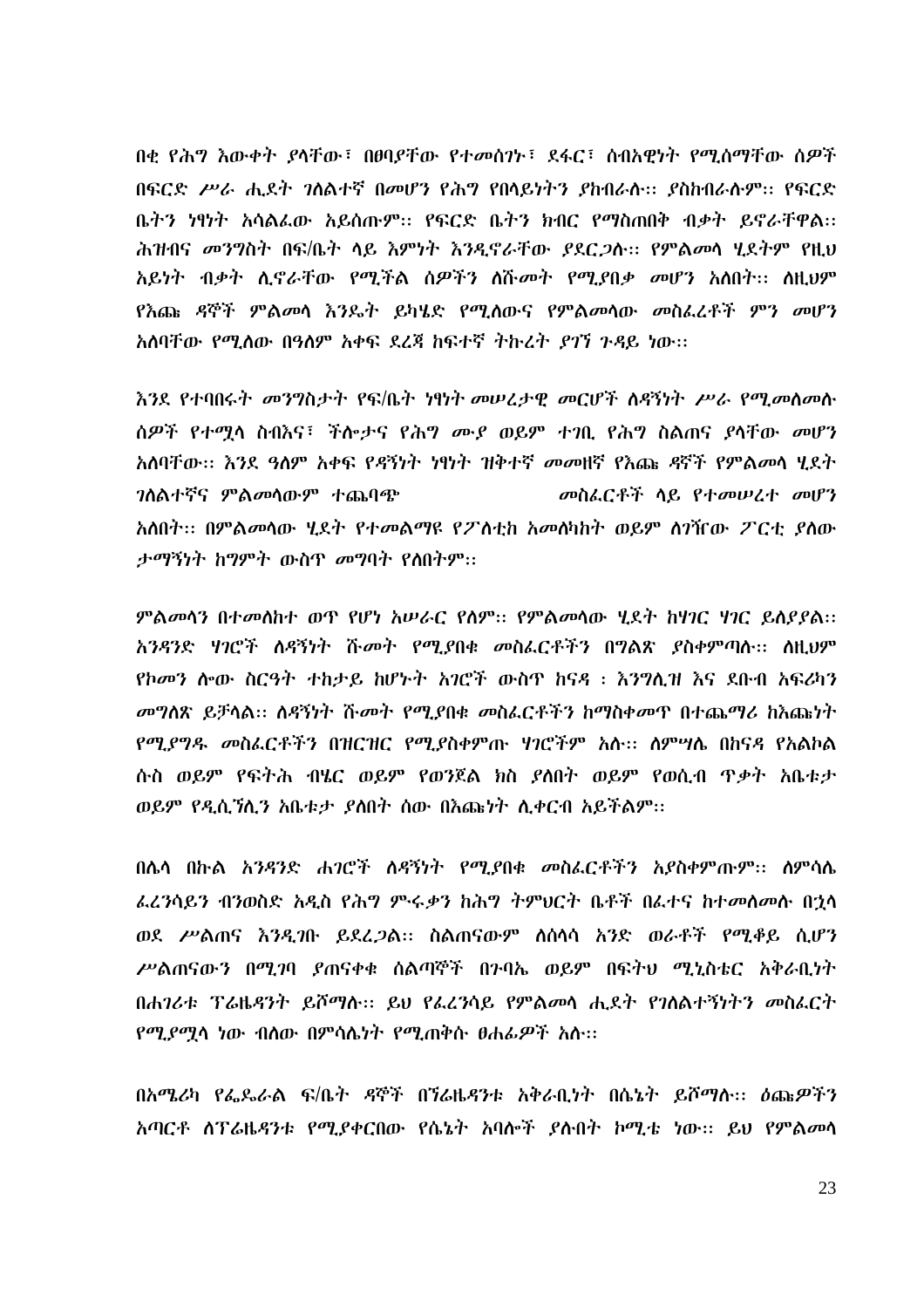ሐደት ግልፅነትና በተጠየቀነት መርህ ላይ የተመሠረተ ነው ተብሎ እንደምሳሌ ይጠቀሳል:: በሌላ በኩል ደግሞ በተለይ የጠቅላይ ፍ/ቤት ዳኞችን ሹመት በተመስከተ የምልመስው ሒደት ፖለቲካዊ ይዘት ያስው ነው ብስው የሚታቹም አሱ::

በካናዳ ፌጼራል ዳኞች የሚሾሙት በካቢኔው ነው፡፡ ዕጩዎች ተጣርተው ለካቢኔው የሚቀርቡት በኮሚቴ ነው፡፡ የኮሚቴው አባሎችም ከጠበቆች ማህበር፡ ከፍ/ቤትና ከሌሎች <u>ህብረተሰቡ ክፍል የተውጣጡ ናቸው፡፡ የኮሚቴው አባሎችም የሚሰየሙት - በፍትህ ሚኒስትር</u> ሲሆን ኮሚቴውም አመልካቾችን በደረጃ አውዋቶ ለካቢኔው ይቀርባል::

በአጠቃሳይ በምልሙሳ ሂደት ከሐንር ሐንር የተለያየ ቢሆንም ምልሙሳ በዘፈቀደ መከናወን የስበትም:: የምልመሳው ሃደትና መመዘኛ መስፈርቶች እንዲሁም ምልመሳውን ስማካሄድ ሥልጣን የተሰጠው አካል ምልመሳውን የሚካሔድበት አሠራር በግልፅ መታወቅ አለበት፡፡ የምልመሳው ሂደት ግልፅነት ያለውና ከሙስና የፀዳ መሆን አለበት::

ወደ ሐገራችን ስንመለስ በኢ.ፌ.ድ.ሪ. ሕገመንግስት አንቀጽ 81 ሥር እንደተደነገገው በፌዴራል ጠቅሳይ ፍ/ቤት ኘሬዜዳንትና ምክትል ኘሬዜዳንት በፌደራል መንግሥት ጠቅሳይ ሚኒስትር አቅራቢነት በሕዝብ ተወከዪች ምክር ቤት የሚሾሙ ሲሆን የክልል ጠቅላይ ፍ/ቤቶች ኘ ሬዝዳንትና ምክትል ንሬዜዳንት ደግሞ በክልሉ ርዕስ መስተዳድር አቅራቢነት በክልሉ ምክር ቤ*ት ይሾማ*ሉ:: በክልሎች መካከለም መጠነኛ ልዩነት ያለ መሆኑን ከዚሁ ከሕገመንግስትቱ ድን*ጋጌ* መረዳት ይቻሳል።

ዳኛ ሆኖ ስመስራት የሚያበቁ መመዘኛዎች በፌዴራል ዳኞች አስተዳደር ጉባኤ ማቋቋሚያ አዋጅና በክልሎችም በወጡ አዋጆች ውስጥ ተዘርዝረዋል። እነዚህም፡-

- 1. ስፌዴራል ሕ*ገመንግ*ስት *ታማኝ መ*ሆን በክልሎች ደግሞ ስፌዴራልና ስክልሱ ሕገመንግስት ታማኝ መሆን
- 2. የሕግ ትምህርት ወይም በቂ የሕግ ልምድ
- 3. መልከም ስምና ፀባይ
- 4. በወንጀል ተከሶ በፍ/ቤት ያልተቀጣ
- 5. ዕድሜው ሃያ አምስት የሞሳው /ኦሮሚያ 21/
- 6. የአዕምሮ በሽተኛ ያልሆነ / 2ምቤሳና አሮሚያ/
- 7. በዳኝነት ሙያ ስመስራት ፌቃደኛ የሆነ

 $24$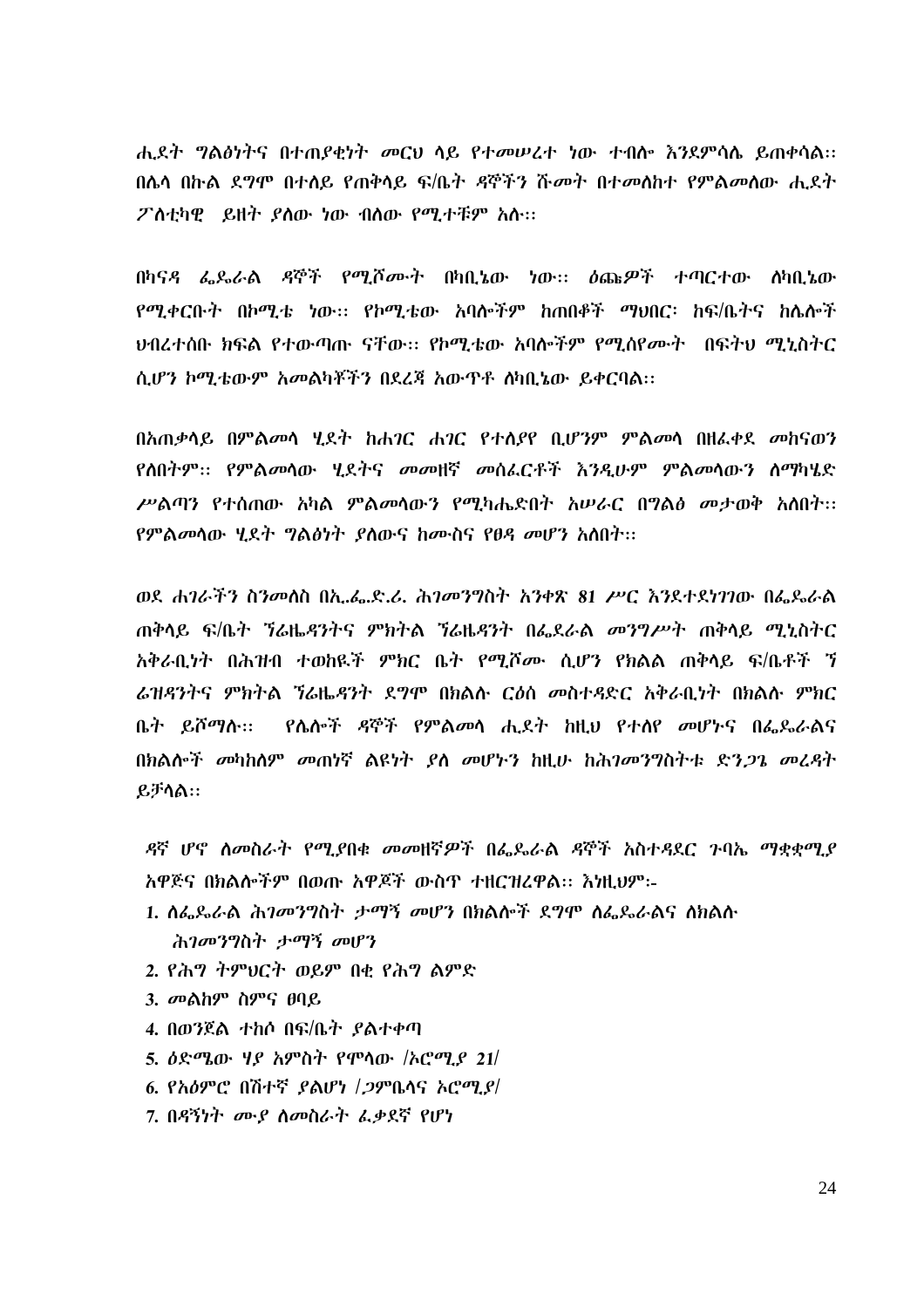8. የክልሱና ሥራ ቋንቋ ጠንቅቆ የሚያውቅ /ኦሮሚ $\mathcal{L}$ ናቸው።

#### የመወያያ ጥያቂዎች

- 1. የፌዴራልና የክልል ጠቅላይ ፍ/ቤቶች ኘሬዜዳንቶችና ምክትል ኘሬዜዳንቶች የምልመሳ መስፌርት ምንድነው?
- 2. የምልመሳ ሒደትን በተመሰከተ በፌደራልና በክልሎች መካከል ያሰው ተመሳሳይነትና ልዩነት ምንድነው?
- 3. የፌዴራል ፍ/ቤት ዳኞችን ሹመት በተመለከተ የፌደራል መንግስት ጠቅላይ ሚኒስትር ሥልጣን ምንድነው ?
- 4. የዳኞች ምልመሳ መመዘኛና የዳኝነት ነፃነት መካከል ያስው ግንኙነት እንዴት ይገለፃል?
- 5. ለፌደራል ሕገመንግስት ታማኝ ያልሆነ ሰው ዳኛ ሲሆን አይችልም፡፡ ለሕገመንግስት ታማኝ መሆን ማስት ምን ማስት ነው? በምልመሳ ሒደት የሕገመንግስት ታማኝነት እንዴት ይመዘናል?
- 6. የሕግ ልምድ ብቻ ዳኛ ሆኖ ስመሾም በቂ ነው? ይሔ መስፌርት እንዴት ይታይል?
- 7. አንዳንድ ሐገሮች ከሕግ ሙያ ውጪ ሌሎች መስፌርቶች ከግምት ውስጥ ያስገባሉ፡፡ ስምሳሴ፡- ከከናዳና እንግሊዝ በምልመሳው ሒደት የዘርና የፆታ አስተዋጾን ከግምት ውስጥ ያስገባሱ፡፡ ይሔስ ከእኛ ሐገር ሁኔታ ጋር እንዴት ይታያል? በተሰይ በፌጼራልና የተሰያዩ ብሔር ብሔረሰቦች በሚኖሩበት ክልል ስምሳሴ፡ *ጋ*ምቤሳ፡ ቤንሻንጉል *ጉሙዝ* እና <u>የደቡብ ብሔር ብሔረሰቦችና ሕዝቦች ክልል አካ*ያ እን*ኤት ይታያል**?** ያለው ልምድስ</u> ምን ይመስላል? ከዳኝነት ነፃነት ጋር ያለው ግንኙነት ምንድነው?
- 8. በኢ.ፌ.ድ.ሪ ሕገመንግስትና በክልል መንግስታት ሕገመንግስት በግልፅ እንደተመለከተው ከጠቅሳይ ፍ/ቤት ኘሬዜዳንትና ምክትል ኘሬዜደንት በስተቀር ሌሎች ዳኞች በዳኞች አስተዳደር ንባኤ አቅራቢነት በክልል ምክር ቤት ይሾማሉ፡፡ ከዚህ ውጪ የሆነ አሠራር ኢ-ሕገመንግስታዊ ነው። በዚህ ረገድ በክልሉ ያለው ፡፡ ልምድ ምን ይመስላል? የምልመሳው ሒደት ምን ያህል ግልፅነት አስው?

25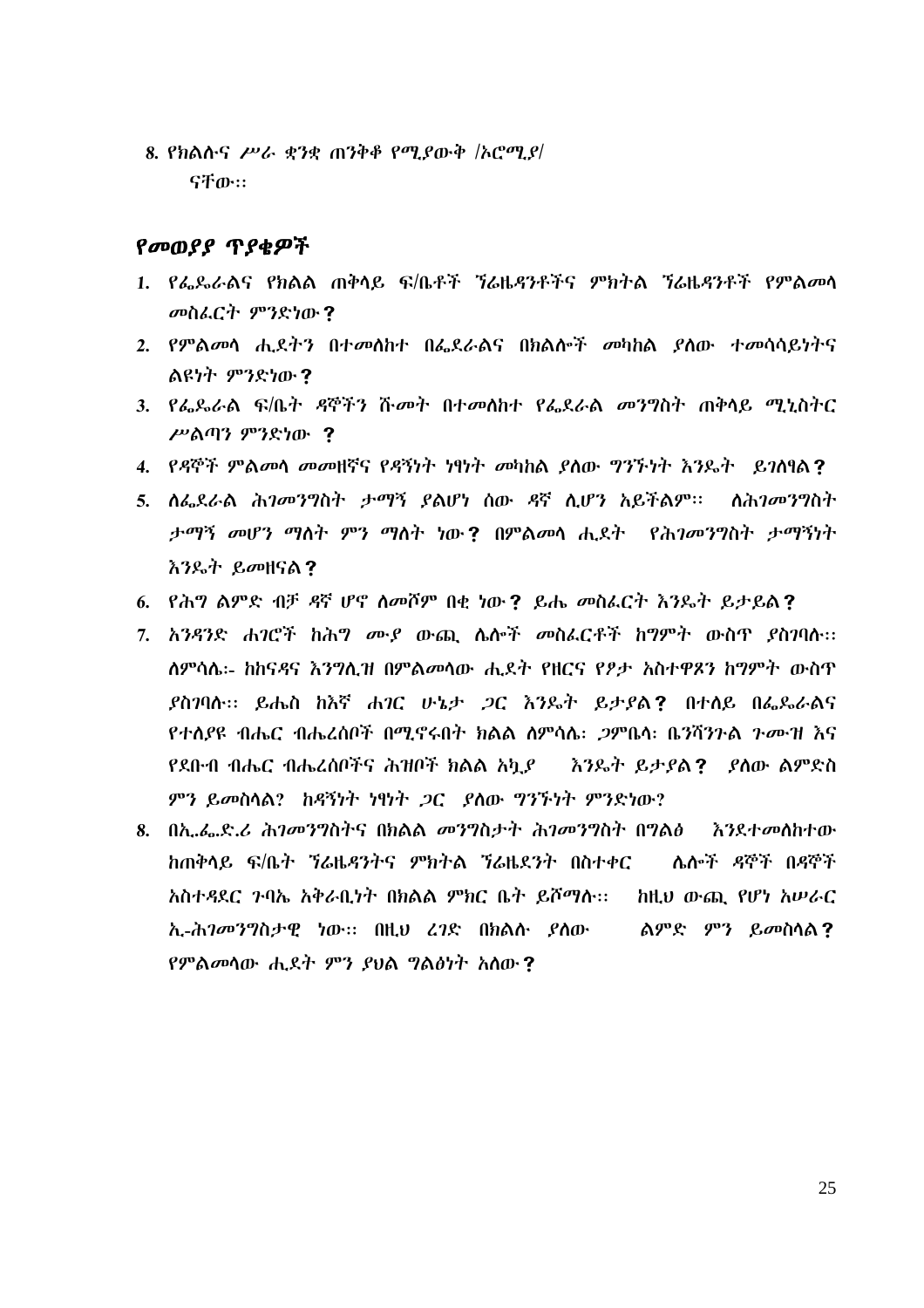#### 1.4.5 የሥራ ዘመን ዋስትናና ከሥራ መሰናበት ሥርዓት

የዳኝነት ነፃነት ከማፈ*ጋገ*ጥ አካ*ያ የሥራ* ዘመን ዋስትና (security and tenure) ወሳኝ ዳኝነት እንዲመጡ ያደር*ጋ*ል። የሥራ ዘመን ዋስትና ደግሞ በቂ ችሎታና ዋሩ ስብዕና ያላቸው ሰዎች በዳኝነት ሥራ ሳይ እንዲቆዩ ያደርጋል። በተጨማሪም አንድ ዳኛ የሚሰጠው ውሳኔ በፖለቲካ አካሉ ተቀባይነት አይኖረውም ይሆናል በዚህ ምክንያትም ከስራ ልባረር እችላስሁ የሚል ፍራቻ በዳኛው አእምሮ እንዳይቀረፅና ዳኛው ሥራውን ሳስማጣት ወይም የስራ ጊዜውን ስማራዘም ሲል ከሀግ ዉጪ ሲወሰን የሚችልበት ሁኔታ እንዳይኖር ስመከላከል *የሥራ ዘመን ዋ*ስትና አይነተኛ *መሣሪያ ነ*ው።

ስዚህም የዳኞች የሥራ ዘመን የሕግ ጥበቃ እንዲደረግሳት የዳኝነት ነፃነት መርህ ይጠይቃል፡፡ የዳኞች የሥራ ዘመን በሕግ አስፌፃሚው አካል በም ፍቃድ ላይ የተመሠረተ መሆን የሰበትም፡፡ *የዳ*ኞች *የሥራ ዜመን ዋ*ስትና ከሌለውና በሕግ አስፌፅሚው በ<u>ሥፍቃድ የሚወሰን ከሆነ ዳኞ</u>ች በንስልተኝነት ውሳኔ ሲሰጡ አይችሱም፡፡

<u>የዳኞች የሥራ ዘመን ዋስትና ሊያገኝ የሚችለው የዳኞችን ሹመት ለሕይወት ዘመን ወይም</u> ዳኛው በሀግ የተወሰነ እድሜ እስከሚደርስ ድረስ በማድረግ ነወ፡፡ ይሔ ብቻ በቂ አይደስም፡፡ የዳኞችን የሥራ ዘመን ዋስትና እንዳኖረው አንድን ዳኛ በሕግ የተወሰነው የሥራ ዘመን ከመድረሱ በፊት የዳኝነት ሥራ ሲያስነሱት የሚችሉ ምክንያቶች በግልፅ በሕግ ተደንግገው መቀመጥ አስባቸው። በሕግ የተወሰነው የሥራ ዘመን ከመድረሱ በፊት ብቃትና የሥነምግባር ችግር ያለባቸውን ዳኞች ከሥራ ማሰናበት ወይም የሥራ ዘመናቸው እንዲቋረጥ ማድረግ <u>የዳኞች የሥራ ዘመን ዋስትና እንዲኖረው ከማድረግ *ጋ*ር የሚ*ጋጭ* አይደለም፡፡</u>

የሥራ ዘመን ዋስትና በተባበሩት መንግስታት የፍ/ቤት መሠረታዊ መርሆች አንቀጽ 11፣ 12 እና 18 ሥር በ**ግልፅ ተደንግ**3ል። የዳኞች የሥራ ዘመን ዋስትና አስፈላጊነት ላይ ምንም ክርክር የስም፡፡ ብዙ ሐገሮች የዳኞችን ሥራ ዘመን የሕግ ጥበቃ አድርገዋል፡፡ ብራዚል፣ ኮስም ቢያ፣ ቺሊ፣ ፔሩ፣ አርጀንቲና እና አሜሪክ /ፌጼራል ዳኞች/ ስምሳሌ የዳኞች የሥራ ዘመን እስከ እድሜ ልክ ወይም ለሕይወት ዘመን ነው፡፡ ሕንድ፣ ፌረንሳይ፣ ጀርመን፣ ካናዳ፣ *ጋ*ና እና ናይጄ*ሪያን* ደግሞ የዳኞች የሥራ ዘመን በሕግ የተወሰነ የጡረታ መውጫ ዕድሜ ድረስ ነው። ይህ በሕግ የተወሰነው የሥራ ዘመን ከመድረሱ በፊት አንድ ዳኛ ከሥራ ሊሰናበት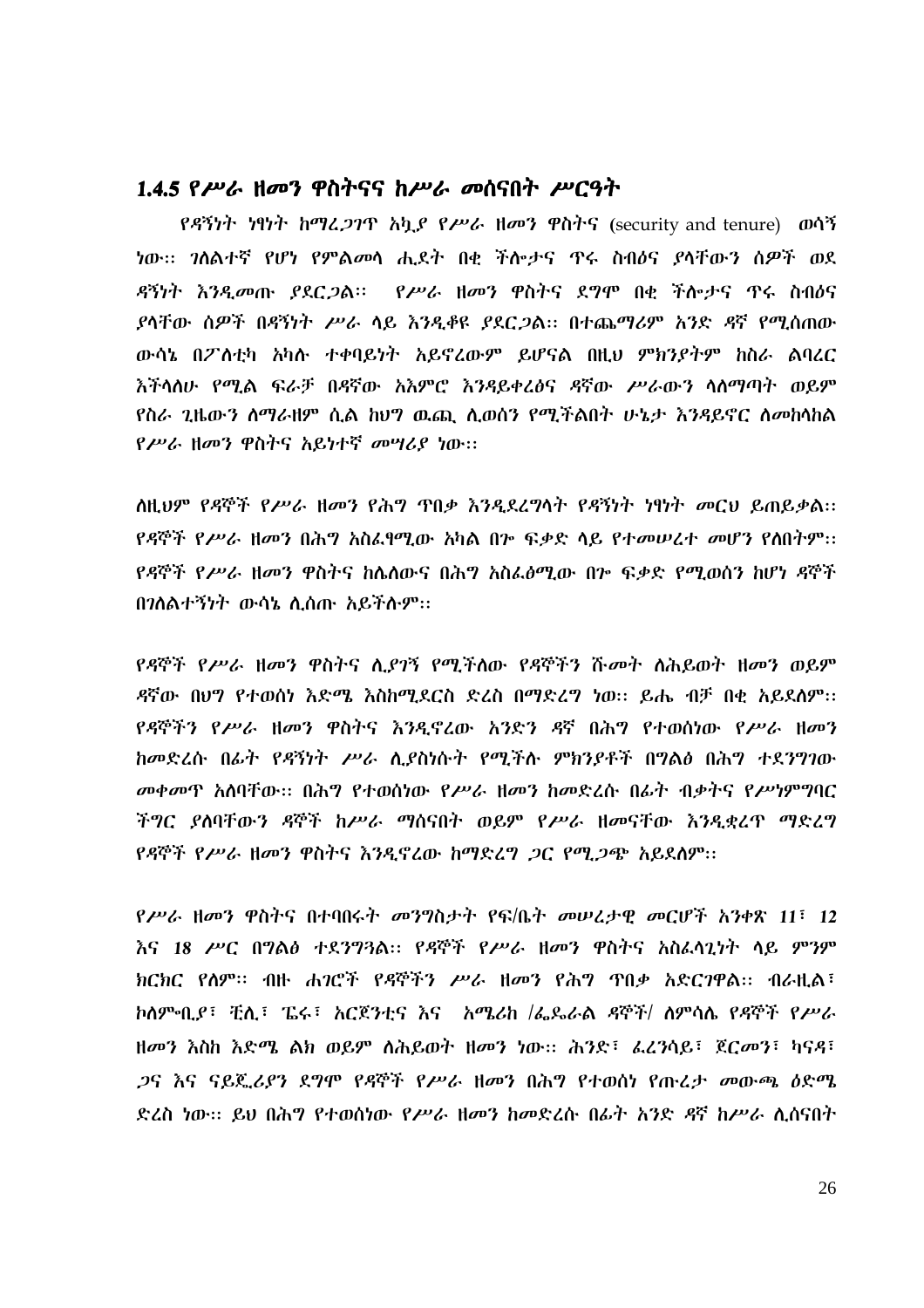የሚችልበት ምክንያቶችም ተቀምጠዋል። አንድን ዳኛ የሥራ ዘመኑ ከመድረሱ በፊት ከሥራ የሚሰናበትበት ሥርዓትም እንዲሁ ከሐገር ሐገር ይስያያል::

እንደ ዓለም አቀፍ የዳኝነት ነፃነት ዝቅተኛ መመዘኛ የዲሲፕሊንና ከሥራ ማሰናበት ሒደት ሚዘናዊ መሆን አስበት፡፡ ዳኛው የሚቀርብበትን ክስ የማወቅና የመከለከል መብቱ ሲጠበቅስት ይገባል፡፡ ማንኛውም የዲሲፕሊን እርምጃ በሥነ ምግባር ደንብ ወይም በፍ/ቤቱ በዳበሩ ደንቦች ላይ የተመሠረተ መሆን አለበት፡፡ በተጨማሪም በዳኞች ላይ የሚቀርብ ክስ በፍጥነት መታየት እንዳለበት የዳኝነት ነፃነት መርህ ይጠይቃል::

#### የመወያያ ጥያቂዎች

- በሐገራችን የዳኞች የሥራ ዘመን ዋስትና እንዲኖረው ስማድረግ ምን ምን እርምጃዎች  $\mathbf{1}$ ተወስደዋል? የዳኞችን የስራ ዘመን ዋስትና እንዲኖረው ስማድረግ በፌዴራልና በክልል ደረጃ በቂ የሕግ ማዕቀፍ አለ? ደለው የሕግ ማዕቀፍ ከሌሎች ሐንሮችና ከዓለም አቀፍ የዳኝነት ነፃነት ዝቅተኛ መመዘኛዎች ጋር ሲነፃፀር ምን ይመስላል?
- የፌዶራልና የክልል ጠቅላይ ፍ/ቤቶች ኘሬዚዳንቶችና ምክትል ኘሬዜዳንቶች የሥራ  $2.$ ዘመን ዋስትና የሕግ ጥበቃ ምን ይመስሳል?
- የዳኞን የሥራ ዘመን ዋስትና ተግባራዊ አፌፃፀም በክልሎች ምን ይመስላል?  $3.$ ያሉ ችግሮች ምንድናቸው?

#### 1.4.6.  $0 \notin \mathcal{H}$

በቂ ክፍያ ከዳኞች ግለሰባዊ ነፃነት ጋር ተያይዞ የሚነሳ ጉዳይ ነው፡፡ የዳኝነትን ሥራ በተገቢው መንገድ ሲያከናውኑ የሚችሉ ብቃት ያሳቸው ሰዎች ወደ ዳኝንቱ ስመሳብ ወይም ስማምጣት እንዲሁም ብቃትና ጥሩ ሥነ ምግባር ያሳቸውን በዳኝነት ሳይ እንዲቆዩ ስማድረግ የበቂ ክፍደ መኖር አስፌሳጊ ነው፡፡ በተጨማሪም ተከራከሪ ወገኖች በፍርድ አሰጣጡ ሒደት ሳይ በዳኞች ሳይ ሲያሳድሩ የሚችሉትን የኢኮኖሚ ተጽዕኖ በመቀነስ ረገድ በቂ ክፍያ ጠቀሜታ አለው፡፡ ባላደን ሐንሮች ፍ/ቤቶች ውስዋ ለተስፋፋው ሙስና አንድ ምክንያት ለዳኞች የሚከፈለው ክፍደ በቀ አለመሆን እንደሆነ የሚገልፁ ፀሐፌዎች አሉ:::

እንደ ዓለም አቀፍ የዳኝነት ነፃነት ዝቅተኛ መመዘኛዎች የዳኝነት ነፃነትን ስማፈጋገጥ ስዳኞች በቂ ክፍደ ሊከፈላቸው ይንባል። የዳኞች ክፍደና ክፍደውም መጠን እንዳይቀነስ የሕግ ጥበቃ ሲደረግስት ይገባል::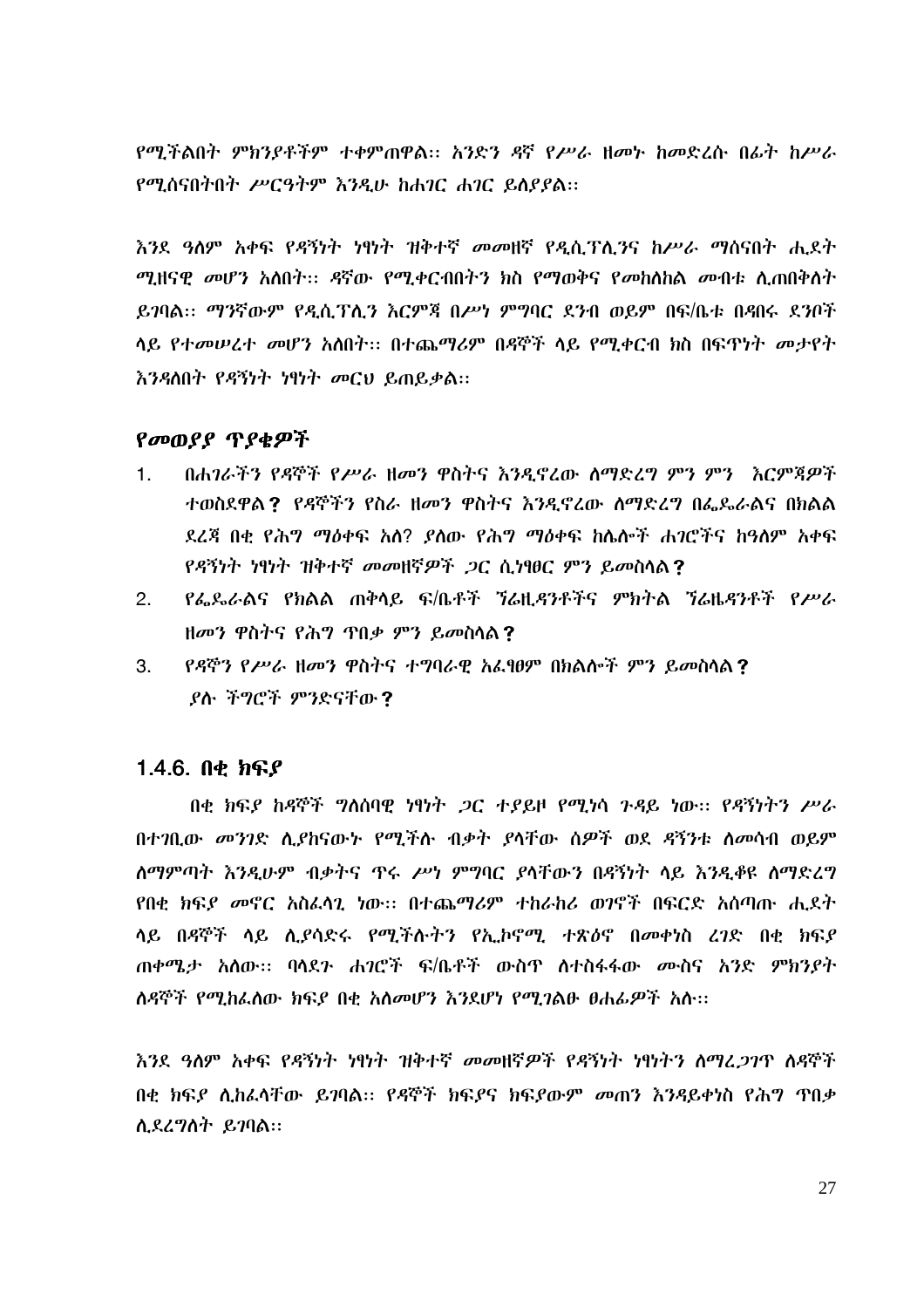በአንዳንድ ሐንሮች የዳኞች ደምወዝ ከሌለው የመንግስት ሠራተኛ *ጋ*ር እኩል ነው፡፡ ስምሳሌ ጀርመን። አንዳንድ ሐገሮች ደግሞ ስዳኞች በቂ ክፍደ ሲከፌስቸው እንደሚገባ በሀገ መንግስታቸው የሚደነግጉ አሉ፡፡ ለምሳሌ ጀፓንን መዋቀስ ይቻላል፡፡ በአንዳንድ ሐገሮች ደግሞ የዳኞች ክፍደ መጠን በሀግ የተወሰነ ነው፡፡ እንዲሁም የክፍደው መጠን እንደማይቀነስ ሀገመንግስታዊ ዋበቃ ይደር,ጋሉ፡፡ አሜሪካ፣ ናይጄሪያ፣ ብራዚል፣ ሕንድና *ጋ*ናን በምሳሴነት መጥቀስ ይቻሳል፡፡

በአጠቃሳይ የዳኝነት ነጻነት ስማፈ*ጋገ*ጥ የበቂ ክፍ*ያ* አስፈሳጊነት ሳይ ከሞሳ *ጎ*ደል መግባባት ቢኖርም በቂ ክፍያ ምን መሆን አለበት ስሚስው ጥያቂ ግን ቁርጥ ያስ መልስ የስም፡፡ ሀኖም *ግን ግ*ላዊ ነፃነት*ን ለማረጋገ*ጥ የዋ*ጋ ግ*ሽበትን ግምት ውስጥ በማስገባት የዳኞች ክፍያ በየጊዜው መታየት አስበት በሚለው ብዙዎቹ ይስማማሉ፡፡ ፕሮፌሰር ሺሞን ሼትሪት ይሔንኩ በማጠናከር የሚቀጥሰውን ብሏል፡፡

> Failure by proper organ of the state to take necessary action to increase judicial salaries and to account for price increase that constitutes an infringement to personal independence.

#### የመወያያ ጥያቂ

በቂ ክፍያን በተመለከተ በኢ.ፌ.ድ.ሪ ያለው የሕግ ጥበቃና በተግባር ያለውስ ልምድ ምን ይመስሳል?

#### 1.4.7. ዝውውርና እድንተ

እንደ አለም አቀፍ የ*ዳ*ኝነት ነጻነት ዝቅተኛ መመዘኛ ዳኞች ከመደበኛው የዝውውር ስርአት በስተቀር ከፌቃዳቸው ውጪ ከአንድ ቦታ ወደ ሌሳ ቦታ መዛወር የሰባቸውም። አንድ ዳኛ በዚህ መንገድ ብወስን በዚህ ምክንያት ወደ ሴሳ ቦታ እዛወር ይሆናል የሚል ፍራቻ በእምሮው አንዳይቀረጽና ወደ ሌሳ ቦታ ሳለመዛወር ሲል ከሕግ ውጪ ሲወሰን የሚችልበት ሁኔታ እንዳይኖር የዳኞች ዝውውር በሕግ በግልጽ በተቀመጠ ምክንያት ላይ የተመሰረተ መሆን አለበት።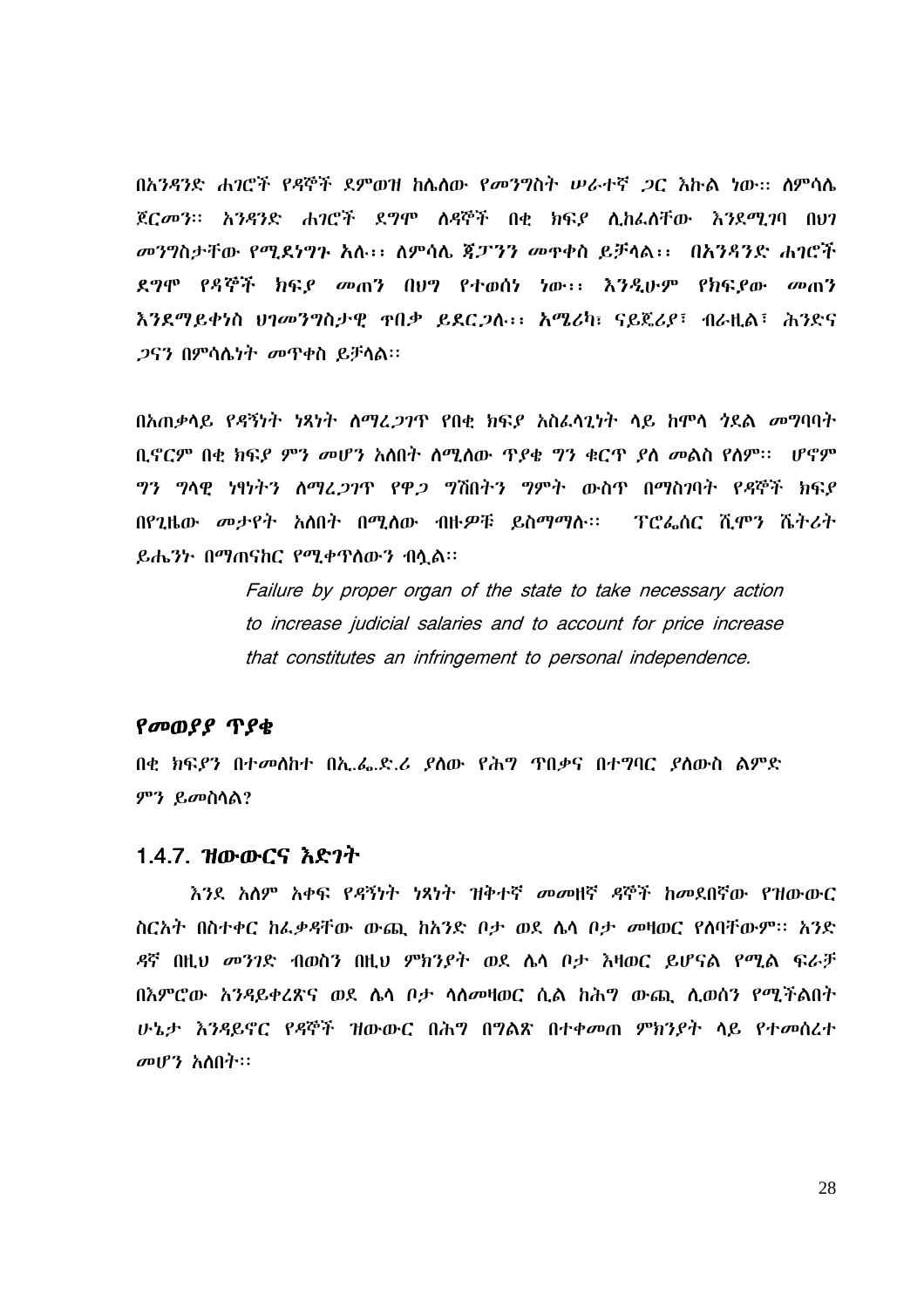የዳኞች ዕድንት ደግሞ ተጨባጭ በሆኑ መመዘኛ በተለይ ችሎታ፣ ስብዕናና "ልምድ ላይ *የተመሰረተ መሆን አስ*በት፡፡ እድ*ገ*ት እንዴትና በምን መመዘኛ እንደሚሰጥ በሀግ በግልጽ መቀመጥ እንዳለበት የዳኝነት ነፃነት መርህ ይጠይቃል፡፡

በአንዳንድ ሐገሮች የዳኞች ዕድገት አይታወቅም፡፡ ስምሳሴ ጀርመን፣ ሕንድ፣ ብራዚል፣ ደቡብ አፍሪካ፣ አሜሪካ፣ እንግሲዝና ካናዳ ለሁሉም የፍ/ቤት እርከን ዳኛ የሚመደበው በሹመት ነው። በፌረንሳይ፤ 2ናና ጃፓን ደግሞ በእድገት ነው።

ወደ ሐገራችን ስንመሰስ በፌዴራልም ሆነ በክልል የዳኞች ዝውውርና የመወሰን ሥልጣን የዳኞች አስተዳደር ንባኤ ነው፡፡ ዝውውር በምን ምክንያትና በምን ጊዜ ውስጥ መፌጸም እንዳለበት የሚገልፅ ሕግ ግን የሰም፡፡ በአማራ ክልል ግን ከቅርብ ጊዜ ወዲህ ዝውውርን የሚመስከት መመሪያ ወዋተል።

እድገትን በተመለከተም ግልጽ የሆነ መመዘኛ የለም፡፡ በአንዳንድ ክልሎች ለምሳሴ፡- አሮሚያ፣ ደቡብ፡ ሐረሪ እና ቬኒሻንጉል ጉምዝ ከቅርብ ጊዜ ወዲህ የዳኞች የሥራ አፌፃፀም መሰኪያ (performance evaluation) ተግባራዊ ስማድረግ አንዳንድ ጥረቶች እየተደረጉ ናቸው፡፡

በሴሳ በኩል በፌዴራልና በክልል የዳኞችን ዕድንት የመወሰን ሥልጣን የዳኞች አስተዳደር <u>ንባኤ ቢሆንም አንድ ዳኛ ከወረዳ ፍ/ቤት ወደ ከፍተኛ ፍ/ቤት ወይም ከከፍተኛ ፍ/ቤት ወደ</u> ጠቅሳይ ፍ/ቤት ስመምጣት የምክር ቤት ሹመት ያስፌልገዋል ወይስ አያስፌልገውም ስሚስው *ዋያቂ ተመ*ሳሳይ *መ*ልስ የሰም። ሰምሳሌ በፌዴራል፣ በደቡብ ብሔር ብሔረሰቦችና ሕዝቦች እና በአማራ አንድ ዳኛ ከፍተኛ ፍ/ቤት ወደ ጠቅላይ ፍ/ቤት ሲደድግ በክልሉ ምክር ቤት መሾም አለበት፡፤ በኦሮሚያ ደግሞ አንድን ዳኛ ከከፍተኛ ወደ ጠቅሳይ ፍ/ቤት ወይም ከወረዳ ወደ ከፍተኛ ፍ/ቤት ማሳደግ በዳኞች አስተዳደር ንባኤ ውሳኔ ብቻ በቂ ነው፡፡ የትኛው አሠራር ከሕገመንግስቱ *ጋ*ር የሚጣጣም መሆኑን ስልጣኞች ውይይት ሲያደርጉበት ይችሳሉ፡፡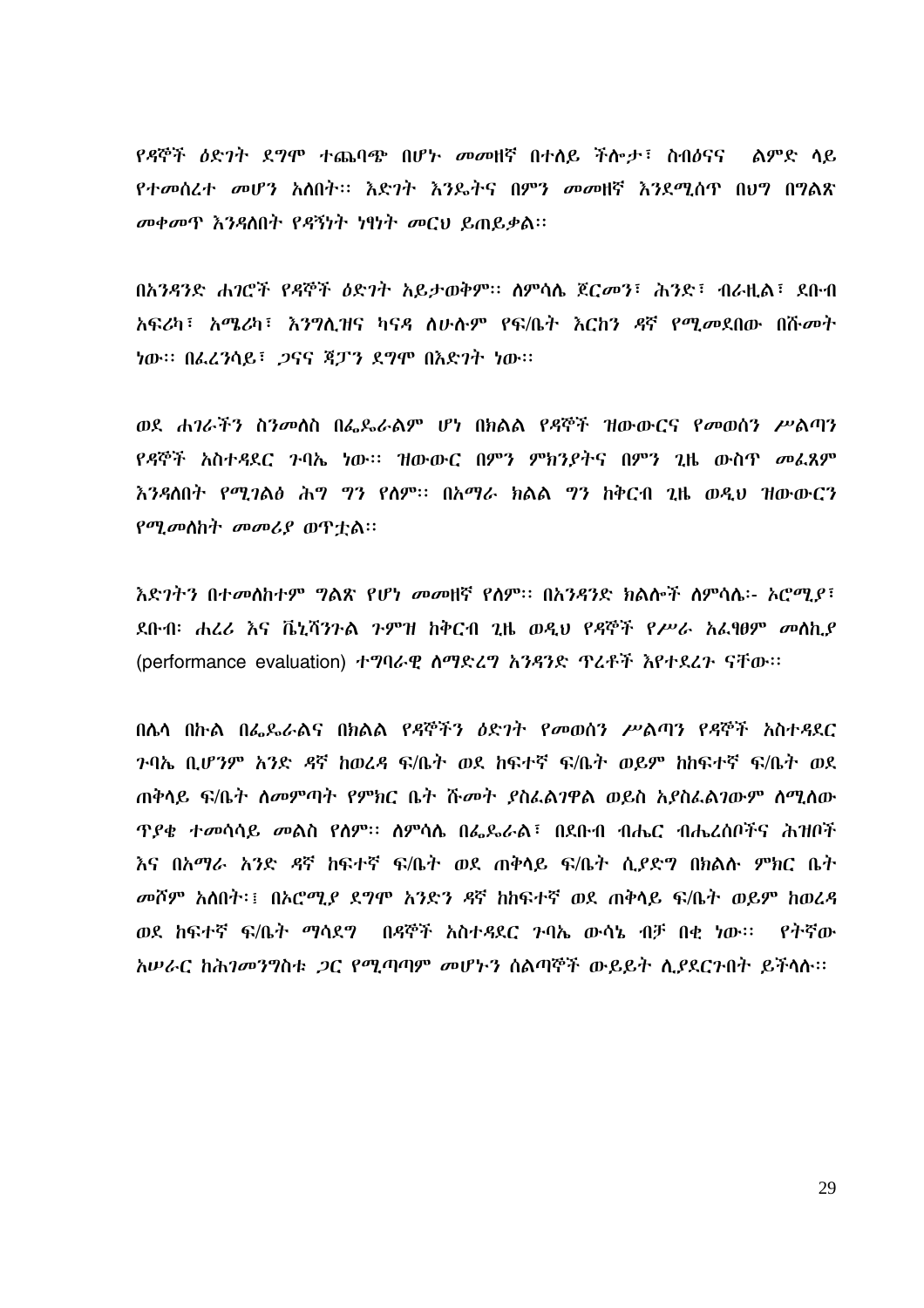# *ግጠቃስያ መወያያ ፕያቂዎች*

- በኢ.ፊ.ድ.ሪ ሕገመንግስታዊ ሥርዓት ነፃና ፍትሐዊ የዳኝነት አካል ስመገንባት በቂ  $1.$ <u>የሕግ ማዕቀፍ አለ? ያለው የሕግ ማዕቀፍ ከአለም አቀፍ የዳኝነት ነፃነት ዝቅተኛ</u> መስፌርቶችና ከሌሎች ሐገሮች ልምድ *ጋ*ር ሲነፃፃር ምን ይመስሳል?
- ነፃና ፍትሐዊ የዳኝነት ሥርዓት በመገንባት ረገድ ያስው ዋነኛው ችግር ምንድ ነው?  $2.$ ያስውን ችግር ከዳኞች፡ ከመንግሥት ባለሥልጣናትና ከተከራካሪ ወገኖች አንፃር አንድ በአንድ ውይይት ይደረግበት። በዚህ ረገድ ከእናንተ ከሰልጣኞች ምን ይጠበቃል?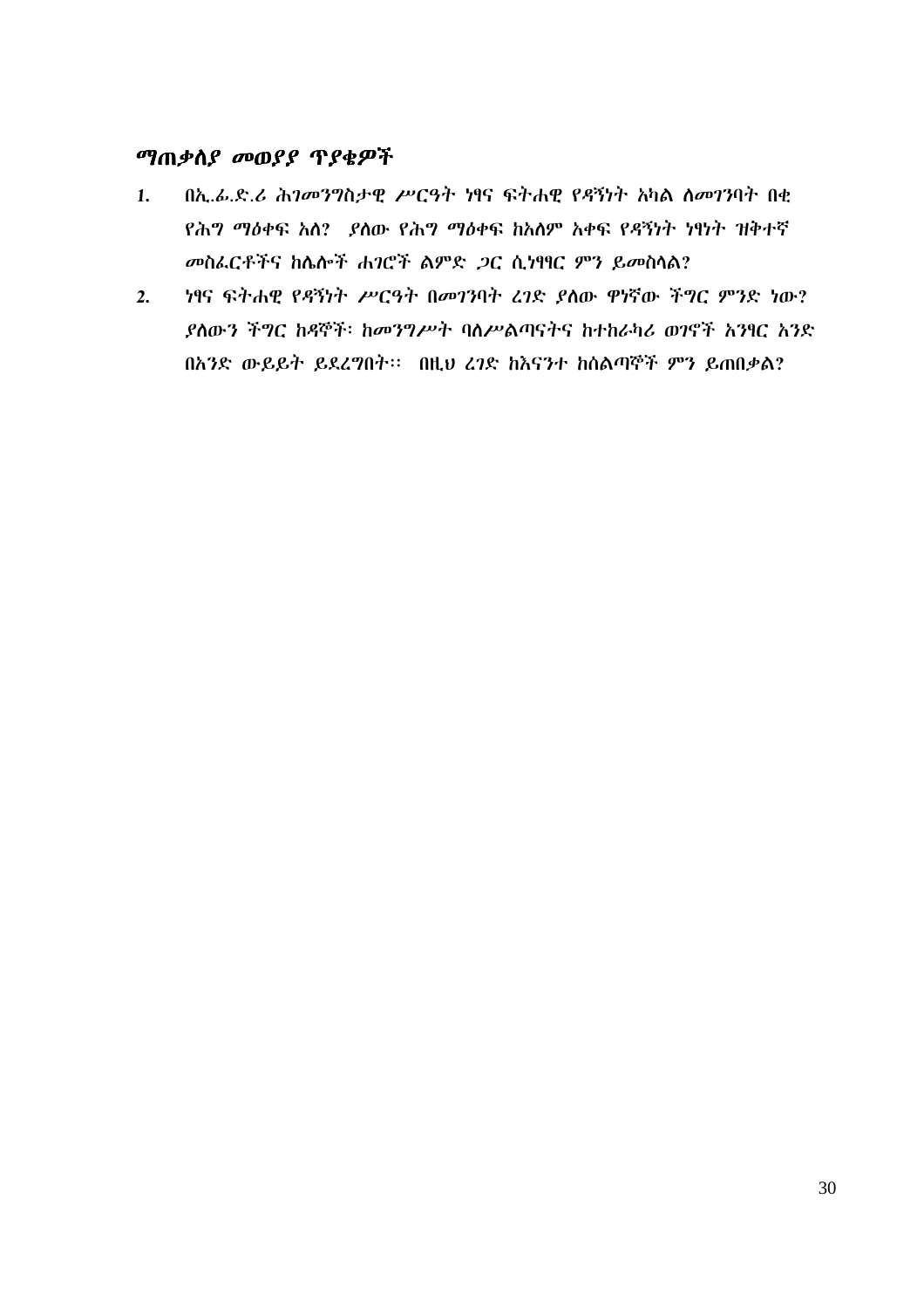# わらぬ ルハヤ

# የዳኝነት ተጠያቂነትና ግልጽነት መርሀ

#### $\omega$   $\eta$   $\theta$

ፍ/ቤቶች ሕገ-መንግስታዊ ተልዕኮቻቸውን ለመወጣት የሚመሩባቸው ሌሎች መሰረታዊ መርሆች በዚህ ክፍል የምንመለከታቸው የዳኝነት ተጠያቂነትና ግልጽነት ናቸው።

ይህ ክፍል ሁለት ንዑስ ክፍሎች አሉት፡፡ የመጀመሪያው ንዑስ ክፍል የዳኝነት ተጠ*ያቂነትን የሚመ*ለከት ነው፡፡ በዚህ ክፍል የዳኝነትን ተጠያቂነት ምንነት፣ አስፌሳጊነት፣ የተጠያቂነት ገፅታዎችና አይነቶች በጠቅሳሳው ይቀርባሉ፡፡ እንዲሁም በአ..ፌ.ድ.ሪ. ሥርዓተ መንግስት የዳኝነት ተጠያቂነትን ለማረጋገዋ የተዘረጉ ሥርዓቶች ምን ምን እንደሆኑ በዚሁ መጀመሪያ ንዑስ ክፍል የሚቀርቡ ናቸው፡፡ በሁለተኛው ንዑስ ክፍል የዳኝነት ግልጽነት መርህ በአጭሩ ይዳሰሳል፡፡

ሰልጣኞች ይህን ክፍል ሲያጠናቅቁ፡-

- የዳኝነት ተጠያቂነት ምንነት ያብራራሉ፡፡
- የዳኝንት ታጠየቀንት አስፈላንንት ይገልፃሉ፡፡
- የዳኝነት ተጠያቂነት ለማረጋገዋ ያለ የተለያዩ አይነቶች ወይም ሞዴሎች አንድ በአንድ ይተነትናሉ፡፡
- በዳኝነት ነፃነትና ተጠያቂነት መካከል ያለውን ትስስር ያስረዳለ፡፡
- የዳኝነት ተጠያቂነትን ስማረጋገዋ በኢ.ፌ.ድ.ሪ. መንግስት በቂ የሕግ ማዕቀፍ መኖር አለመኖሩን መመዘን ይችላሉ::
- የዳኝነት ተጠያቂነትን ስማረጋገዋ እስከ አሁን የተወሰዱ እርምጀዎች ምን እንደሆኑ  $P.25H0A...$
- የዳኝኑት *ግ*ል*ለነት መርህ አስፌሳጊነትና መር*ሁ በፍ/ቤቶች *ተግባራዊ* የማሆንበቸውን መንገዴች የብራራሉ፡፡
- በዲሞክራሳያዊ ሥርዓትና በዳኝነት ተጠያቂነት እንዲሁም በግልጽነት መርህ መካከል ያለውን ግንኙነት ማስረዳት ይችላሉ፡፡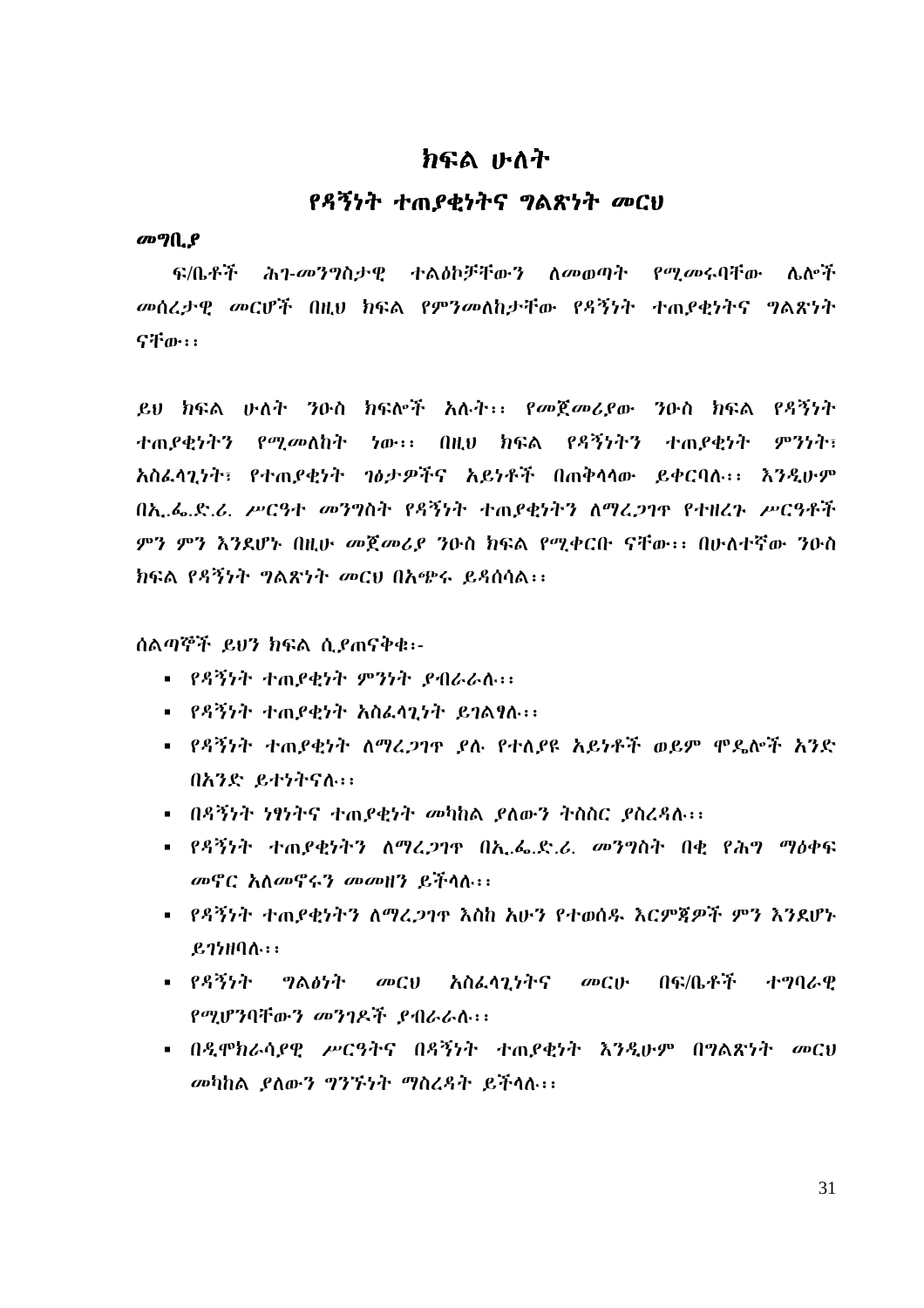#### 2.1. የዳኝነት ተጠያቂነት

#### 2.1.1. የዳኝነት ተጠያቂነት ምንነት

ለዳኝንት ተጠደቂንት ወዋ የሆነ ትርጉም የለም፡፡ የተለደዩ ፀሐፊዎች የዳኝንት ተጠያቂነትን በተለያየ መንገድ ለመግለጽ ሞክረዋል፡፡ ለምሳሌ እንደ ሮ**ኔሎ ፒሬዝ**፣ ፔርዶሞ የዳኝነት ተጠያቂነትማስት፡-

> It is the consequence of individual judge's wrongful acts or omission. Or it is control or supervision of judges to make certain that they do not deviate from the commonly accepted values of the public.

#### እንደ ሲዲማን ደግሞ የዳኝነት ተጠያቂነት ማለት፡-

The responsibility of judges for their decision and/ or the liability of judges to give reasons or justification for their conduct in the resolution of dispute is not the product of mere whim or caprice.

በእነዚህ ሁለት ትርጉሞች መሰረት የዳኝነት ተጠያቂነት ማለት አንድ ዳኛ ከሕግ ውጭ የፌፀመው ተግባር ወይም መፌፀም የሚገባውን ተግባር ባለመፌፀሙ ሊመጣ የሚችል ሐሳፊነት ወይም ዳኛ በሕብረተሰቡ ተቀባይነት ካለው እሴት እንዳያፌነግዋ ወይም ውጪ እንዳይሰሩ የሚደረግ ቁዋዋር ወይም ክትትል ወይም ዳኛ ለሚሰጠው ውሳኔ ያለበት ኃላፊነት ማለት ነው፡፡

ዘመናዊው የዳኝነት ተጠያቂነተ ፅንሰ ሐሳብ ይዘት ስሦስት ዋያቄዎች መልስ መሥጠት መቻል አለበት፡፡ እነሱም አንደኛው የዳኝነት ተጠያቂነት ባለቤት (subject of judicial accountability) ማነው? ሁለተኛው የዳኝነት ተጠያቂነት ለማን? የሚለውና ሦስተኛው የዳኝነት ተጠያቂነት ባለቤት ወይም ባለቤቶች ተጠያቂ የሚሆኑት ምን ሲፌፅሙ ወይም ሳይፌፅሙ ሲቀሩ ነው? የሚሉት ናቸው፡፡ ስለዳኝነት ተጠያቂነት የሚሰጡ ትርጉሞችም ከዚሁ አካያ ሊመዘኑ  $P,70A$ :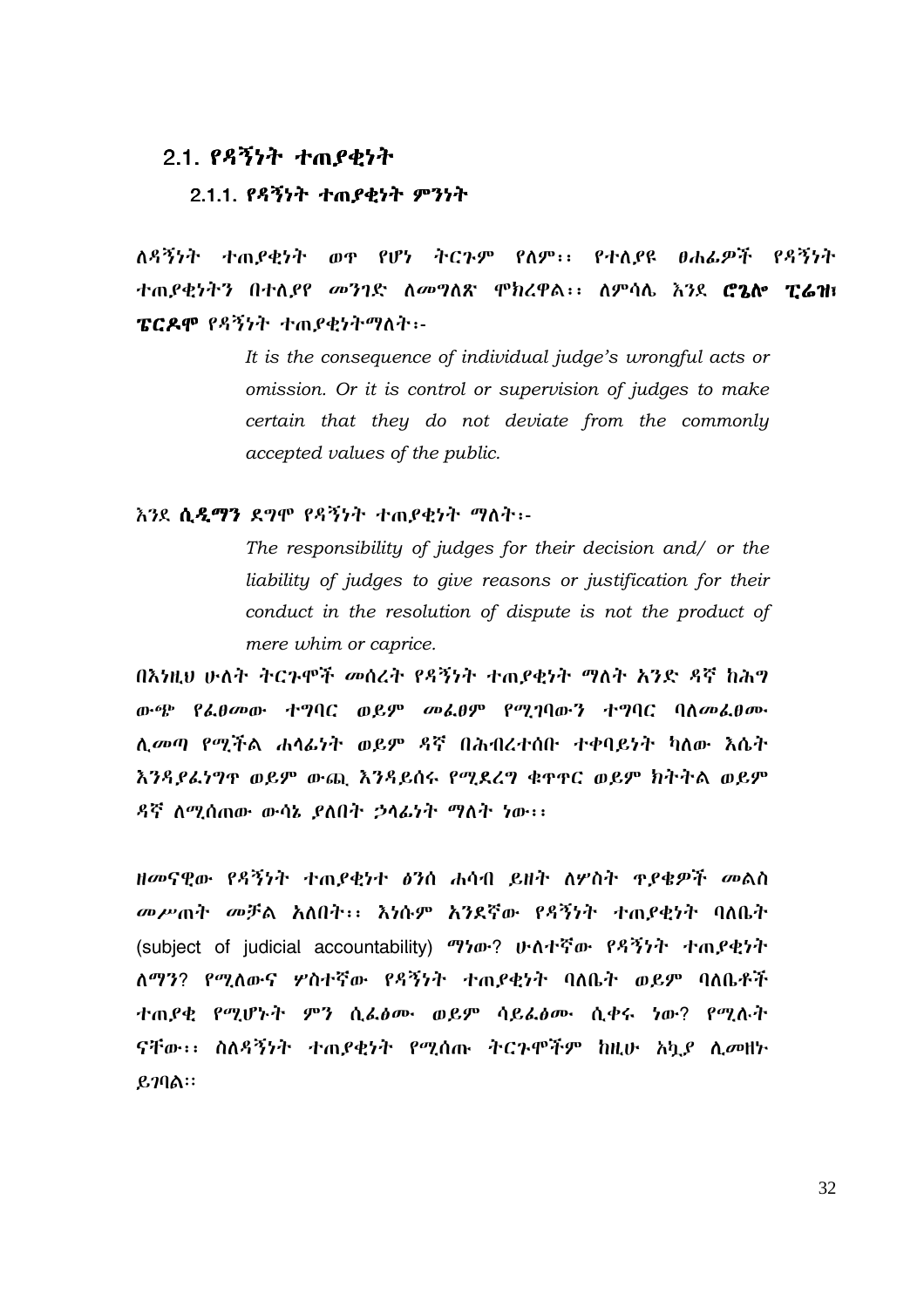በቆየው አስተሳሰብ የዳኝነት ተጠያቂነት ባለቤት ተደርጋው የሚወሰዱት ዳኞች ናቸው። በዘመናዊ የዳኝነት ተጠያቂነት ፅንስ ሐሳብ መስረት ግን የዳኝነት ተጠያቂነት ባለቤት ዳኞች ብቻ ሳይሆን ፍ/ቤቶችንም እንደተቋም የሚያጠቃልል ነው፡፡ በተመሳሳይ መልኩ የዳኞች ወይም የፍ/ቤቶች ተጠያቂነት ስሕግ አስፈጻሚ ወይም ስሕግ አውጪው ብቻ አይደስም። የዳኞች ወይም የፍ/ቤቶች ተጠያቂነት ስሁስቱም የመንግስት አካሎች፣ ስተከራካሪ ወገኖች፣ ስዳኝነት አካሉ ስራሱ፣ ሰሚዲያ ስinformal ቡድንና ስሌሎች አካላት ሲሆን ይችሳል። ዳኞች ተጠያቂ የሚሆኑት አንድን *ጉዳ*ይ ሲወስ፦ ስሚፌጽሙት ስህተት ወይም መፌፃም የሚገባቸውን ተግባር ሳይፌጽሙ ሲቀሩ ብቻ ሳይሆን ከችሎትና ከችሎት ውጪ ሰሚያሳዩት ሥነ-ምግባርም ጭምር ነው፡፡ ፍ/ቤቶችም ዋናው ዓላማቸው ስህብረተሰቡ አ*ገ*ልግሎት መስጠት በመሆኑ ስህብረተሰቡ ውጤታማ *አገ*ል*ግ*ሎት የ*መ*ስጠት *ግ*ዴታ አሰባቸው። የመንግስትን ንብረት በአማባቡ  $\omega$ ጠቀም ይኖርባቸዋል። ስስዚህ ፍ/ቤቶች እንደ ተቋም ሰሚያከናውኑት ዳኝነታዊና አስተዳደራዊ ተግባሮች ተጠያቂነት አስባቸው።

በአንድ ሐንር ስዳኝነት ተጠያቂነት የሚሰጠው ትርጉም የፖስቲካ አካላትና ሕዝቡ የፍትህ አስተዳደርን በተመሰከተ በዳኛው ወይም በፍ/ቤቶች ላይ *ያ*ሳቸውን አስተሳሰብ (attitude)<sup>;</sup> የሕግና የፖለቲካ ሥርዓት፣የዳኝነት ሥርዓትና ታሪክ ልምድ፣ በሐገሪቱ ያለውን ተጨባጭ ሁኔታ የሚወሰን ነው። ሰፋ ባለ መልኩ ግን የዳኝነት ተጠያቂነት ማለት፡- ዳኞችና ፍ/ቤቶች በሕግና በሥነምግባር ደንቦች መስረት ስመሥራት ያስባቸው ኃሳፊነትና በዚሁ መስረት እንዲሰሩ ወይም መሥራታቸውን ስማረ*ጋገ*ዋ በሌሎች የሚደረግባቸው ተገቢ ቁጥጥርና ክትትል፤ ሰሚፌፅሙት ተግባር ወይም ሳይፌጽሙ ስቀሩት ተግባሮች መጠየቅ ወይም ኃሳፊ መሆን ወይም ምክንያት የመስጠት ኃሳፊነት ወይም የፌጻሙት ስህተትና ሕገወዋ ተግባር የሚያስከትለውን ውጤት መሸከም ነው፡ ተብሎ ሲገሰጽ ይችሳል፡፡

# 2.1.2. የዳኝነት ተጠያቂነት ስምን?

ፍ/ቤቶች የሕዝብ ተቋማት ናቸው፡፡ በፍ/ቤቶች ውስጥ ተመድበው የሚሰሩ ዳኞች በዳኝነት ሥልጣናቸው የተለያዩ ተግባራት ያከናውናሉ፡፡ የዳኝነት ሥልጣን ምንጭና መስረት ደግሞ ሕዝብ ነው። በሌላ አነ*ጋገ*ር የዳኝነት ሥልጣን የሕዝብ ሥልጣን ነው። በዴሞክሲደዊ ስርዓት ደግሞ ሕዝቡ ሥልጣኑን የመቆጣጠር መብትም ግዴታም አስበት፡፡ ሥልጣን ደግሞ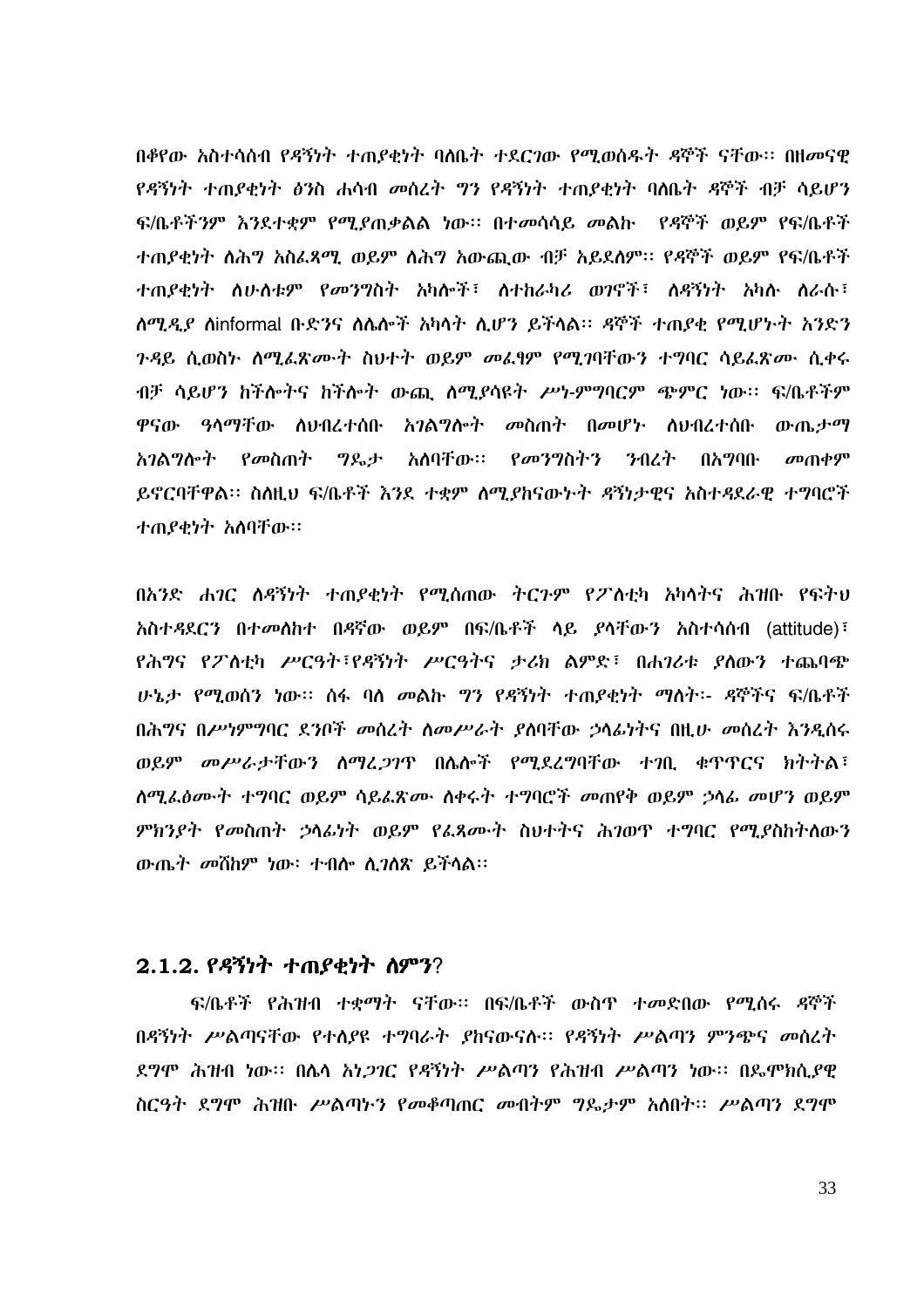ካስተጠያቂነት ሲታሰብ አይችልም፡፡ ተጠያቂነት የሌለበት ሥልጣን ከዴሞክራሲያዊ ሥርዓት *ጋር ሲጣጣም አይችልም*።

<u>የሕዝብ ተቋማት በሆኑት ፍ/ቤቶች ውስጥ የሚሰሩ ዳኞች የሕዝብና ጥቅም በሚ*ጎዳ መ*ልኩ</u> ተማባራቸውን ሊያከናውታ ይችላሉ። ሕግ ሊዋሱ ይችላሉ። የራሳቸውን የግል ፍላንቶችና የፖስቲካ አስተሳሰብ ሲያራምዱ፣ አድሎ ሲፌፅሙ ይችሳሱ። ሙስና በውሳኔዎቻቸው ሳይ ተፅዕኖ እንዲያሳድር ሲፈቅድ ይችሳሉ። ሥራቸውን በቅልጥፍና ሳይሰሩ ይችሳሉ። በአጠቃሳይ ዳኞች ሥራቸውን በሕን መሰረት ሳይሰሩ ይችሳሉ።

በአጭሩ የዳኝነት ሥራ ባህሪ ንለልተኝነት፤ አመዛዛኝነት፤ ሐቀኝነት፤ ታታሪነትና፤ ቅንነት፤ የሕዝብ አገል*ጋ*ይነት ስሜትን የሚጠይቅ ነው፡፡ ዳኞች በዳኝነት ሥራቸው ይሄን ባህሪ እንዳኖራቸው ስማድረግ የሚያስችል ሥርዓት ከሌስ በስተቀር ዳኞች በተቃራኒው ወገንተኛና ሙስኛ ሲሆኑ ይችላሉ።

ፍ/ቤቶችም እንደ ተቋም ሥራዎቻቸውን በቅልጥፍናና ውጤታማ በሆነ መልኩ ሳያከናውኑ ይችሳሉ። በፍ/ቤቶች ውስጥ ያለ ደካማ አሰራርና ብቃት የሴስው አስተዳደር መኖር የፍትህ *ፕራትን ሲጎዳ*ው ይችላል። የሕዝብ *ገን*ዘብና *ን*ብረትን ስብክነት ሲ*ያ ጋ*ልጥ ይችላል።

እነዚህ ሁሉ ድክመቶች ስመቆጣጠርና ጥፋቶችን ስማሪም የዳኝነት ተጠያቂነት አስፈላጊ ነው። ካለዳኝነት ተጠያቂነት የዳኝነት ነፃነት ሲረ*ጋገ*ጥ አይችልም፡፡

#### የዳኝነት ተጠያቂነት ገፅታዎችና ዓይነቶች በአጠቃላይ

የዳኝነት ተጠያቂነት ሁለት ገጽታዎች አሱት፡፡ እነሱም ውስጣዊ ተጠያቂነት (Internal or endogenous)  $\delta G$   $\Phi$   $\Phi$   $\Phi$   $\tau$   $\Phi$   $\gamma$  and  $\gamma$  (external or exogenous accountability)  $\delta$  for  $\mu$ ውስጣዊ ተጠያቂነት ዳኞችና ፍ/ቤቶች ለሕግና በዳኝነት ተቋሙ ውስጥ አግባብነት ሳለው አካል *ያ*ስባቸውን ተጠ*ያ*ቂነት የሚመስከት ነው። ዳኞች የሚቀርብላቸውን ጉዳዮች በሕን መሰረት እልባት መስጠት ግዴታ አለባቸው፡፡ ዳኞች የዳኝነት ተግባራቸውን በግልፅ ማከናወን አለባቸው፡፡ የዳኝነት ሥራ አካሔድ በማስረጃና በስነ ስርዓት ሕጎች ላይ የተመሰረተ መሆን አለበት፡፡ በዳኝነት ስራ አካሔድ ውስጥ ከመጀመሪያው እስከ መጨረሻው ተከራካሪ ወንኖችን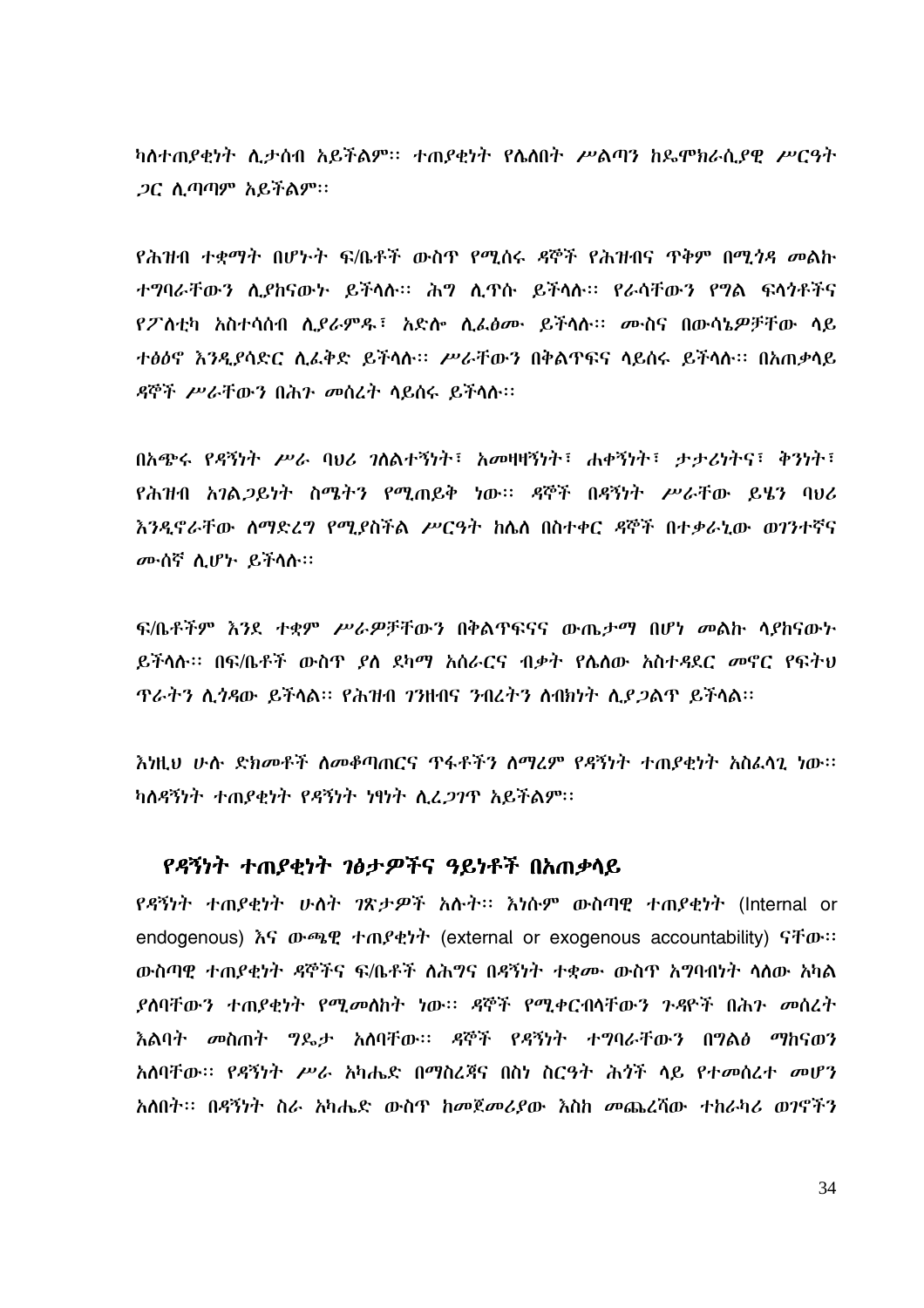ያስ አድሎ በእኩልነት መስተናገድ አሰባቸው፡፡ በተጨማሪም በወንጀል ጉዳዮች ዳኞች የተከሳሾች ሥነ-ሥርዓታዊና ሕገመንግስታዊ መብቶች እንዳይጣሱ የመጠበቅ ግዴታ አለባቸው።

በእነዚህ የፍሬ ነገር ሕጎችና/substantive) የስነ-ሥርዓት ሕጎች መስረት አለመስራት ተጠያቂነትን ያስከትላል፡፡ በላይኛው የፍ/ቤት እርከን የሚገኙ ዳኞች በበታች ፍ/ቤት የተሰጠውን ውሳኔ በይግባኝ ሊሽሩ ይችላሉ። እነዚህ የውስጣዊ ተጠያቂነት ምሳሌዎች ናቸው። በሌሳ በኩል ውጫዊ ተጠያቂነት ዳኞችና ፍ/ቤቶች ስሚያከናውኑት ዳኝነታዊና አስተዳደራዊ ሥራ ወይም ተግባር ሰመንግስት ፖስቲካ አካሳት፣ ስሕዝብ፣ ሰሚዲያና ስሴሎች አካሳት ያስባቸውን ተጠያቂነት የሚመስከት ነው።

ዳኞችና ፍ/ቤቶች ስተለያዩ አካሳት ተጠያቂ ሲሆኑ ይችሳሉ፡፡ የተጠያቂነታቸው መስረትም የተሰያየ ሲሆን እንደሚችል ቀደም ሲል ተገልጿል፡፡ በዚህ ሳይ በመመስረት የተሰያዩ *ፀሐፊዎች የዳኝነት ተጠያቂነት አይነቶችን* በተሰ*ያዩ መ*ደቦች ይከፋፍሳሱ፡፡ ሰምሳሴ **ሞሮ** ካፒሲቲ የዳኝነት ተጠያቂነትን በሦስት ሞጼሎች ይከፋፍላቸዋል፡፡ እነሱም፡-

- 1. Repressive /dependency/ model
- 2. Corporative autonomous (separateness/ model)
- 3. Responsive /consumer-oriented/ model SFo::

እንደ ካፒሲቲ በመጀመሪያው ሞጼል መሰረት ፍ/ቤት እና /ወይም ዳኞች ተጠያቂ የሚሆኑት ለመንግስት የፖለቲካ አካላት ሲሆን፣ ሁለተኛው ሞዴል ደግሞ ከአንደኛው ሞዴል በተቃራኒው ዳኞችና ፍ/ቤቶችን የመቆጣጠር ኃሳፊነት ስፍ/ቤት ስራሱ የተተወ ነው፡፡ የሶስተኛው ሞጴል ደግሞ የፍ/ቤት እና/ ወይም ዳኞች ተጠያቂነት ከፖለቲካ አካላት ከፍ/ቤት እና ክሌላ ሕብረተሰብ ክፍሎች ስተውጣጣ አካል ነው የሚል ነው። እንደ ካፒሲቲ ይሄ ምዴል የዳኝነት ነፃነትና ተጠያቂነት ሚዛናቸውን ጠብቀው እንዲሄዱ የሚያስችል ተመራጭነት ያስው ሞኤል ነው።

ወንዲል ኤል ግሪፌን የተባሰው ዐሐፌ ደግሞ የፖስቲካ ተጠያቂነት፣ ውሳኔያዊ ተጠያቂነት (decisional accountability) እና የሥነምግባር (behavioral) ተጠያቂነት በማስት የዳኝነት ተጠያቂነትን በሦስት ይከፍላቸዋል። እንደ ግሪፌን የፖስቲካ ተጠያቂነት ምልመላ፣ የሥራ

35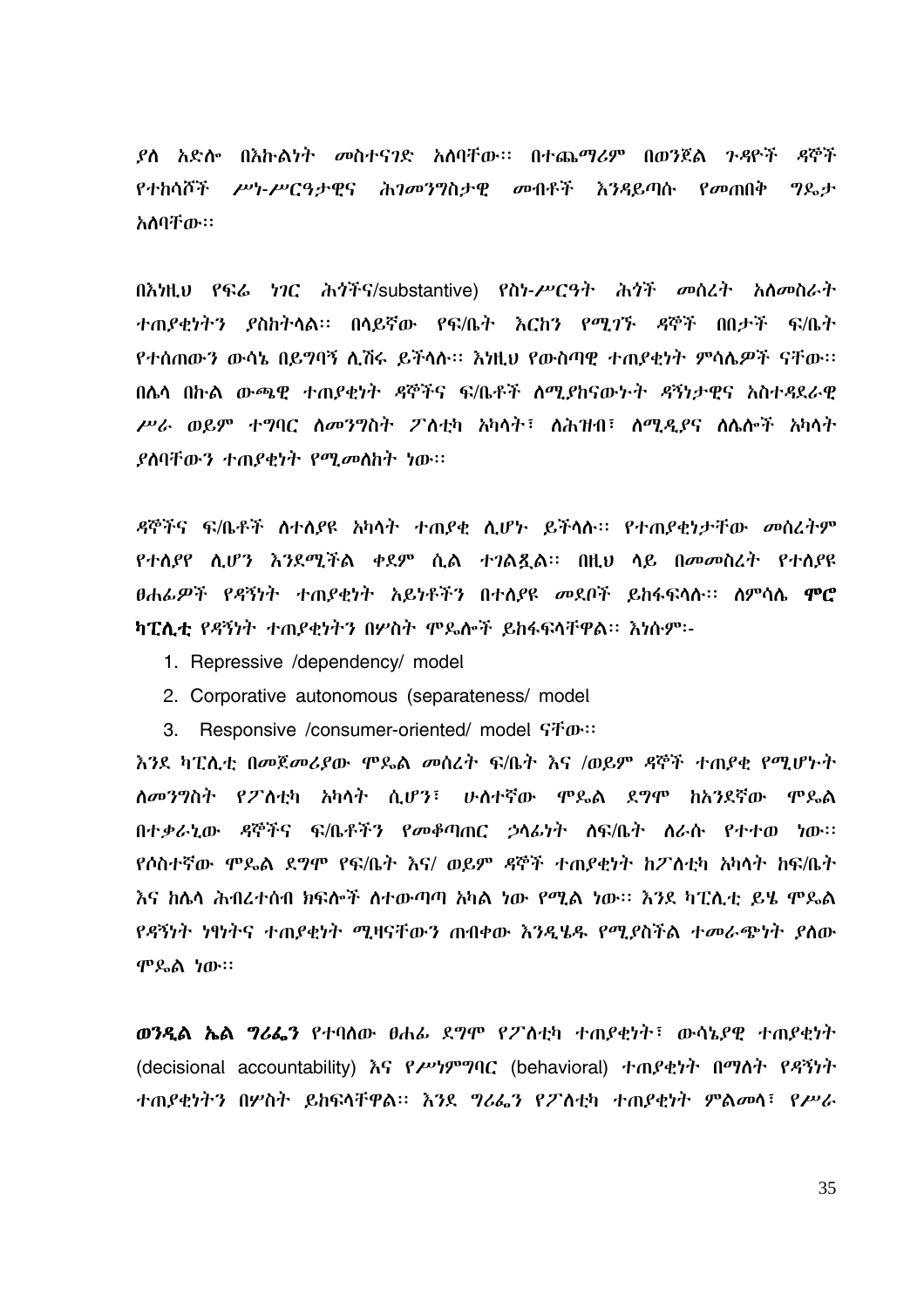ዘመን ዋስትና እንዲሁም የዳኝነት ሥልጣን በተመሰከተ ዳኞች ስፖስቲካ አካላት ያሰባቸውን ተጠያቂነት የሚመለከት ነው። በሌላ በኩል ውሳኔያዊ ተጠያቂነት ደግሞ ዳኞች ስሚሰጡት ትዕዛዝና ውሳኔ ተጠያቂ የሚሆኑበትን ሁኔታ የሚመስከት ነው። የሥነምግባር ተጠያቂነት ደግሞ ስዳስ.ፕሊን ክስ መስረት ስሆነው የዳኝነት ሥነምግባር *ጋ*ር የተደደዘ ነው።

ፕሮፌሰር ሺሞን ሼትሪት በራሱ በኩል የዳኝነት ተጠያቂነት በሦስት ከፍሎታል፡፡

**እነሱም፡-**

- 1. Ph?hn Peth legal accountability
- 2. Partel tangerly (public accountability)
- 3. h-መደበኛ እና ማህበራዊ ቁጥጥር (Informal and social controls) ናቸው።

እንደ ሼትሪት የሕግ ተጠያቂነት በዳኞች ሳይ የሚደረግ ክትትል፣ የይግባኝ ሥርዓትን <u>የፍትሐብሔርና የወንጀል ኃላፊነትን የሚደጠቃልል ነው። ሕዝባዊ ተጠያቂነት ደግሞ በሕግ</u> አውጪው፣ በሕግ አስፌጻሚው፣ በሚድያና በሌሎች ቡድኖች በዳኞች ላይ የሚደረግ ቁጥጥር *የሚመ*ለከት ሲሆን ኢ-መደበኛ እና ማህበራዊ ቁጥጥር በሙ*ያ* አቻ*ዎ*ች አብረው ከሚሰሩ ሌሎች ዳኞች፣ የበላይ አለቆች የሚደረግ ቁጥጥርና ምክርን የሚመለከት ነው፡፡

#### የመወያያ ጥያቂ

የዳኝነት ነፃነትና ተጠያቂነትን ትስስር በተመሰከተ ሁስቱም መርሆች የማይነጣጠሱና የማይጋጩ መርሆች ናቸው። ብዙ ፀሐፊዎች ይሄን ካሱ በኋላ ዋነው ግን በሁስቱ መካከል ሊኖር የሚገባውን ሚዛን መጠበቅ ነው፡ ይላሉ፡፡ በዳኝነት ነጻነትና ተጠያቂነት መካከል ሲኖር የሚገባውን ሚዛን እንዴት መጠበቅ ይችሳል? በምሳሌ በማስደገፍ ውይይት ይደረግበት፡፡

# 2.1.4. የዳኝነት ተጠያቂነት በኢፌዲሪ

#### 2.1.4.1.  $\omega$   $90.9$

በኢ.ፌ.ዲ.ሪ ሕ*ገመንግ*ስት ውስጥ ከተቀመጡት መሠረታዊ ሕ*ገመንግ*ስታዊ መርሆች ውስዋ አንዱ ተጠያቂነት ነው። ተጠያቂነት የዲሞክራሲያዊ ሥርዓት ልዩ ባህሪ ነው። በሀገራችንም እየተገነባ ያሰው ዲሞክራሲያዊ ሥርዓት ካስተጠያቂነት ሲታሰበ አይችልም፡፡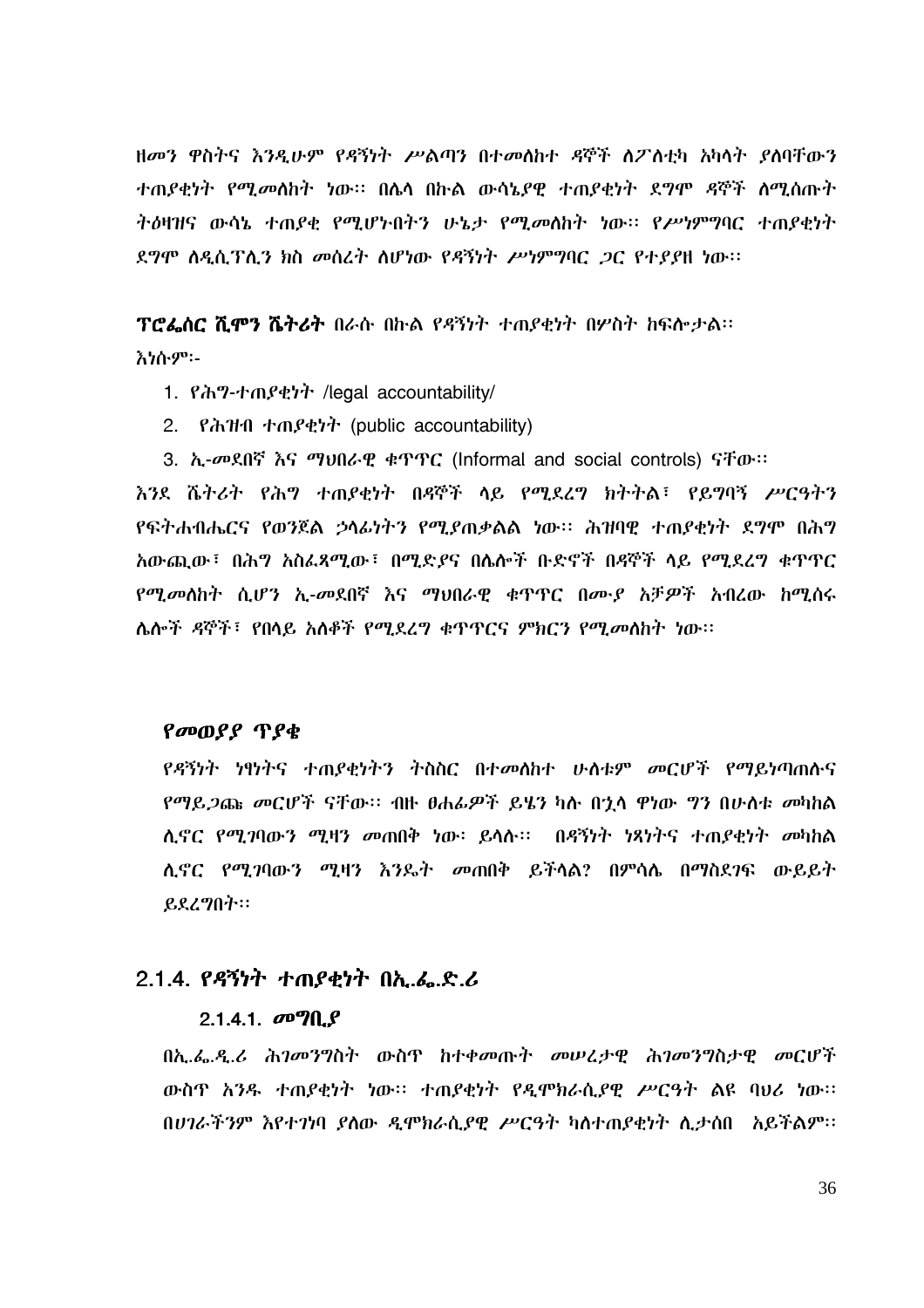የተጠያቂነት መርህም በሶስቱም የመንግስት አካሎች ተፈፃሚነት ያስውና ሲተንበሩት የሚገባችው መርህ ነው። ስስዚህ የዲሞክራሲያዊ ሥርዓት ግንባታ ነፃ የዳኝነት አካልን ብቻ የሚጠይቅ ሳይሆን ነፃና ተጠያቂነት ያስበት የዳኝነት አካል የሚጠይቅ ነው፡፡ ተጠያቂነት የሌላው የዳኝነት አካል የዲሞክራሲያዊ ሥርዓት ጠንቅ ከመሆን ውጪ የሚፌይደው ነገር የሰም፡፡ ስስዚህ ቀደም ሲል እንደተጠቀሰው ፍ/ቤቶች ያሰባቸውን ሕገመንግስታዊ ተልእኮቸውን ስመወጣት ነፃ ብቻ ሳይሆኑ ተጠያቂም መሆን አሰባቸው።

የዳኝነት  $0\hbar$ ,  $\hbar$ ,  $\mathcal{L}$ ,  $\sigma$ <sup>0</sup>*2<sup>9</sup>/<sup>p/</sup>r*<sup>+</sup> ተጠያቂነት ስማሪ*ጋገ*ጥ የተሰያዩ アパットネ ተዘርግተዋል። የዳኝነት ነፃነትና ተጠያቂነት የአንድ ሳንቲም ሁለት ገፅታዎች በመሆናቸው *የፌ*ጼራልና የክልል ፍ/ቤቶችና ዳኞች ነፃነት ከተጠያቂነት *ጋ*ር *ጎ*ን ለጎን የሚሄድ ነው፡፡ በፌዴራልና በክልል ሕገመንግስቶች ውስዋ የዳኝነት ነፃነት የሚመለከቱ ድን*ጋጌዎች* ሁሉ *የዳ*ኝነት ተጠ*ያቂነት ገፅታ ወይም ይ*ዘት አሳቸው ፡፡ ስለዚህ በኢ.ፌ.ድ.ሪ. መንግስት *የዳኝነት ነፃነት ለማረጋገ*ዋ የተዘረን ሥርዓቶች ሁሉ የዳኝነት ተጠያቂነትን የሚ*መ*ስከቱ ናቸው፡፡ እነዚህ ሥርዓቶች የተለያየ ገፅታ ሲኖራቸው ይችላል፡፡ የዳኝነት ተጠያቂነት *ገፅታዎች* ውስጣዊና ውጫዊ ብለን ለመከፋፌል እንችላለን፣፡ የበለጠ ደግሞ የፕሮፌሰር ሺሞን ሼቲሪት የአመዳደብ ስልት ላይ በመመስረት በኢ.ፌ.ድ.ሪ. መንግስት የዳኝነት ተጠያቂነት ስማሬ*ጋገ*ዋ ያሉ ሥርዓቶችን የሕዝብ ተጠያቂነት፣ የሕግ ተጠያቂነት፣ ኢመደበኛና ማህበራዊ ቁጥጥር በማስት ከፋፍሎ ማየት ይቻሳል፡፡

*ቀ*ደም ሲል እንደተጠቀሰው የሕዝብ ተጠያቂነት ፍ/ቤቶችና ዳኞች ስሌሎች የመንግሥት አካላትና ለፕሬስ ተጠያቂ የሚሆኑበትን፣ የሕግ ተጠያቂነት ደግሞ የይግባኝ ሥርዓት፣ <u>የወንጀልና የዲሲፕሊን ተጠያቂነት የሚመስከት ነው። በዚህ ክፍል የምናየው ፍ/ቤቶችና</u> ዳኞች ስሕግ አውጪው ያሰባቸው ተጠያቂነት፣ የዳኞች የወንጀልና የዲሲፕሊን ተጠያቂነት ብቻ ይሆናል፡፡ ሌሎቹ ስልጣኞች በውይይት የሚደደርጉበትና ግማሾቹን ደግሞ ከግልፅነት መርህ *ጋ*ር የምናያቸው ይሆናል።

## 2.1.4.2. ፍ/ቤቶችና ዳኞች ስሕግ አውጪው ያስባቸው ተጠያቂነት

የሕዝብ ተጠያቂነት ፍ/ቤቶች የሕዝብ ተቋማት ከመሆናቸው የሚመነጭ ነው። የፌዴራል ጠቅሳይ ፍ/ቤትና በክልል ደ*ግ*ሞ በሶስቱም እርከን የሚ*ገኙ ፍ/*ቤቶች በቀጥታ በሕ*ገመንግ*ስቱ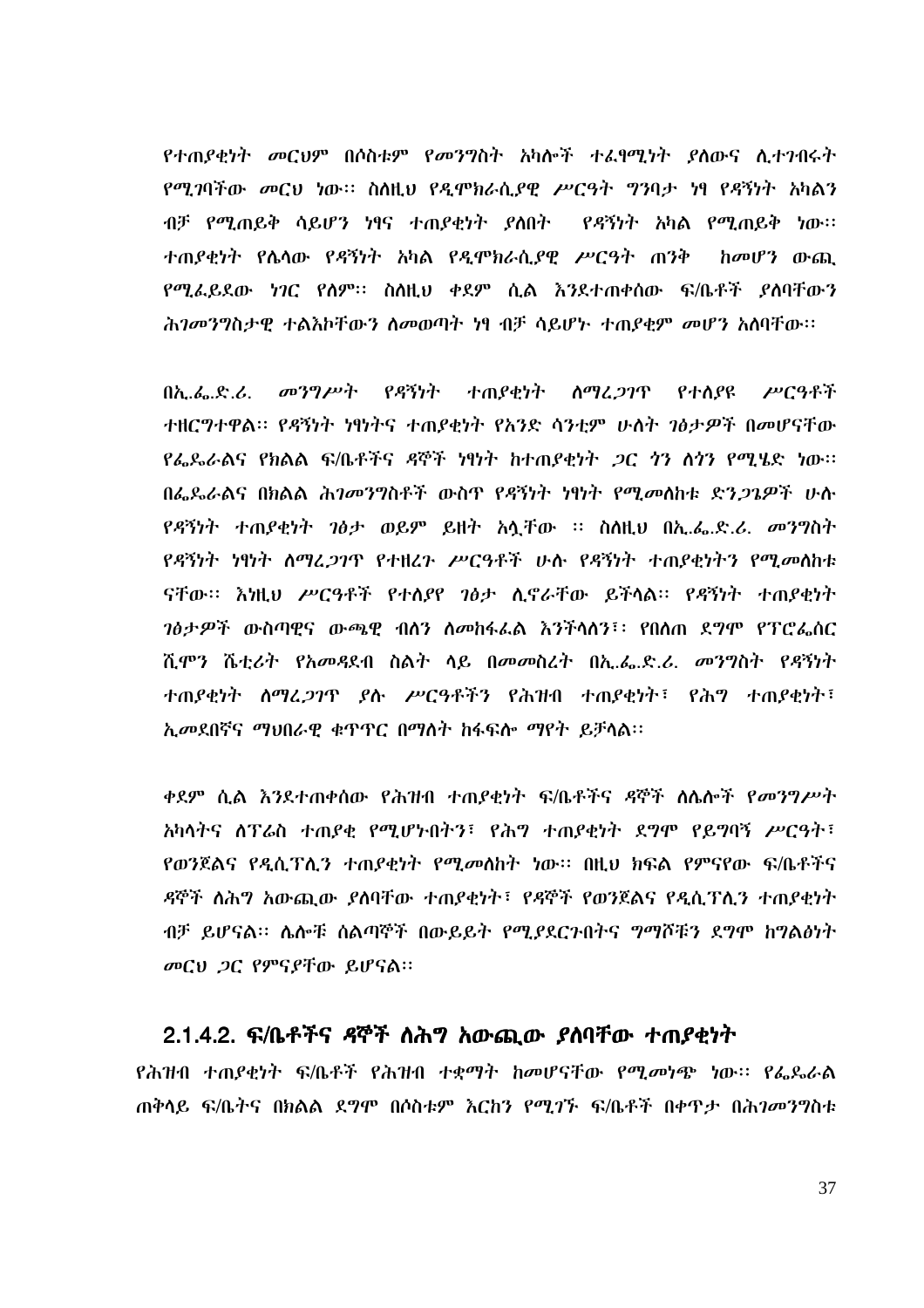የተቋቋሙ ናቸው። በሕገመንግሥቱም ሆነ በሴሳ ሕግ የተቋቋሙ ፍ/ቤቶች ዋና አሳማ ሕጎችን በትክክል በመተርጎም የሕዝብን መብቶች ፍላጎት ማማላት ነው።

በሴሳ በኩል በሕ*ገመንግሥቱ የ*ሱአሳዊነት ስልጣን ባለቤት ሕዝቡ በመሆኑ በሕ*ገመንግሥቱ* ወይም በሴሳ ሕግ የተቋቋሙ ፍ/ቤቶች ሕንን በትክክል በመተርጎም የሕዝቡን መብትና ፍላጎቱን በትክክል እ*ያሚ*ሉ መሆኑን ሕዝቡ የማፈ*ጋገ*ዋ የመቆጣጠር መብትና ግጼታ አስበት። በፍ/ቤቶች ውስጥ የሚሠሩ ዳኞች የዳኝነት ሥልጣን የሕዝብ ሥልጣን ነው፡፡ ስስዚህ ፍ/ቤቶችና ዳኞች ስሚያከናውኑት ሥራ ሁሱ ስሕዝብ ተጠያቂነት አስባቸው።

ሕዝቡ የሱአሳዊነት ሥልጣኑን ተግባራዊ ከሚያደርግበት መንገድ አንዱ በተወካዮች አማካኝነት ነው፡፡ የፍ/ቤቶችና የዳኞች የሕዝብ ተጠያቂነት የሚረ*ጋገ*ጠው በሕግ አውጪው በኩል ነው፡፡ ስለዚህ ፍ/ቤቶችና ዳኞች ለሕግ አውጪው በቀዋታ ተጠያቂነት አለባቸው። ይህም ፍ/ቤቶችና ዳኞች ስሕግ አውጪው ያሰባቸው ተጠያቂነት በተሰያየ መንገድ ተግባራዊ ሲሆን ይችሳል፡፡

አንደኛው ሹመትና ከሥራ መሰናበት ነው። በክፍል አንድ እንደተጠቀሰው የፌጼራል ፍ/ቤት ፕሬዜዳንትና ምክትል ፕሬዜዳንት በፌጼራል መንግሥት ጠቅላይ ሚኒስቴር አቅራቢነት በተወካዮች ምክር ቤት የሚሾሙ ሲሆን የክልል ጠቅላይ ፍ/ቤቶች ፕሬዜዳንትና ምክትል ፕሬዜዳንት በክልል ርዕስ መስተዳድር አቅራቢያነት በክልሱ ምክር ቤት ይሾማሱ፡፡ ከሥራ መሰናበትም ከዚሁ አንፃር የሚታይ ነው። ይህ የፌዶራልና የክልል ጠቅሳይ ፍ/ቤቶች ፕሬዜዳንቶችና ምክትል ፕሬዜዳንት ስሕግ አውጪው ተጠያቂ መሆናቸውን የሚያመሳክት ነው፡፡ የሴሎች የፌጼራልና የክልል ፍ/ቤቶች ዳኞች ሹመትና ከሥራ መሰናበት ሂደት የሚያመሳክተው እያንዳንዱ የፌጼራል ፍ/ቤት ዳኛ ስተወካዮች ምክር ቤት፣ የክልል ፍ/ቤት ዳኛ ደግሞ ስክልሱ ምክር ቤት ተጠያቂነት እንዳለበት የሚያረ*ጋግ*ጥ ነው። ስስዚህ ተወካዮች *ምክ*ር ቤ*ት የፌ*ዴራል ፍ/ቤ*ት ዳ*ኞችን ሥነምግባር፣ የክልል ምክር ቤቶች ደግሞ የየክልሎቻቸውን ዳኞች ሥነ ምግባር ይቆጣጠራሱ፡፡

የፌጼራል ጠቅሳይ ፍ/ቤት ፕሬዚዳንት ስተወካዮች ምክር ቤት የክልል ጠቅሳይ ፍ/ቤት *ፕሬ*ዚዳንቶች ደ*ግ*ሞ ለየክልል ምክር ቤቶቻቸው የፍ/ቤቶችን ሥራ ክንውን ሪፖርት የማቅረብ *ግ*ጼታ አለባቸው። በሚቀርበው ሪፖርት በመንተራስ ሕግ አውጪው አካል የፍ/ቤቶችን ሥራ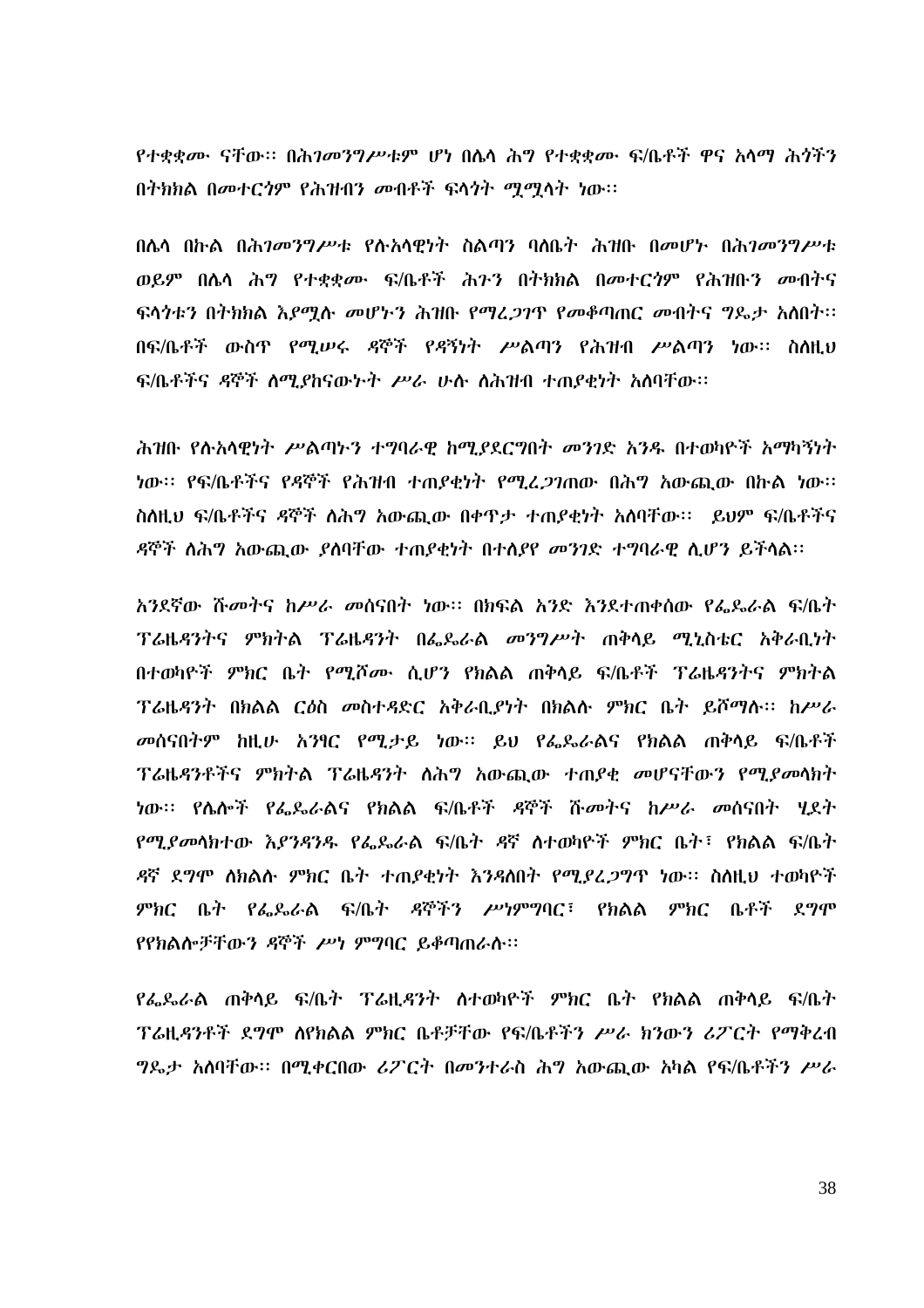እንቅስቃሴ ይገመግማል፡፡ አስፌሳጊው እርምትና እርምጃዎችን ይወስዳል ወይም እንዲወስድ ያደር 2ል። ይሄ ሴሳው የፍ/ቤቶችን ተጠያቂነት ስማረ 21ዋ የተዘረጋ ሥርዓት ነው።

የፍ/ቤቶች በጀት የሚያፀድቀው በሕግ አውጪው አካል ነው፡፡ ይህ ደግሞ ተወካዮች ምክር ቤት የፌዴራል ፍ/ቤት፣ የክልል ምክር ቤቶች ደግሞ የየክልሎቻቸው ፍ/ቤቶች በዕቅዳቻው መሠረት ማከናወናቸውን ስመቆጣጠር ዕድል ይሰጣቸዋል። ይሄ ፍ/ቤቶች ስሕግ አውጪው ያስባቸው ተጠያቂነት ተግባራዊ የሚሆንበት ሴሳው መንገድ ነው።

**ሌሳው የፍ/ቤቶችና የዳኞች ተጠያቂነት ተ**ግባራዊ የሚሆንበት ዘዴ ሕገ አውጪው ሕግ *ማ*ውጣት ሥልጣን *ጋ*ር የተ*ያያ*ዘ ነው። በዚህ ረገድ ሕግ አውጪው አካል የፍ/ቤቶችን ሥልጣን የሚመለከቱ ሕጎችን በመሻር ወይም በመቀየር የፍ/ቤቶችን የሥራ እንቅስቃሴ ሊቆጣጠር ይችላል።

# 2.1.4.3 የወንጀል ተጠያቂነት

የዳኝነት ነጻነት ዳኞችን ከወንጀል ሐሳፊነት ነጻ አያደር ጋቸውም፡፡ አንድ ዳኛ የወንጀል ሕግን ተሳልፎ ከተገኘ እንደ ማንኛውም ሰው በወንጀል ይክስሳል፡፡ ጥፋተኛ ሆኖ ሲ*ገኝ*ም ተገቢው ቅጣት ይቀጣል፡፡ በወንጀል ሕግ መሠረት ዳኞች የመንግሥት ሠራተኞች በመሆናቸው የወንጀል ሕግ አንቀጽ 402 እና ተከታዮቹ ድን*ጋጌዎች* በእነሱ ላይ ተፈፃሚነት አሏቸው። ዳኞች በሕግ አክባሪነታቸው በሕብረተሰቡ ውስጥ አርአያ መሆን ይጠበቅባቸዋል፡፡ ዳኞች ሥልጣናቸውን አለአግባብ መጠቀም የለባቸውም፡፡ ዳኞች የሕዝብ አገልጋይ እንጂ ተገልጋዮች አይደሉም፡፡ የዳኝነት ሥልጣንን ሕዝቡን ስማገልገል መጠቀም አሰባቸው እንጂ ስግል ፍላሎትና ዋቅም ማራመጃ መጠቀም የሴስባቸው መሆኑን ስአፍታ እንኳን መዘንጋት የሰባቸውም፡፡ ይሄን በመዘን*ጋ*ት ፍትህን በዋቅማ ዋቅም በመሸዋና በመስወዋ የዳኝነትን ሥራ ክብር የሚያዋርዱ ዳኞች ከሥራ መሰናበት ብቻ ሳይሆን በሕን አግባብ በወንጀል ሲጠየቁ ይ $\eta$ በል።

በፌዶራልና በክልል (ስምሳሴ በኦሮሚያ) ጉቦ ሲቀበሱ እጂ ከፍንጁ ተይዘው በወንጀል ተከሰው የተፈረደባቸው ዳኞች አሉ፡፡ ይሄም ዳኞችን የሕግ ተጠያቂነት ያሰባቸው መሆኑን የሚያረጋግጥ ነው።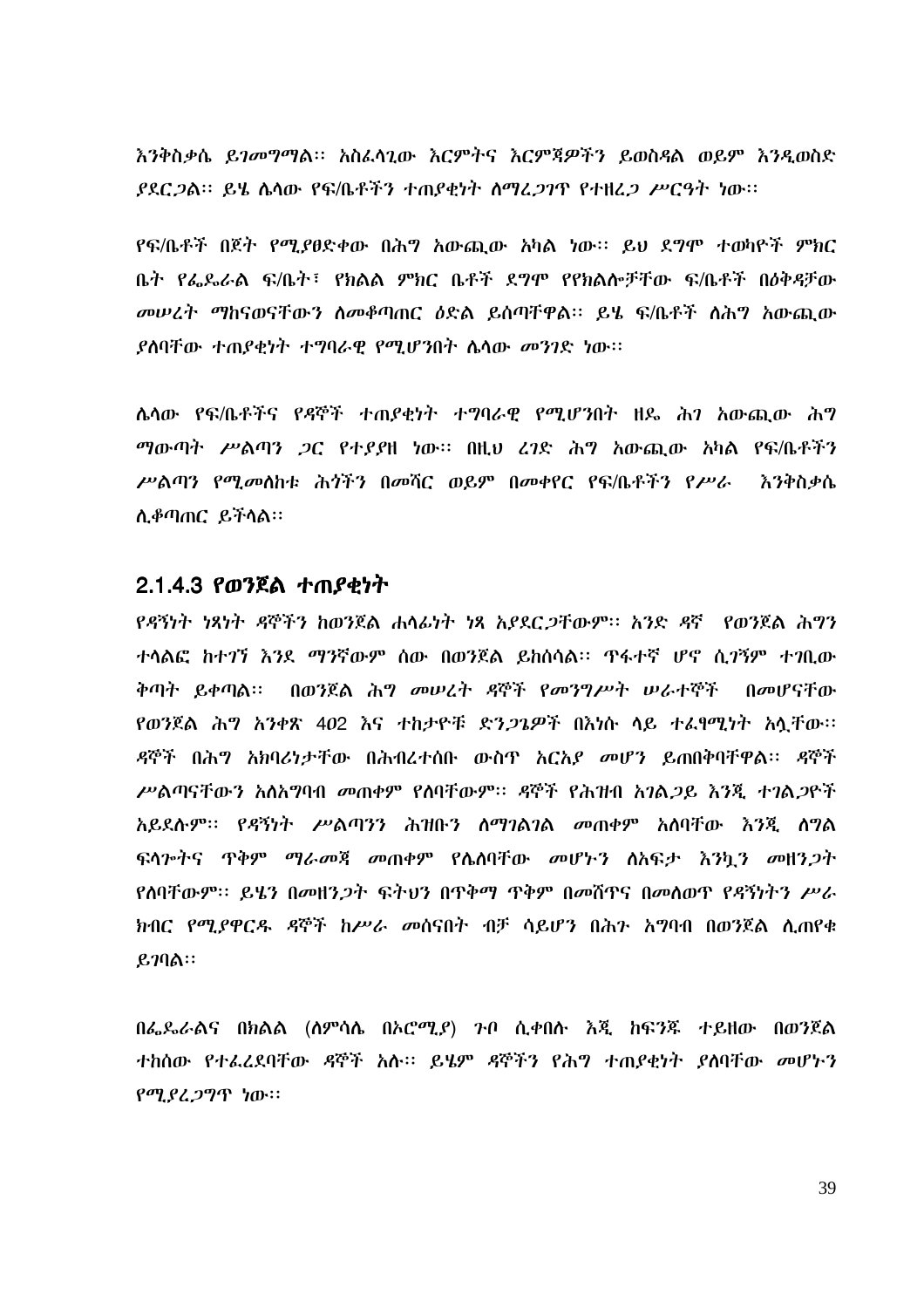#### 2.1.4.4. የዲሲፕሊን ተጠያቂነት

ከሕግ ውጪ የሚሰሩ ዳኞችን ለመቆጣጠርና ለመከታተል የዲሲፕሊን ተጠያቂነት አይነተኛ መሣሪያ ነው፡፡ በክፍል አንድ እንደተመለከተው በዳኞች ላይ የሚወሰድ የዲሲፕሊን እርምጀ በሥነምግባር ደንብ ወይም በፍ/ቤቶች በዳበሩ ደንቦች (rules) ላይ መመሥረት እንዳለበት የዳኝነት ነፃነት መርህ እዋብቆ ይጠይቃል፡፡

አንድ ዳኛ የዳኝነት ሙያ የሚጠይቀውን ሥነምግባር ካላሟላ የተጠያቂነት መርህ የዲሲፕሊን እርምጀ እንዲወሰድበት ወይም ከሥራው እንዲወገድ ይጠይቃል፡፡ የዲሲፕሊን ተጠያቂነት ተግባራዊ ለማድረግ ሥነምግባር ደንብ ከችሎት ውጭና በችሎት ላይ የዳኞች ሥነምግባር ምን መሆን እንዳለበት የሚዘረዝርና ለዲሲፕሲን ክስ የሚያበቁ ድርጊቶችን በትክክል የሚደሰቀምዋ መሆን አለበት፡፡ የሚፌለገውን ውጤት ለማምጣት ይህ ብቻ በቂ አይደለም፡፡ የሚፌስገውን ውጤት ለማምጣት ተደራሽ የሆነና ግልፅነት ያስው የዲሲፕሲን አቤቱታ አቀራረብ ሥርዓትና የሥነምግባር ጉድለት ሲፌፀም አስፌሳጊውን እርምትና ቅጣት ሲወስድ የሚችል ሥርዓት መኖር አለበት፡፡ በዚሁ መሰረት የሚዘረጋው ሥርዓት በዳኛ በደል ደረሰብኝ የሚል ወገን አቤቱታውን በቀላሉ ለማቅረብ የሚደስችለው መሆን አለበት፡፡ ግልፅነት በተመለከተ የሚዘረጋው ሥርዓት አቤቱታ አቅራቢው የአቤቱታውን ውጤት ማወቅ የሚደስችለው መሆን አለበት፡፡

በተጨማሪም ሚዛናዊ፣ ቀልጣፋና ውጤታም የሆነ የዲሲፕሊን ሥርዓት መኖር አለበት፡፡ በዳኛ ላይ የሚቀርብ የዲሲፕሊን ክስ በፍዋነት ወይም ባጭር ጊዜና ሚዛናዊ በሆነ መንገድ መታየት አለበት፡፡ የዲሲፕሊን ሥርዓቱ ክስ የቀረበበትን ዳኛ በተከሰሰበትን *ጉዳይ መ*ልስ *መ*ስጠትና የመከሳከል መብቱን የሚከለክል ወይም የሚደጠብ መሆን የለበተም፡፡ የሚዘረጋው ሥርዓት በመዋፎ ልቦና በመነሳሳት በዳኛ ላይ ሊቀርቡ የሚችሉ አቤቱታዎች ወይም የይግባኝ ጉዳዮችን እውነታነት ካላቸው አቤቱታዎች ከጅምሩ መለየት *የሚያስችል መሆን አ*ለበት፡፡

በኢ.ፌ.ድ.ሪ. የዳኞችን ተጠያቂነት ለማረጋገዋ ከተዘረጉት ሥርዓቶች ውስዋ የዲሲፕሊን  $\mu$ ርዓት አንዱ ነው፡፡ ይህ ለመሆኑ የሕገመንግስቱ አንቀጽ 79(4) (ሀ) እና 81(6) ማየቱ  $\mathcal{A}$ ቻ በቂ ነው፡፡ ሕገመንግስቱ ከመጀመሪያውኑ ከዳኝነት ነፃነት መርህ ጋር በተጣጣመ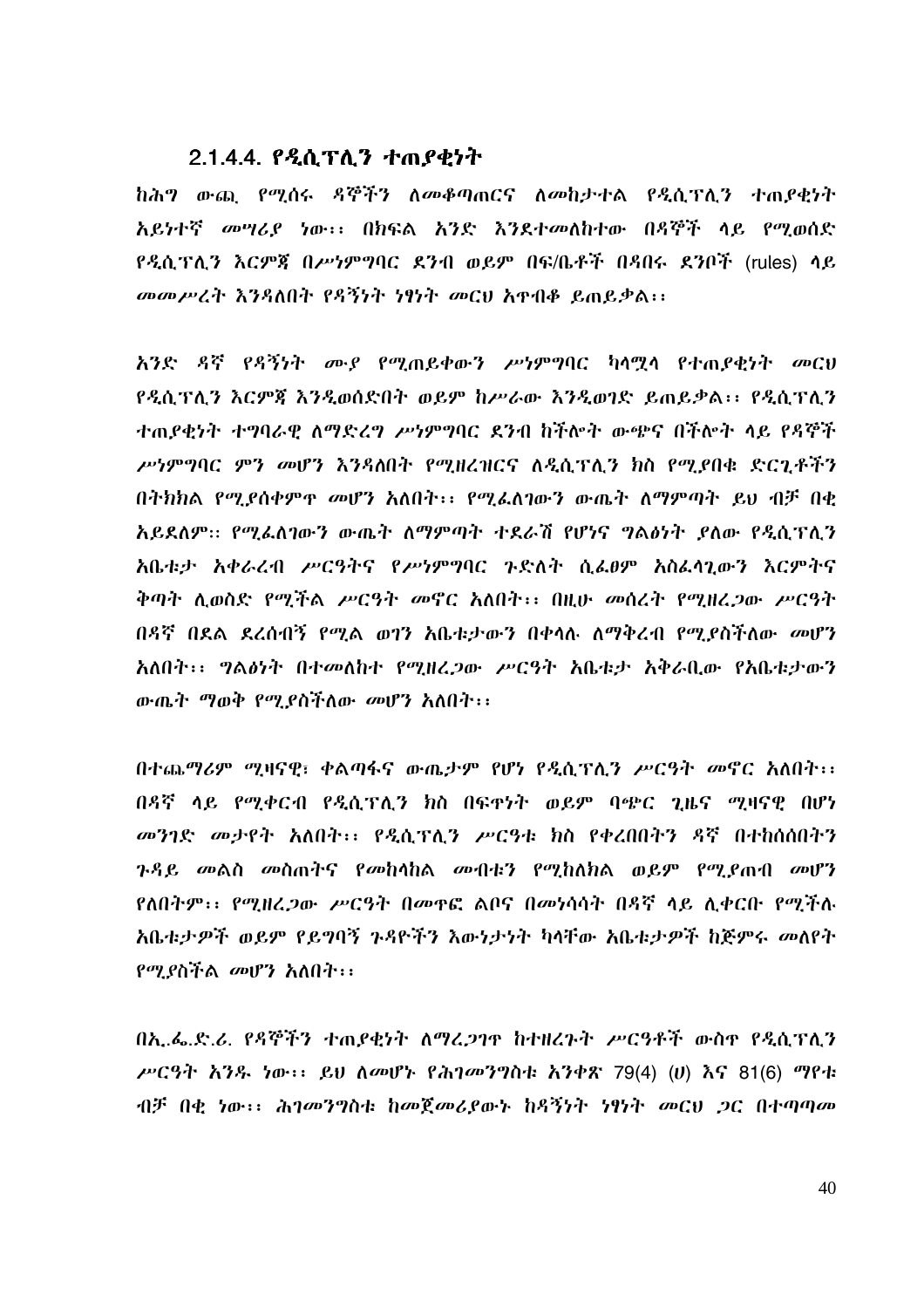መልኩ በዳኞች ላይ የዲሲፕሊን እርምጀ የመውሰድ ሥልጣን የዳኝነት አካል ትርጉም ባለው ሁኔታ ተሳታፊ ለሆነበት አካል መስጠት እንዳለበት በማመን ሥልጣኑ የዳኞች አስተዳደር ጉባኤ እንደሆነ በግልጽ አስቀምዉል፡፡ የዳኞች ሥነምግባር ደንብም ማውጣት ሥልጣን የዳኞች አስተዳደር ጉባኤ መሆኑ ተመልክቷል፡፡ በዚሁ መሠረት በፌዴራልና በክልል የዳኞች ሥነምግባርና የዲሲፕሊን ደንብ ወዋተው ተግባራዊ እየሆኑ ነው፡፡

እነዚህ በፌዴራልና በክልሎች የዳኞች አስተዳደር ጉባኤ የወጡ የዳኞች ሥነምግባር ደንቦች ከተወሰኑ ልዩነቶች በስተቀር ተመሳሳይነት አሏቸው፡፡ ከሚታዩት ልዩነቶች ውስዋ አንዱን ለመዋቀስ የኦሮሚያ ብሔራዊ ክልል ፍ/ቤቶች ክልል ፍ/ቤቶች የዳኞች ሥነምግባር ዳኞች ከችሎት ውጪና በችሎት ላይ ሊመሩባቸው የሚገባቸውን የስነ ምግባር መርሆች (quiding principles) አላከተተም፡፡ በደንቡ ውስዋ ተካተው የሚገኙት የዲሲፕሊን ዋፋቶች ብቻ ናቸው፡፡

በሌላ በኩል የፌዴራል ፍ/ቤቶች ዳኞች ስነምግባር ደንብና ከክልል ደግሞ የደቡብ ብሔር ብሔረሰቦችና ሕዝቦች ፍ/ቤት ዳኞች ሥነምግባር ደንብ ብንመለከት ሁለቱም የሥነምግባር መርሆችና የዲሲፕሊን ዋፋቶችን በዝርዝር አኳተው ይዘዋል፡፡ ሐቀኝነት፣ ታማኝነት፣ ግልፅነት፣ ቅንነት፣ የሕዝብ አገልጋይነት፣ ገለልተኝነት ሕግን ማክበር በደንቦቹ ውስዋ ከተካተቱት መርሆች ውስዋ ዋቂቶቹ ናቸው፡፡ እነዚህ መርሆች በማንኛውም ዳኛ ሊከበሩና ሊተግበሩ የሚገባቸው ናቸው፡፡ ስለመርሆቹ ዝርዝር ስልጣኞች በሌላ ክፍለ ትምህርት የሚማሩት ይሆናል፡፡

በመጨረሻም ፍ/ቤቶችና ዳኞች የሕዝብና የመንግስትን አመኔታ ሲያተርፉ የሚችሉት *የዲፕሊንን ሥርዓት ጨምሮ ሌ*ሎች የውስዋ ቁዋዋር *ሥርዓት በመዘርጋት* ከሌላ *የመንግ*ስት አካል ጣል*ቃ* ንብነት በራሳቸው የራሳቸውን የውስዋ ብልሹ አሰራርና የስነምግባር ችግር መቆጣጠርና ማስተካከል ሲችሉ ብቻ ነው፡፡ ይህ ካልሆነ ግን በቀዋታም ሆነ በተዘዋዋሪ በሌላ የመንግስት አካል ተፅኖ ስር መውደቃቸው አይቀርም፡፡ ለዚህ የ3ቲማሳና የፔሩን ፍ/ቤት የንጠማቸውን ሁኔታ በምሳሌነት መዋቀስ ይችላል፡፡ በ3ቲማሳ (1993) የሙስና መስፋፋትና ከቁዋዋር ውጪ መውጣት ፍ/ቤቶች እንዲፌርሱ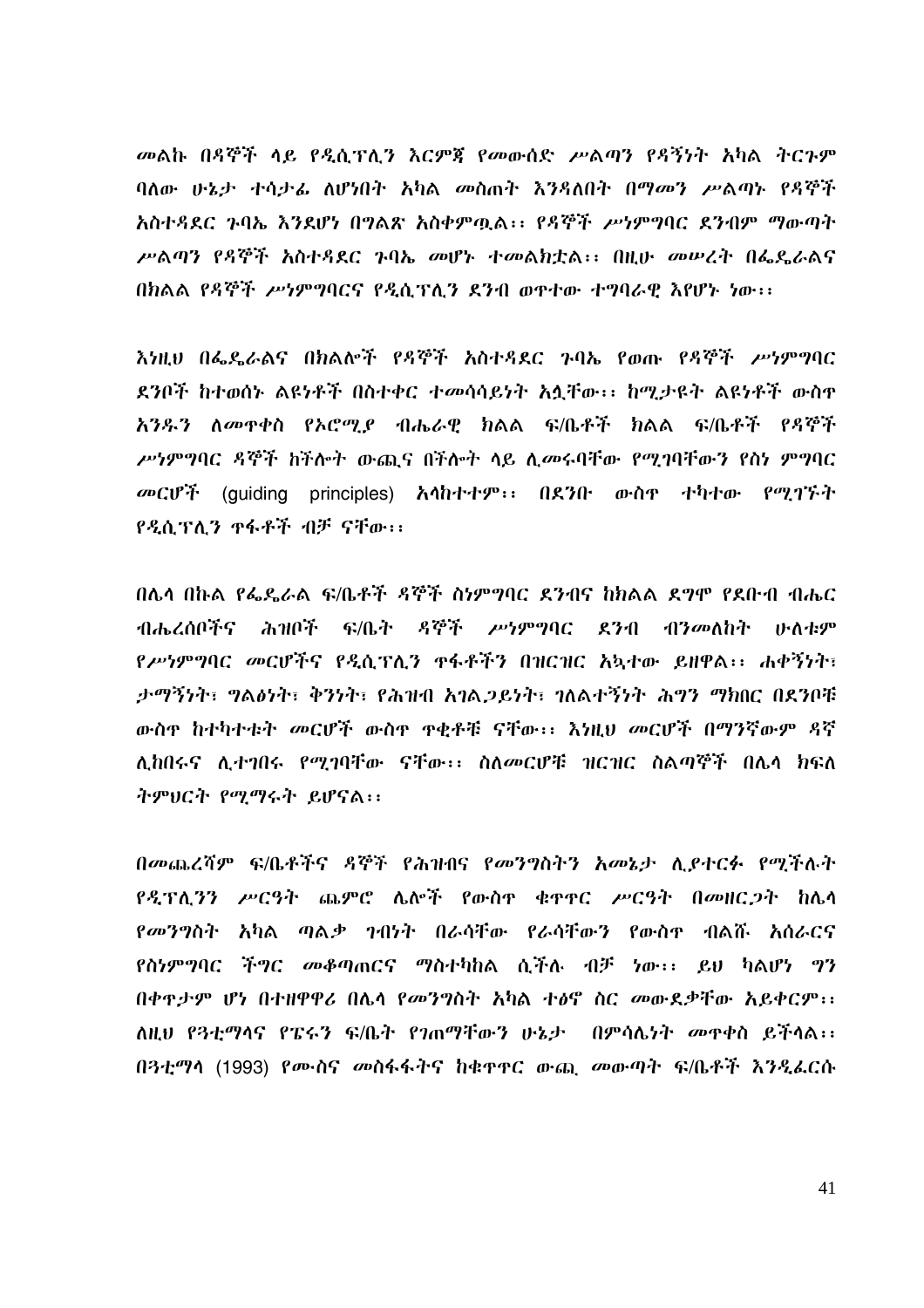አድርጓል፡፡ በፔሩ (1992) በሙስና ሰበብ አስፌፃሚ አካል ፍ/ቤቶችን እንዲቆጣጠር ሥልጣን አንዲስጠው ስለተደረገ - ብዙ ዳኞች በአስፌጻሚው አካል ከሥራ ተባረዋል፡፡

# የመወያያ ጥያቄዎች

- 1. የፌዴራልና የክልል ፍ/ቤቶች ዳኞች ለሕግ አስፌፃሚ ተጠያቂነት አለባቸው?
- 2 የዳኝንት ተጠየቀንት በማረጋገዋ ረገድ የይግባኝ ሥርዓት የለው ማና ምንድንነው? ፍ/ቤቶች (ፌዴራልና ክልል) በፌዴራል ጠቅይላይ ፍ/ቤት ሰበር ፓናል ችሎት የተሰጠውን ውሳኔ (የቀደምትነት ውሳኔ) የመከተል ተጠያቂነት አለበቸው?
- 3. በዳኝነት ሥራ ውስዋ ያለን ሙስና ማግኘት ቀላል አይደለም፡፡ የሙስና ቀዳዳ ከተቻለ መዝጋት ካልተቻለ ደግሞ ለማዋበብ ከዲሲፕሊን ሥርዓት ውጭ ሌሎች ሊዘረጉ የሚገባቸው ሥርዓቶች ምን መሆን አለባቸው? ከዚሁ ጋር በተያያዘ ዳኞች በሕን መሰረት እንዲሰሩ የዲሲፕሊን ተጠያቂነት ከፍተኛ ቦታ አለው፡፡ ነገር ግን የዲሲፕለን እርምጀ የተፈፀመ ስሁተትን ለማረም የማመስድ እርምጀ ነው፡፡ ዳኞች በሕጉ እንዲሰሩ ሌሎች ሊወስዱ የሚገባቸው እርምጃዎች ምን መሆን አለባቸው? ዳኞች በሕጉ መሰረት እንዲሰሩ አሁን እየተሰጠ ያለው ስልጠና ምን አስተዋልኦ ይኖረዎል?
- 4. የዳኝነት ተጠያቂነት ለማረጋገዋ በፌዴራልና በክልል በቂ የሕግ ማዕቀፍ አለ?ደለው የሕግ ማዕቀፍ ምን ይመስላል?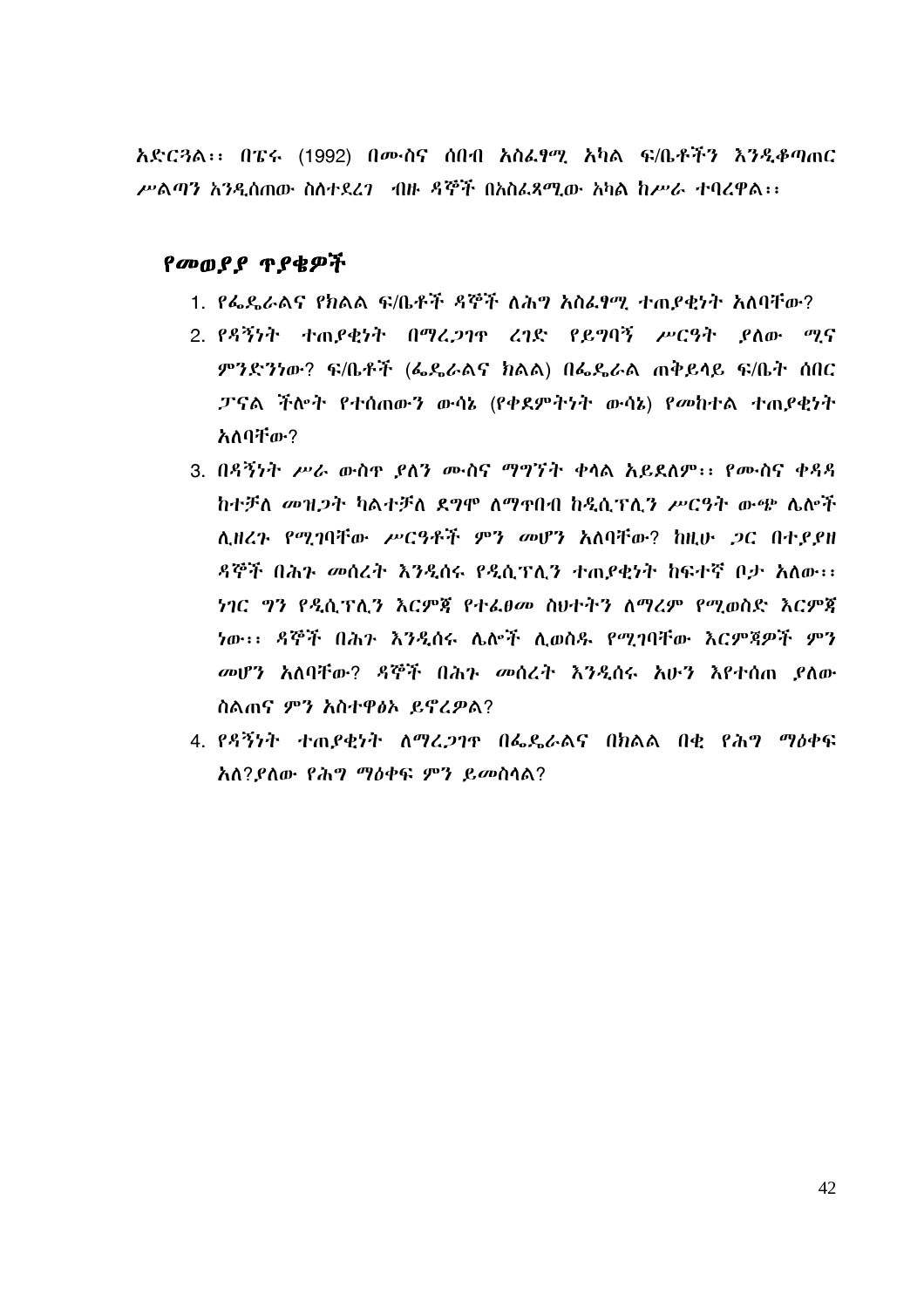#### $2.2.$  የዳኝነት ግልፅነት

ግልፅነት የተጠያቂነት መርህ አንድ መግለጫ በመሆኑ ብዙን ጊዜ ከተጠያቂነት መርህ ጋር የሚሄድ ሴሳው የጼሞክራሲያዊ ሥርዓት መሠረታዊ መርህ ነው።

ቀደም ሲል ከዳኝነት ተጠያቂነት ጋር በማያያዝ ስመዋቀስ እንደተሞከረው የፍ/ቤቶች ሥልጣን ሆነ በፍ/ቤቶች ውስጥ ተመድበው የሚሰሩ ዳኞች ሥልጣን ምንጭ ሕዝቡ በመሆኑ ሕዝቡ ፍ/ቤቶችና ዳኞች የሚጠበቅባቸውን ተግባር እያከናወኑ መሆን አለመሆናቸውን የማፈጋገጥ  $\ell$ መቆጣጠ $\ell$  መብት አስው።

ሕዝቡ በፍ/ቤቶች የሚከናወኮትን ተግባሮች፣ በዳኞች የሚሰጡትን ትዕዛዞችና ውሳኔዎች በማወቅ እያንዳንዱ ዳኛ ይህንኮን በትክክል እየተረ*ጎሙ መ*ሆን አለመሆኑን ሥራውን በቅልጥፍና እየፌፀመ መሆን አለመሆኑን ማየት መታዘብና ማፈ*ጋገ*ጥ እንዲችል ፍ/ቤቶችና ዳኞች ሥራዎቻቸውን የግልፅነት መርህን መስረት አድርገው ማከናወን ሲችሉ ብቻ ነው፡፡

የግልፅነት መርህ በፍ/ቤቶች በተሰያየ መንገድ ተግባራዊ ሲሆን ይችሳል። አንደኛውና ዋነኛው *ግ*ልፅ ችሎት ነው። በፌጼራልና በክልል ፍ/ቤቶች ማቋቋሚ*ያ* አዋጆች ውስዋ በሕግ በሌላ አካ ኃን ካልተደነንን በስተቀር ፍ/ቤቶች በግልፅ ችሎት እንዲያስችሉ በፌዴራልና በክልል ፍ/ቤቶች ማቋቋሚያ አዋጅ ተደንግ3ል። ስምሳሴ የኦሮሚያ ክልሳዊ መንግስት ፍ/ቤቶች ማቋቋሚያ አዋጅ ቁጥር 6/1988 አንቀጽ 18 እና የፌጼራል ፍ/ቤቶች ማቋቋሚያ አዋጅ ቁጥር 25/88 አንቀጽ 26 መጥቀስ ይችሳል። ይህ ፍ/ቤቶች ሥራዎቻቸውን በግልፅነት መርህ መሰረት እንዲፌፅሙ ስማድረግ የተደነገገ ነው።

ፍ/ቤቶች በግልጽ ችሎት እንዲያስችሉ ማድረግ የህብረተሰቡ ክፍል በዳኞች የሚሰጡትን ውሳኔዎች ትዕዛዞች በሕጉ መሰረት መሆን አሰመሆኑን የራሱን ግንዛቤ እንዲኖረው ያደር*ጋ*ል። ግልፅ ችሎት ለፐሬስም ክፍት ስለሚሆን ሕዝቡ የተሟላ መረጃ እንዲኖረው ያደርጋል፡፡ በተጨ*ማሪም የፍትህ ጥራትና የዳ*ኞች ተጠያቂነትና ከማፈ*ጋገ*ጥ አካ*ያ ግ*ልፅ ችሎት ከፍተኛ አስተዋፅኦ አሰው። የተመቻቸ ሁኔታ እስካለ ድረስ ማንኛውም ዳኛ የዳኝነት ተግባሩን በግልፅ ችሎት የማስቻል ግዴታ አለበት፡፡ ግልጽነት ማንኛውም ዳኛ ሊመራበት ከሚገባው የሥነምግባር መርሆች ውስዋ አንዱ መሆኑ በፌዴራልና በክልል ዳኞች የሥነምግባር ደንብ

43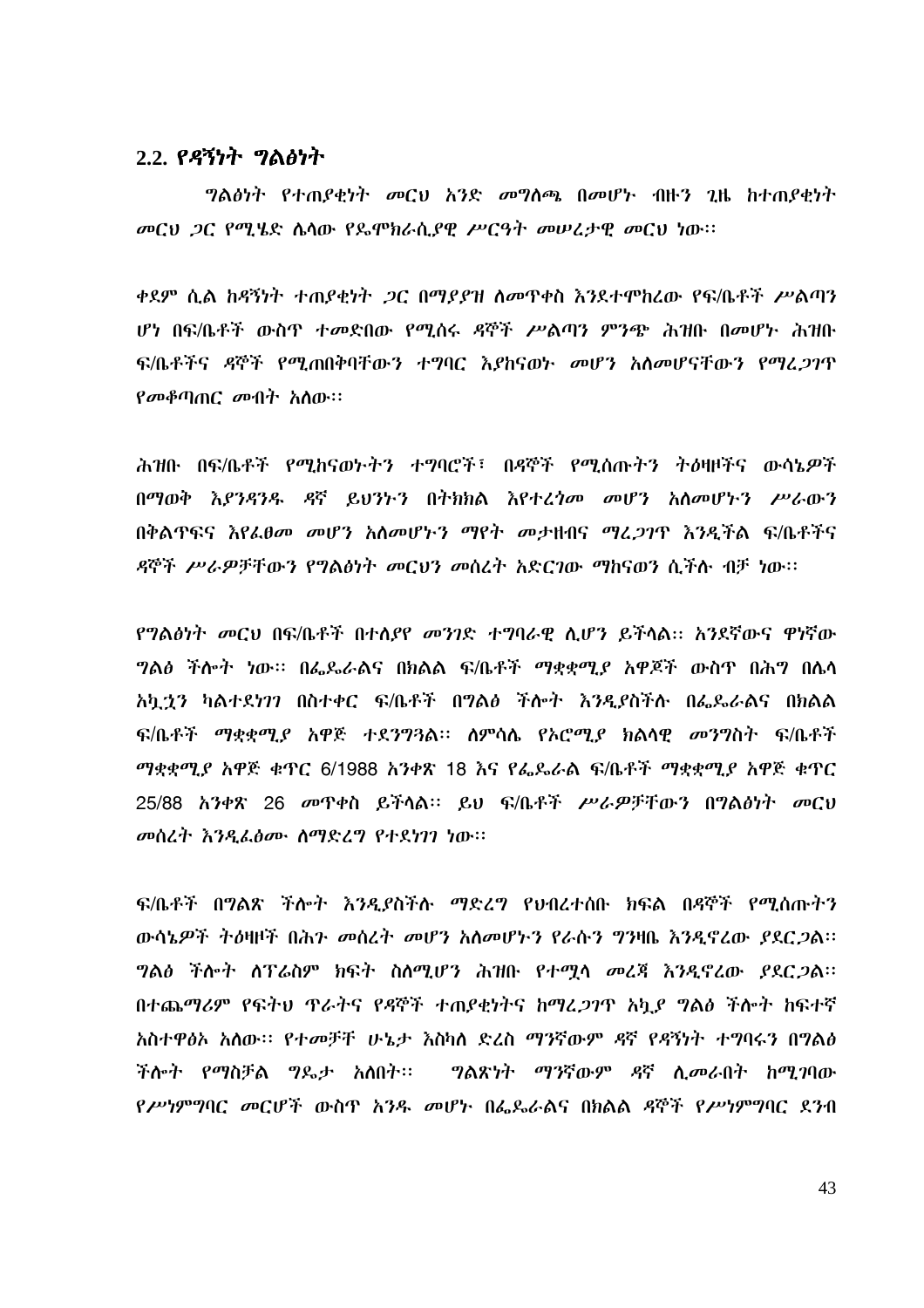ውስጥ በግልጽ ተደንግጓል፡፡ ስምሳሌ የፌዴራል ፍ/ቤቶች ዳኞች ሥነምግባር ደንብ አንቀጽ 8 እና የደቡብ ብሔር ብሔረሰቦችና ሕዝቦች ክልል ፍ/ቤቶች የዳኞች ሥነምግባርና የዲስፐሊን ደንብ አንገጽ 7 መዋቀስ ይቻሳል። ይሔን መርህ ተግባራዊ አሰማድረግም የዲሲፕሲን ተጠያቂነትን እንደሚያስከትል በግልጽ ተመልክተል። ስለዚህ ፍ/ቤቶች በሕግ በተወሰነው መሠረት ስራዎቻቸውን ስሕዝብ ግልጽ በሆነ አካኃን ማከናወን ይኖርባቸዋል።

ሌሳው የግልፅነት መርህ በፍ/ቤቶች ተግባራዊ የሚሆንበት መንገድ የዳኞች ውሳኔዎች ለሕዝቡ እንዲደርሱ በማድረግ ነው። የዳኞችን ውሳኔ ለሕዝቡ በተለያዩ መንገድ እንዲደርሱ ማድረግ ይችሳሱ።

# የመወያያ ጥያቂዎች

- 1. የፍትህ ዋራትና የዳኞች ተጠያቂነትን ከማረጋገዋ አኳያ የዳኝነት ሥራ በግልፅ ችሎት እንዲከናወን ማድረግ ያለው ሚና እንዴት ይገለፃል? የግልጽነትን መርህ በፍ/ቤቶች በግልፅ ችሎት ተግባራዊ ለማድረግ ዋናው ችግር ምንድንነው?
- 2. በክፍል አንድ እንደተመለከተው ዳኞ የዳኝነት ተግባራቸውን ሲያከናውኑ በፕሬስ ሲደርስባቸው ከሚችል አለአግባብ ተፅእኖ ነፃ መሆን እንዳለባቸው የዳኝነት ነፃነት መርህ ይጠይቃል፡፡ በሌላ በኩል ሕዝቡ ስለ ዳኝነት ሥራ መረጃ የማኘት መብት አለው፡፡ ለዚህ ደግሞ ፕሬስ ከፍተኛ ሚና ይጫወታል፡፡ በዳኝነት ነፃነትና በፕሬስ *ነፃነት መካከል ያለውን ሚዛን እንዴት መ*ጠበቅ ይቻላል፡፡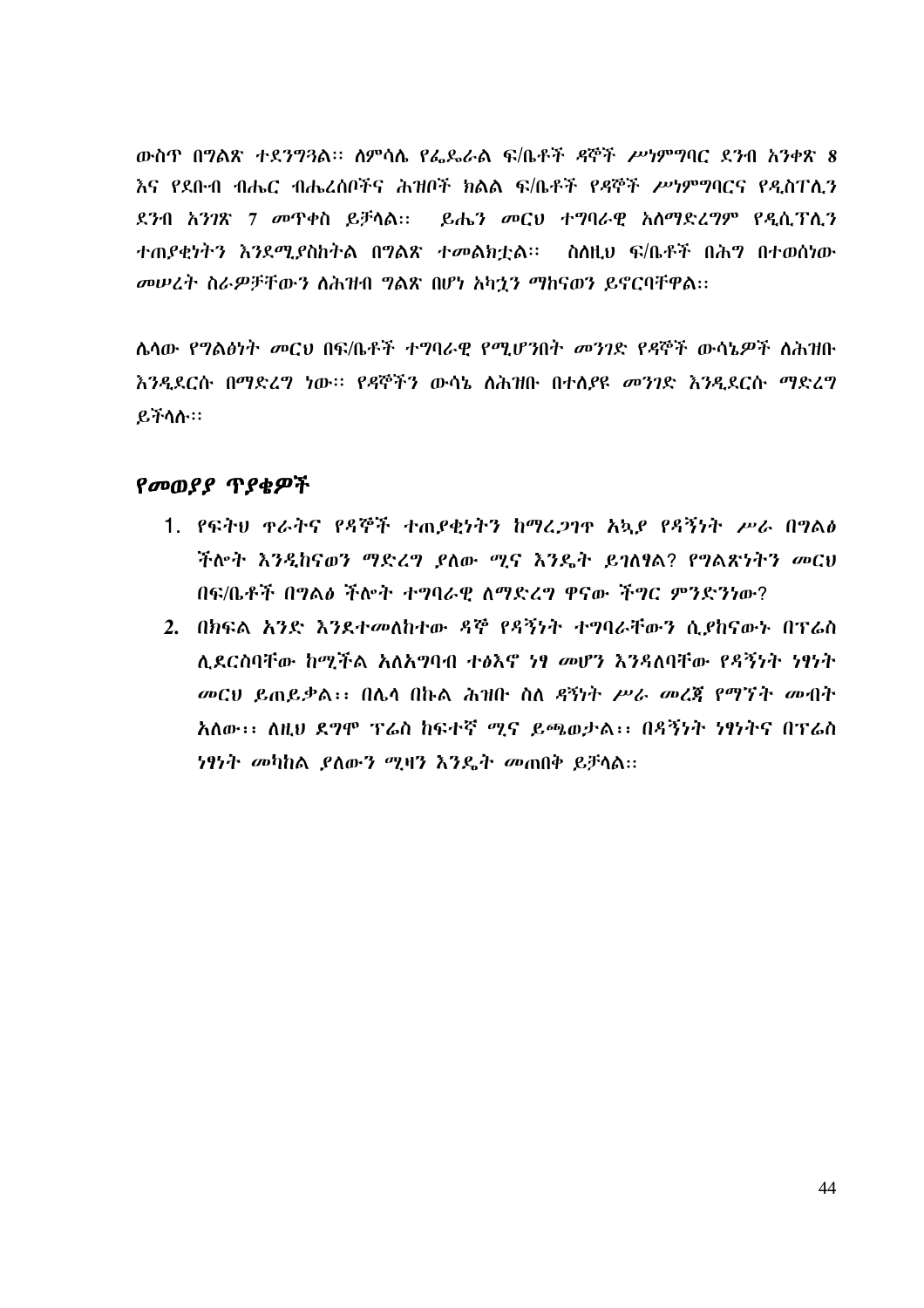# ዋቢ ጸሐፍች

የኢትዮጵያ ፌዴራላዊ ዲሞክሲያዊ ሪፐብሊክ ሕገመንግስት

የፌዴራል ፍ/ቤቶች ማቋቋሚያ አዋጅ ከነማሻሻያው

የፌዴራል ፍ/ቤቶች የዳኞች አስተዳደር ጉባኤ ማቋቋሚያ አዋጅ

የፌዴራል ፍ/ቤቶች ዳኞች ሥነምግባር ደንብ

የክልል መንግስታት ሕገመንግስት ፍ/ቤቶች ማቋቋሚያ አዋጆች፣ የዳኞች አስተዳደር ንባኤ ማቋቋሚያ አዋጆች፣ ሥነምግባር ደንቦችና ሌሎች አዋጆች

መንበረ ፀሐይ ታደሰ. (1994). የኢትዮጵያ ሕግና ፍትህ ገፅታዎች አዲስ አበባ

ማስታወቂያ ሚኒስቴር የፕሬስና አዲዮቪዥዋል መምሪያ. (1994). በኢትዮጵያ የዴሞክራሲዊ ሥርዓት ግንባታ ጉዳዮች አዲስ አበባ

The Criminal Code of the Federal Democratic Republic of Ethiopia, Proclamation No.414/2004.

Alemayehu Tegene. (2007). Independence and Accountability of Oromia Regional State Judiciary In Light of The Judicial Reform Program. (Master Thesis AAU unpublished)

Canadian Judicial Council. (1998). Ethical Principles for Judges. Ottawa, Ontario: Canadian Council

Ministry of Capacity Building. (2002). Justice System Reform in Ethiopia: Proceeding of the Work Shop on Ethiopian's Justice Reform, Addis Ababa: MCB

Shetreet, Shimon, and Jules Deschens, (eds.,) (1985). Judicial Independence: The Contemporary Debate, Dordrecht: Martinus Nijhoff Publishers.or Martinus Nijhoff Publishers, Boston/Lancaster.

Shetreet, Shimon. (1994). Justice in Israel: A Study of the Israeli Judiciary. Dordrecht/Boston/ London: Martinus Nijhoff Publishers

Vanderbilt, Arthur T. (1952). Cases and other Materials on Modern Procedure and Judicial Administration. New York: Washington Square Publishing Corp

Cappelletti, M. (1983). "Who Watches the Watchmen? A Comparative Study on Judicial Responsibility." 31 American Journal of Comparative Law

Dakolias, Maria and Thachuk, Kim (2000). "Attacking Corruption in the Judiciary: A Critical Process in Judicial Reform." 18 Wisconsin International Law Journal

Griffen, Wendel L. (1998). "Comment: Judicial Accountability and Discipline." 61